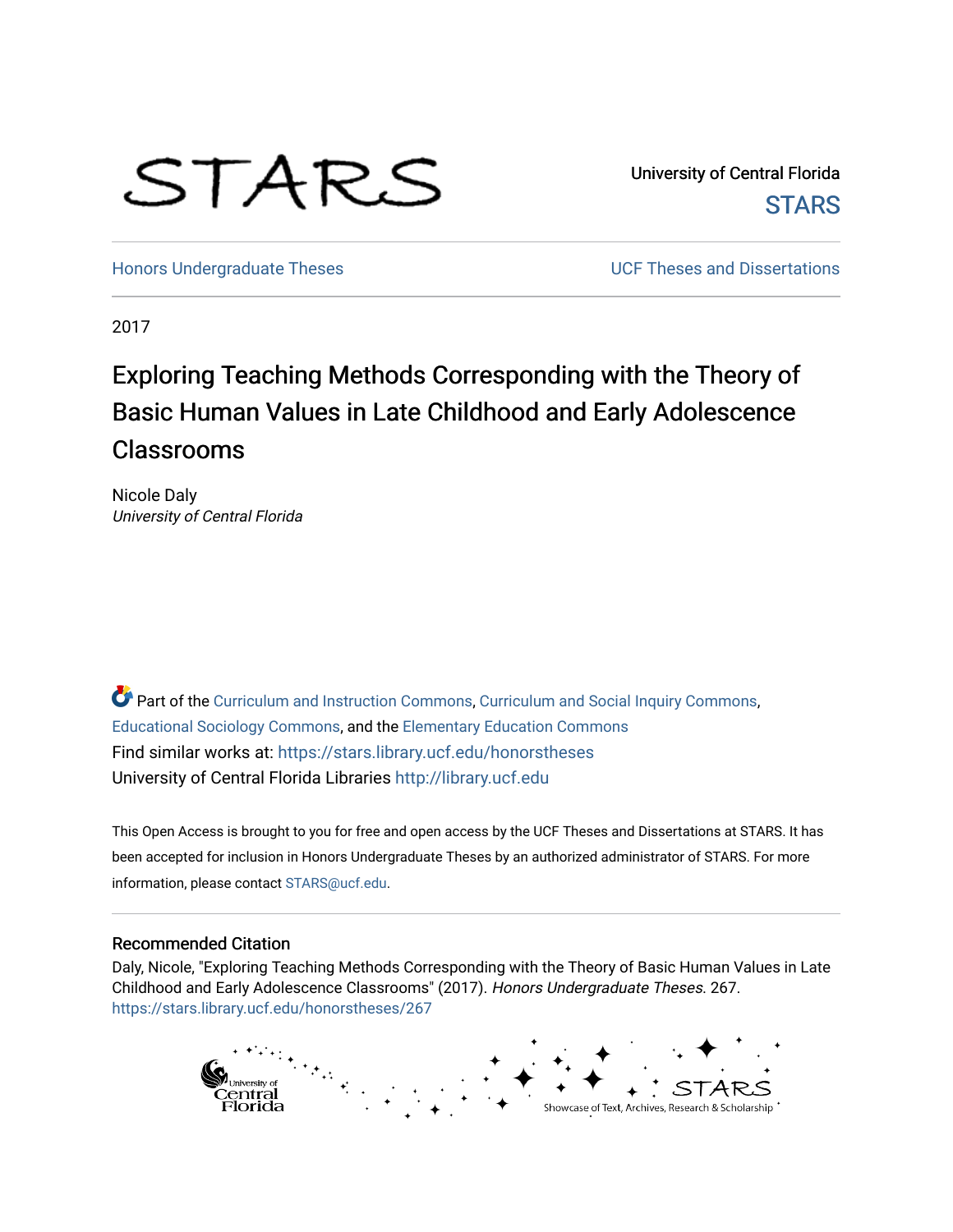# EXPLORING TEACHING METHODS CORRESPONDING WITH THE THEORY OF BASIC HUMAN VALUES IN LATE CHILDHOOD AND EARLY ADOLESCENCE CLASSROOMS

by

### NICOLE DALY

A thesis submitted in partial fulfillment of the requirements For the Honors In the Major program in Elementary Education In the College of Education and Human Performance And in the Burnett Honors College At the University of Central Florida Orlando, Florida

Fall term, 2017

Thesis Chair: Sherron Killingsworth-Roberts, Ed.D. Thesis Committee: William Russell Ph.D.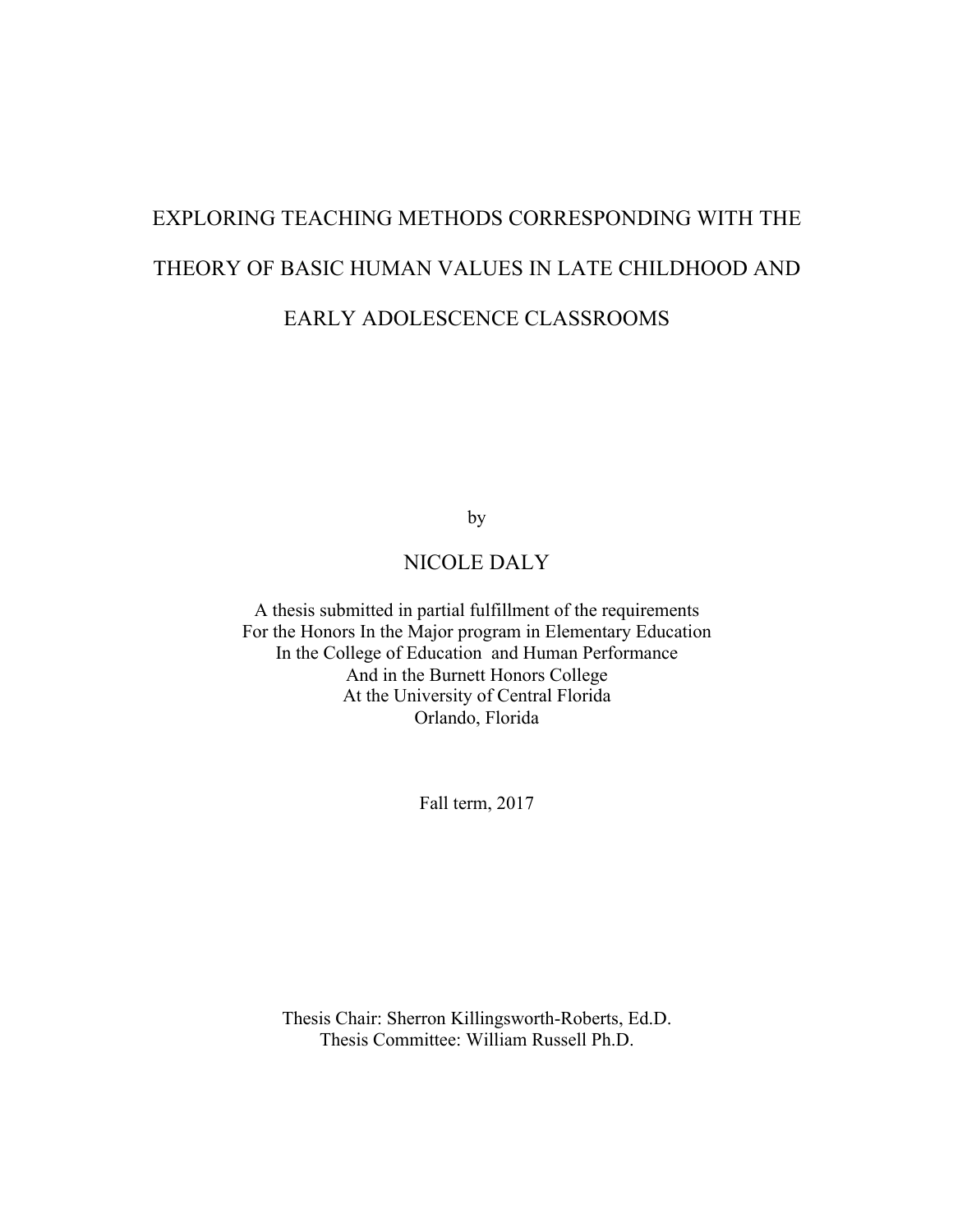#### **Abstract**

Recent research that indicates ten universal values are shared across cultures has developed into the Schwartz Value Systems Theory. This theory describes the ten basic human values that derive from different motivational forces such as social superiority, an inner desire in novelty, and loyalty to one's group. The values and corresponding motivational forces guide an individual's decisions. After the Schwartz Value Systems Theory had been developed, two surveys have been created in order to assess an individual's value hierarchy. While both of these surveys accurately measure an adult's values, further research has indicated children possess individual values similarly to adults. As a result, the Picture Based Values Survey for Children was created in order to consider children's values. The results from the children who took the Picture Based Values Survey For Children revealed that those children as a group acquired the same value hierarchy as adults. Since motivational forces determine an individual's values, it would seem predictable that values might have an effect on a student's level of motivation to succeed in the classroom. When a student's motivational goals are met in the classroom, then they will become engaged in the lesson by aligning students' values to the teaching methods incorporated in the lesson. This thesis therefore integrates prior research on children's value development, the effects these values have on society and the classroom, and ways to exhibit values through discourse and teaching methods. Further, this seeks to apply this research in late childhood and early adolescence classrooms by examining the effects that may result from teachers exhibiting each of the ten universal values through their teaching methods through publicly shared videos.

i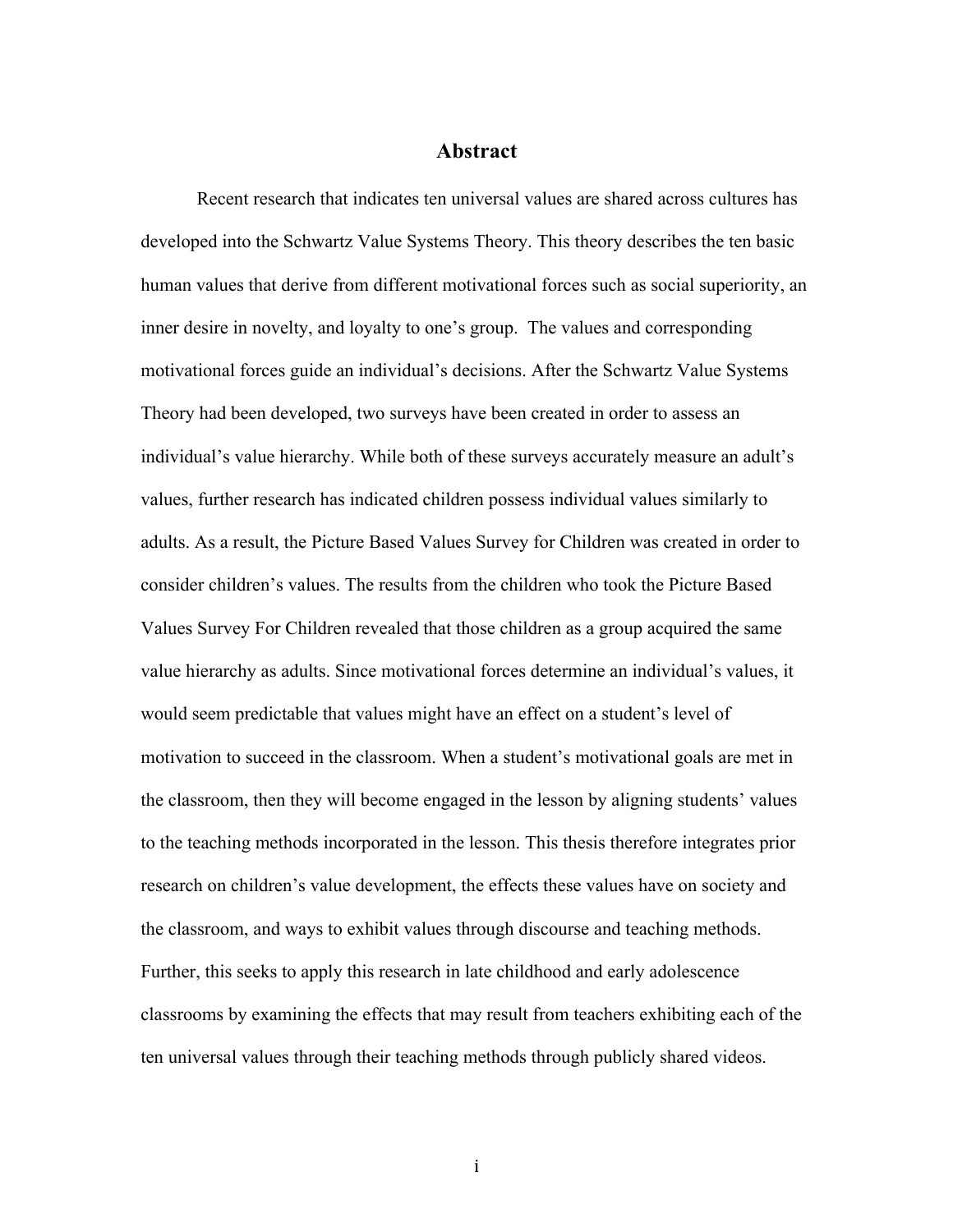## **Dedication**

# **My brother and sister**

# **Casey-Jean Daly and Tim Daly**

# **For showing me the importance of insight and the courage of**

**compassion**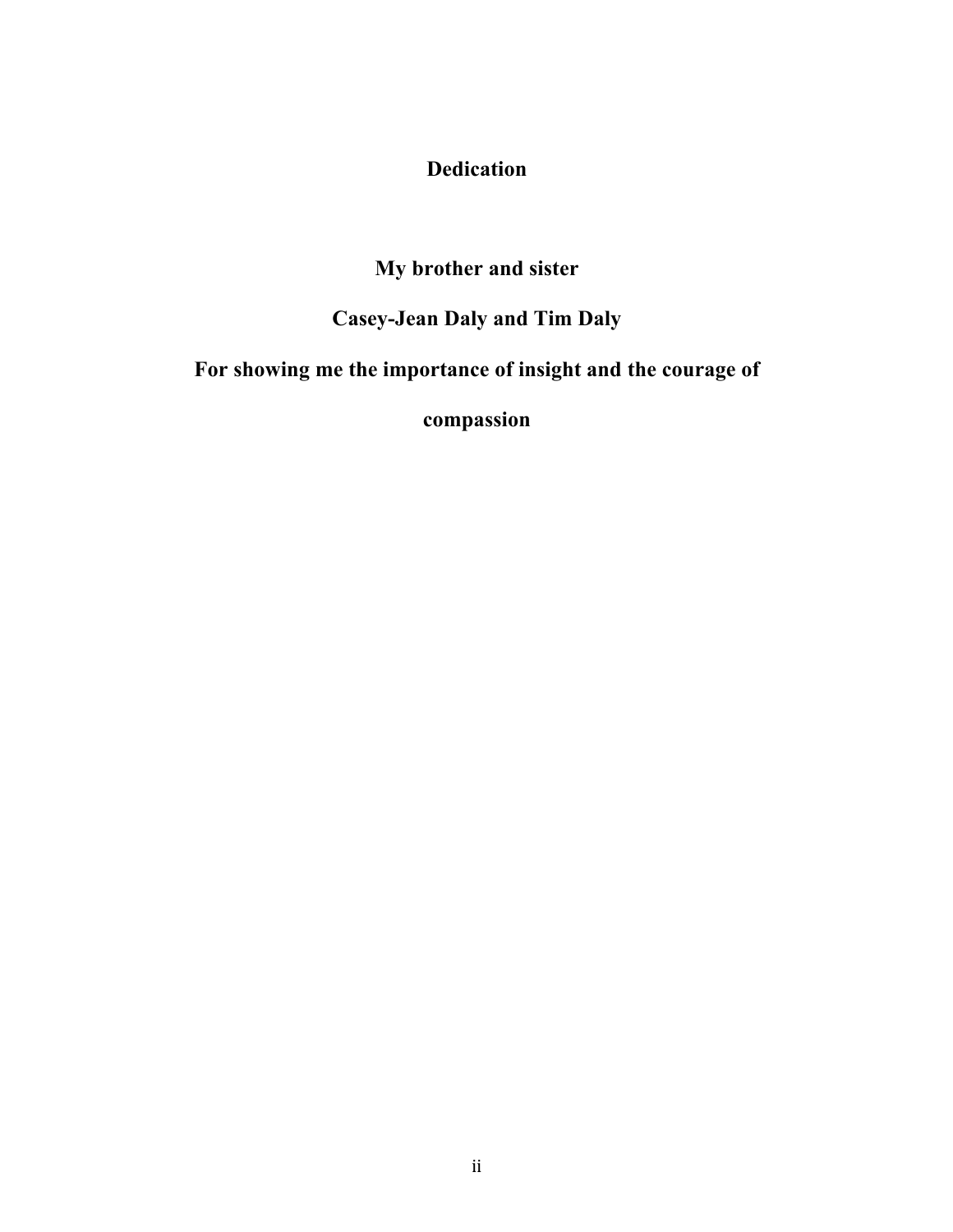### **Acknowledgements**

*I would like to extend my appreciation to the people who have selflessly supported me throughout this process:* 

I would like to acknowledge my thesis committee, Dr. Russell for his support. I would also like to show my utmost appreciation for my thesis chair, Dr. Roberts, who has worked endlessly with me to reach the completion of this thesis. Dr. Roberts has been an aspiration to me as she has shown me the power and intelligence behind her kindness. This thesis would not be complete without her support and dedication that she selflessly gives to all her students. She is the embodiment of the teacher I strive to become.

I would like to thank my family, especially my mom, Loreen Daly, for the constant encouragement and validation she has given me while writing this thesis. Lastly, I would like to thank Carlos Blandon for reminding me of my capabilities when I was ready to quit.

Thank you all for providing me with the opportunity to create a piece of work I am proud of.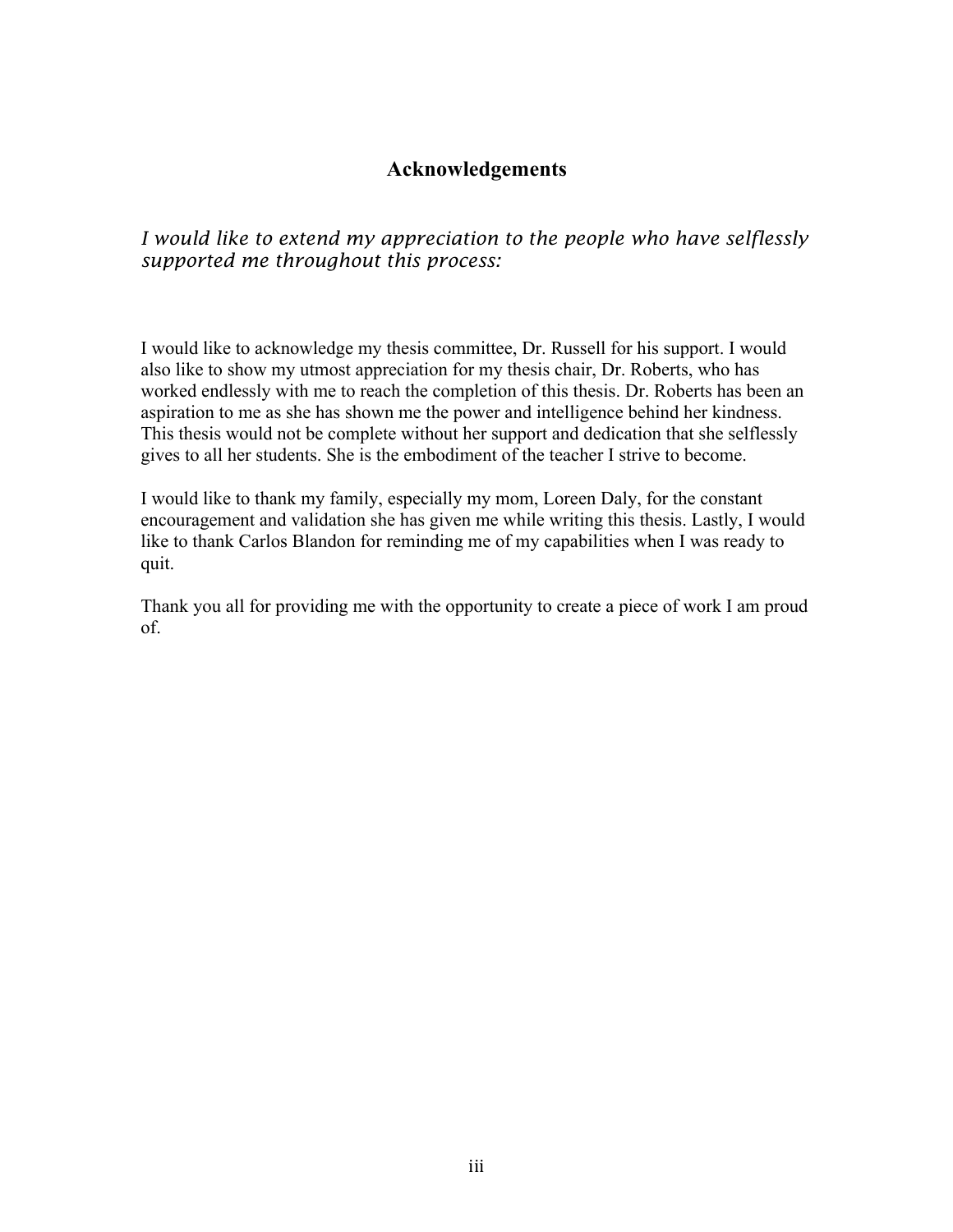# **Table Of Contents**

| Exploring the Ways Teachers Establish Their Values In The Classroom4         |
|------------------------------------------------------------------------------|
|                                                                              |
| Explaining The Relationship Between Citizens Symbolic Values And Their       |
| Preferred Presidential Candidate (as an analogy for the classroom)9          |
| Analyzing the Relationship Between Students and their Teacher as a Political |
|                                                                              |
| Noting the Importance of Language and Teacher Discourse12                    |
| Explaining The Ways Teachers Might Use Language To Align With Student        |
|                                                                              |
| Explaining The Ways Teachers Might Use Teaching Methods To Implement         |
|                                                                              |
| Student Values In Order To Attain Student Engagement16                       |
|                                                                              |
|                                                                              |
|                                                                              |
|                                                                              |
|                                                                              |
|                                                                              |
|                                                                              |
|                                                                              |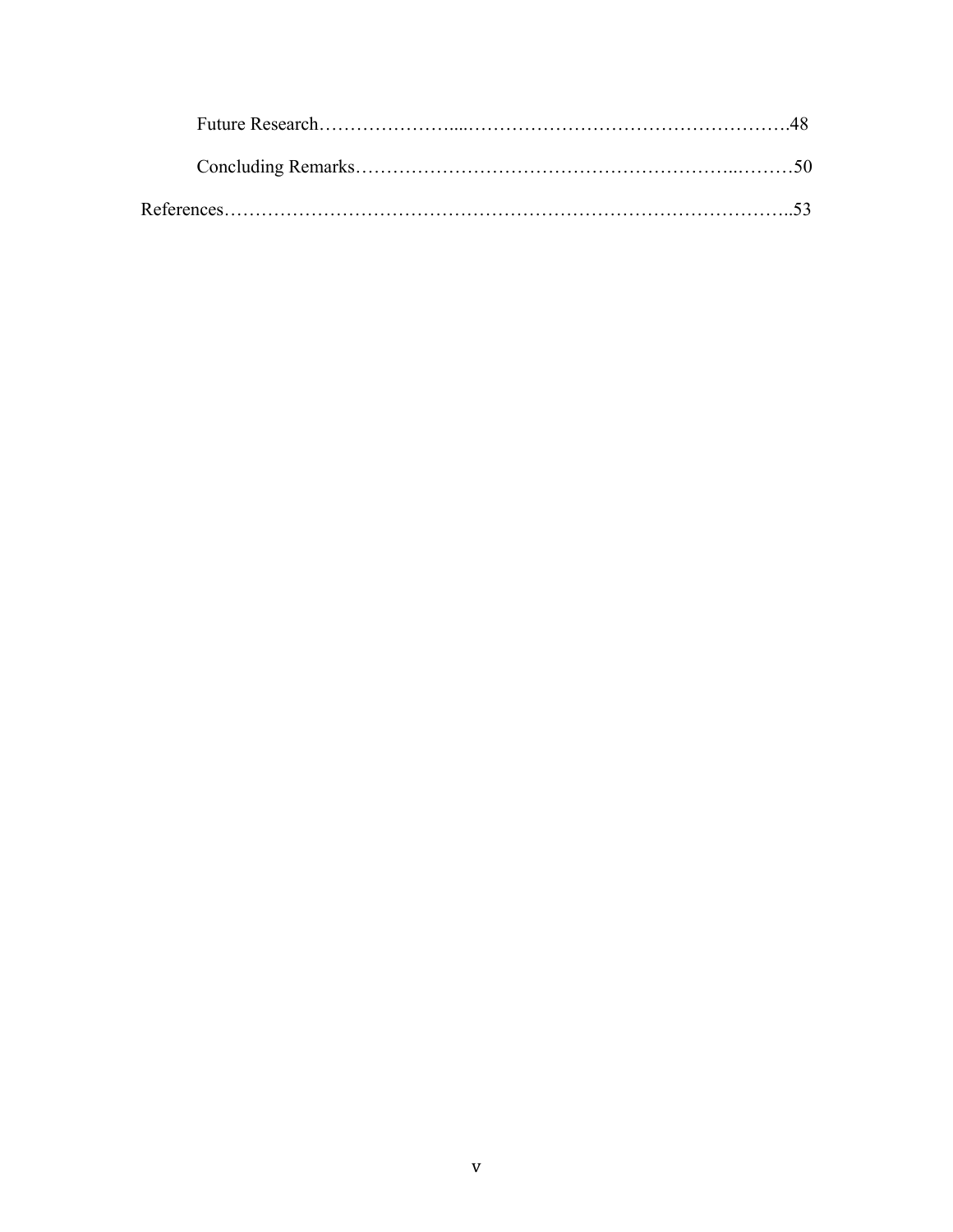# **List Of Tables**

Early Childhood Australia Conference Suggested Values Based Teaching Methods…...18 Schwartz Ten Universal Values With Corresponding Teaching Methods Videos Table..25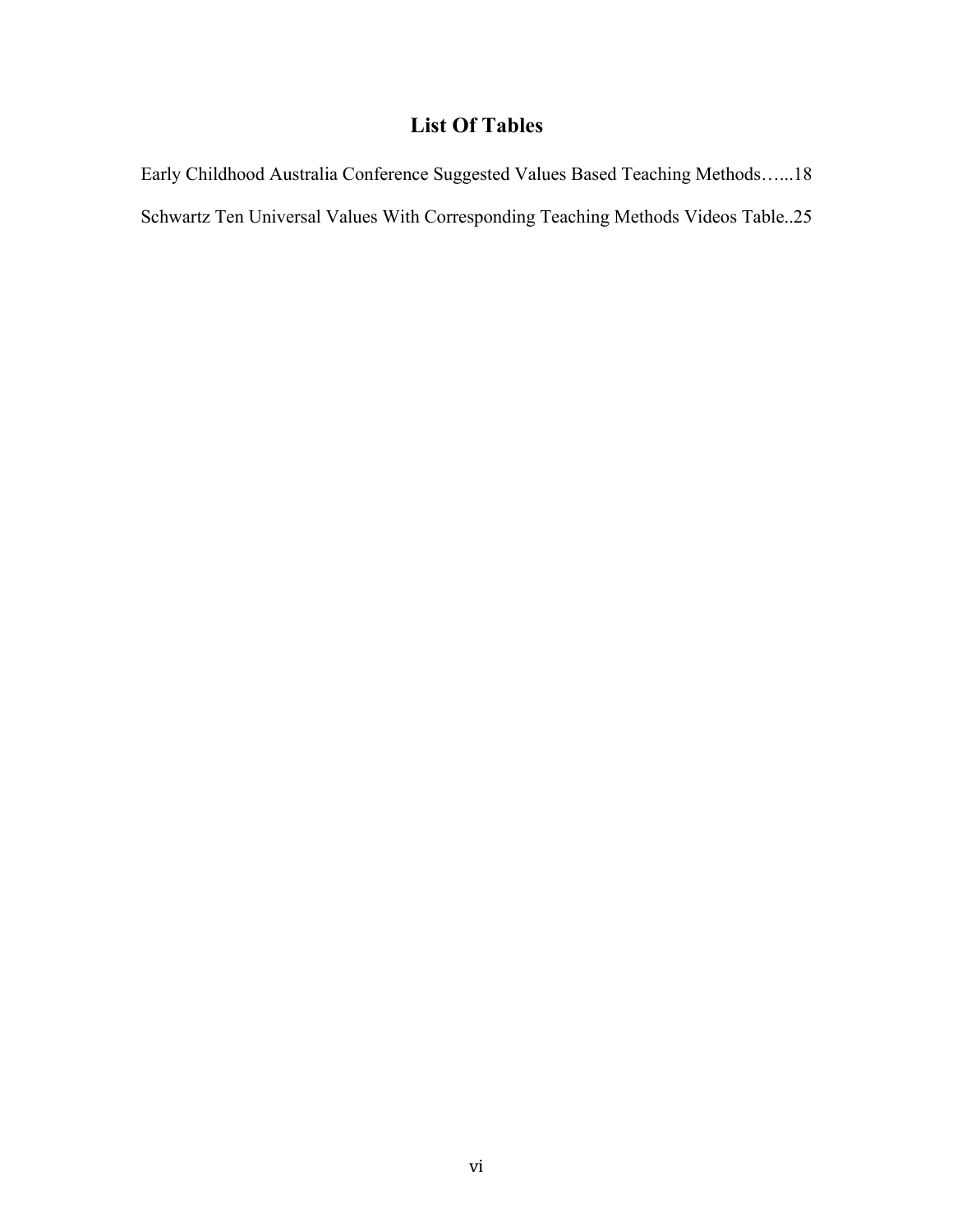# **List Of Figures**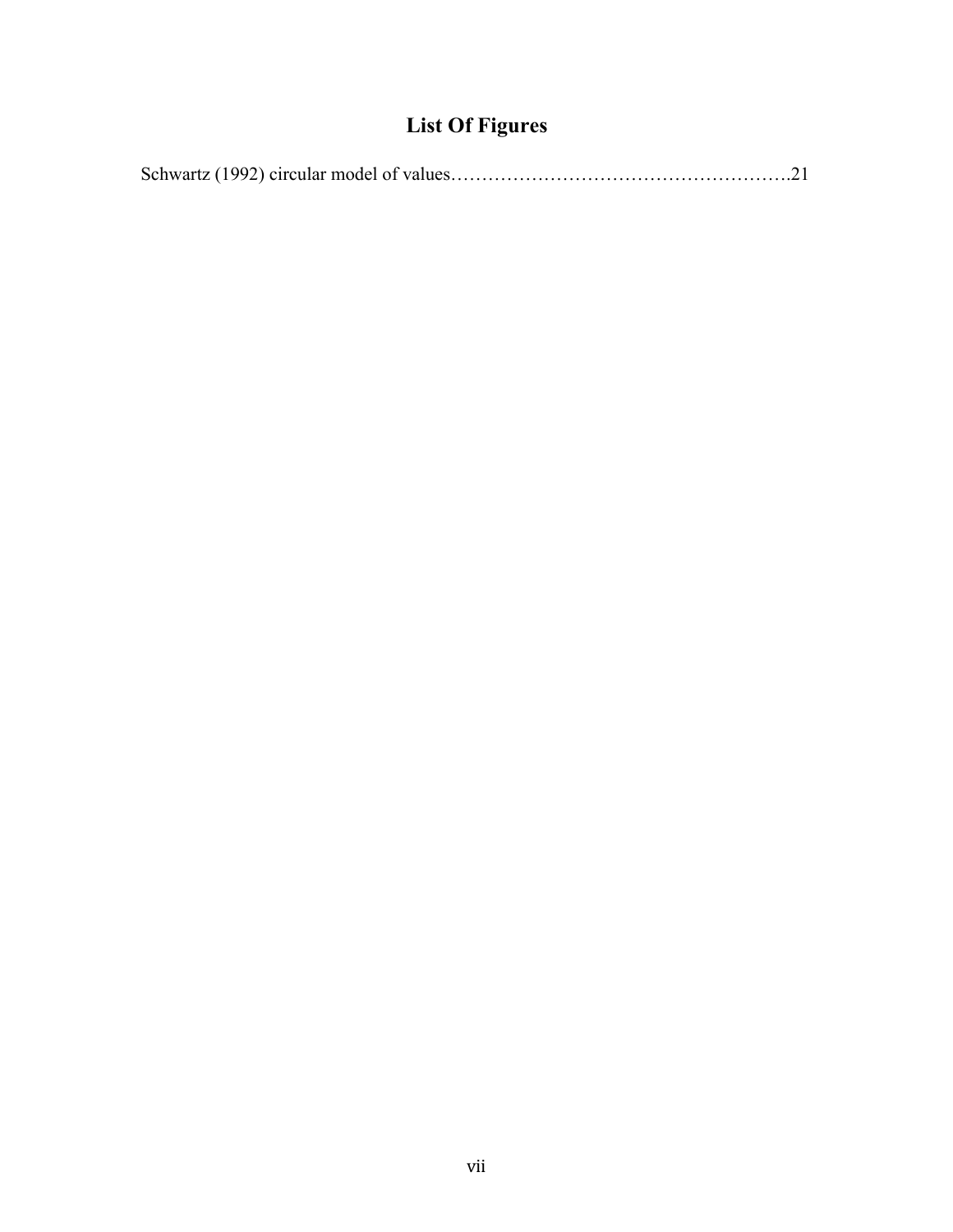#### **Introduction**

As teachers, it seems we are all too often focused on attempting to mold students into what we think they should be instead of being objective leaders that encourage students to grow in the direction they choose. During my experiences in elementary level classrooms, I have come to realize that understanding one's students is imperative in order to promote this growth. From my past observations, it seems that when the teachers know and respect their students, they are more able to influence and gain respect from the students. I have seen how this influence and respect is likely to increase student motivation and decrease discipline problems. Consequentially, I have become interested in how teachers are able to show this understanding and respect for each individual student.

As a pre-service teacher candidate at the University of Central Florida's Elementary Education program, I have been given the opportunity to work with various teachers in the K-6 classroom. All these teachers have provided me with insightful advice and guidance into the profession of education. One elementary teacher in particular left a permanent impact on my perspective on the role of a teacher. When I first walked into her classroom, I had mixed feelings. She made me feel welcomed with a smile and a personalized gift basket, but I was also intimidated by the loud and terse discourse she used.

The students, however, seemed to respond positively. Curiously, it was clear that her discourse was purposeful because her remarks were effective and caused the students to work diligently. I have been in classrooms with teachers who utilized language in a similar manner, but I had never been in a classroom with so few behavioral disruptions.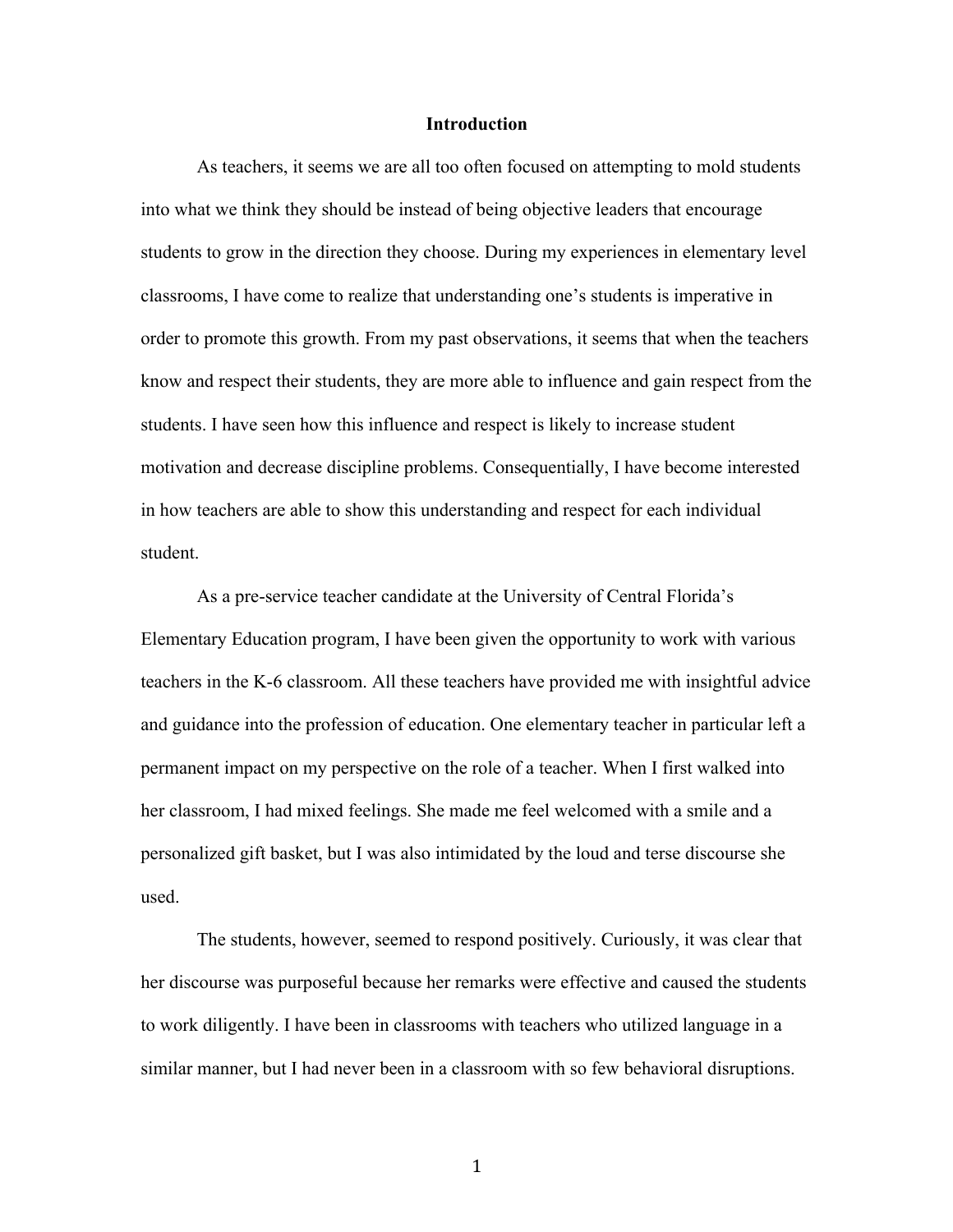This is when I began to think of the different effects that overall discourse between teachers and students can have on a classroom community. The students in my internship class seemed to respond to this use of language differently than other students I have worked with in the past have.

In order to understand the differences in student reactions to the same discourse, I decided to further analyze the dynamics between the students and the teacher's chosen use of language. While my relationship grew with this teacher, she revealed the strategies she used to better understand her students to me. She told me how she conducted an "I wish my teacher knew. . ." activity on the first day of school. Through this activity, she was able to gain a deep understanding of each student's sense of self and their expectations of her role. Throughout the school year, the teacher continued to conduct such activities and implemented questions into the curriculum that enabled her to more fully assess her students' personalities. This was interesting because I found a pattern that the teacher carefully differentiated her tone of voice according to the student she was speaking to depending on the individual student's personality. I had never experienced such a personalized classroom dynamic, and I wanted to learn more about why this approach worked. This teacher had a quote posted on the wall stating, "Fair is not everyone getting the same, but everyone getting what they need." I believe this quote summarizes the classroom management approach this teacher took through her differentiated chosen discourse.

From my experience, every student intrinsically possesses a fixed set of values that exist as the driving force behind the student's choice of direction in the classroom. I believe a student's values often determine how the student will interact with his or her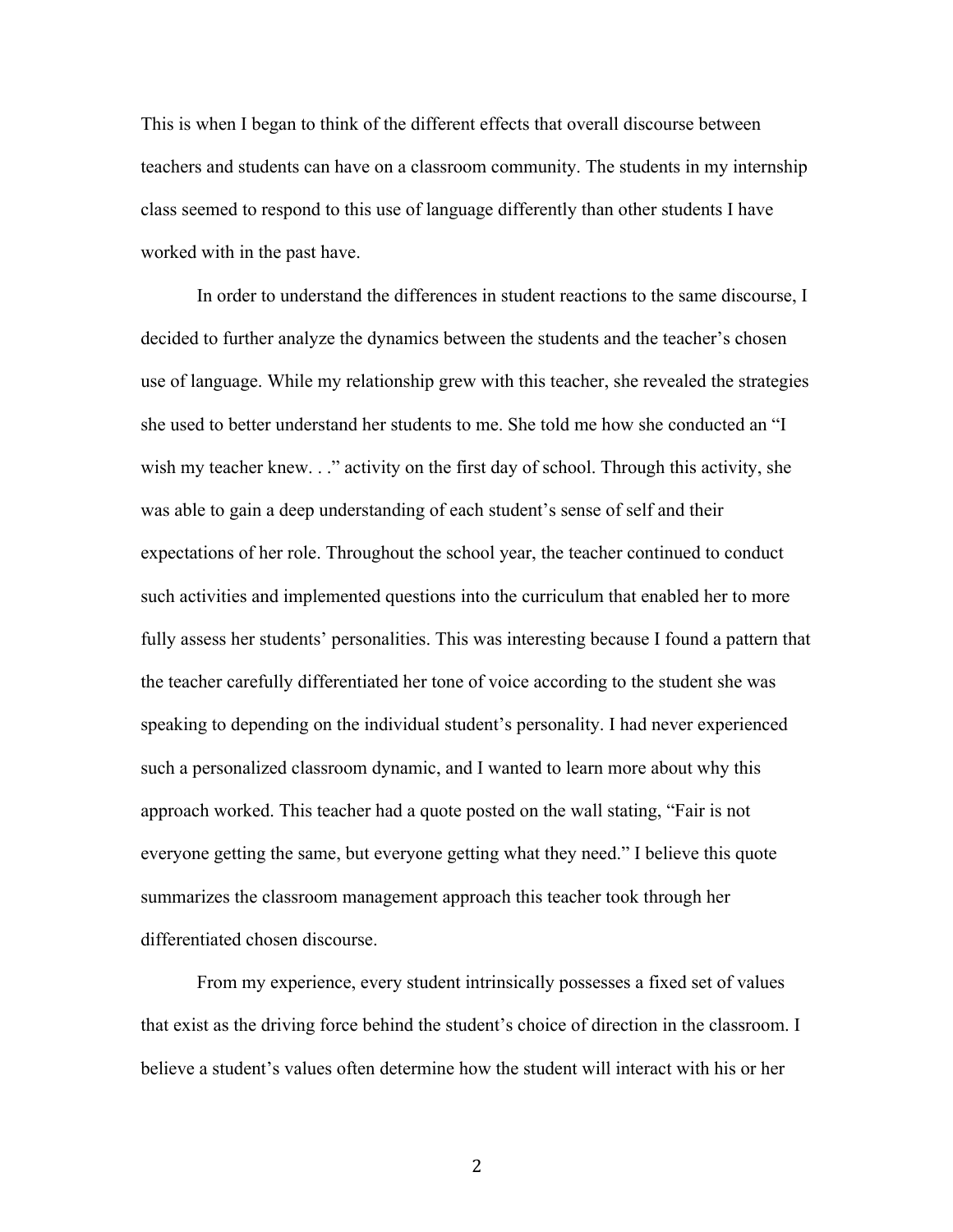teacher in the classroom community. There has been research that shows how a citizen will often determine their preferred presidential candidate based on the values they share. I believe the relationship between the teacher and student is similar to a citizen of the United States and a Presidential candidate. Just as a citizen needs to elect a president, the student needs to elect the teacher as the leader of the classroom community. Therefore, this thesis seeks to explore student values and the ways in which teachers can increase student engagement by aligning with those values.

As part of the Honors in The Major research process, I discovered research in the discipline of political science and psychology completed on how values serve as in intrinsic evaluation system of voters during presidential elections (Schwartz, 2012). I found this research extremely interesting and wanted to explore ways to carry out this research in the elementary classroom. As I began to contemplate with this idea, I began to notice the similarities and differences between student and teacher morals. I also observed how student values corresponded and conflicted with one another. This theoretical stance of examining values or morals of each entity could start to explain a complex classroom dynamic between students and their overall engagement in the classroom. Research suggest humans share ten universal values cross culturally (Schwartz, 1992). The importance placed on each of these ten values can determined by an individual or whole group. This thesis therefore integrates research on value development, the effects values have on voter choice, and ways to exhibit values through discourse and seeks to apply this research in late childhood and early adolescence classrooms by examining the effects that may result from teachers exhibiting each of the ten universal values through their teaching methods.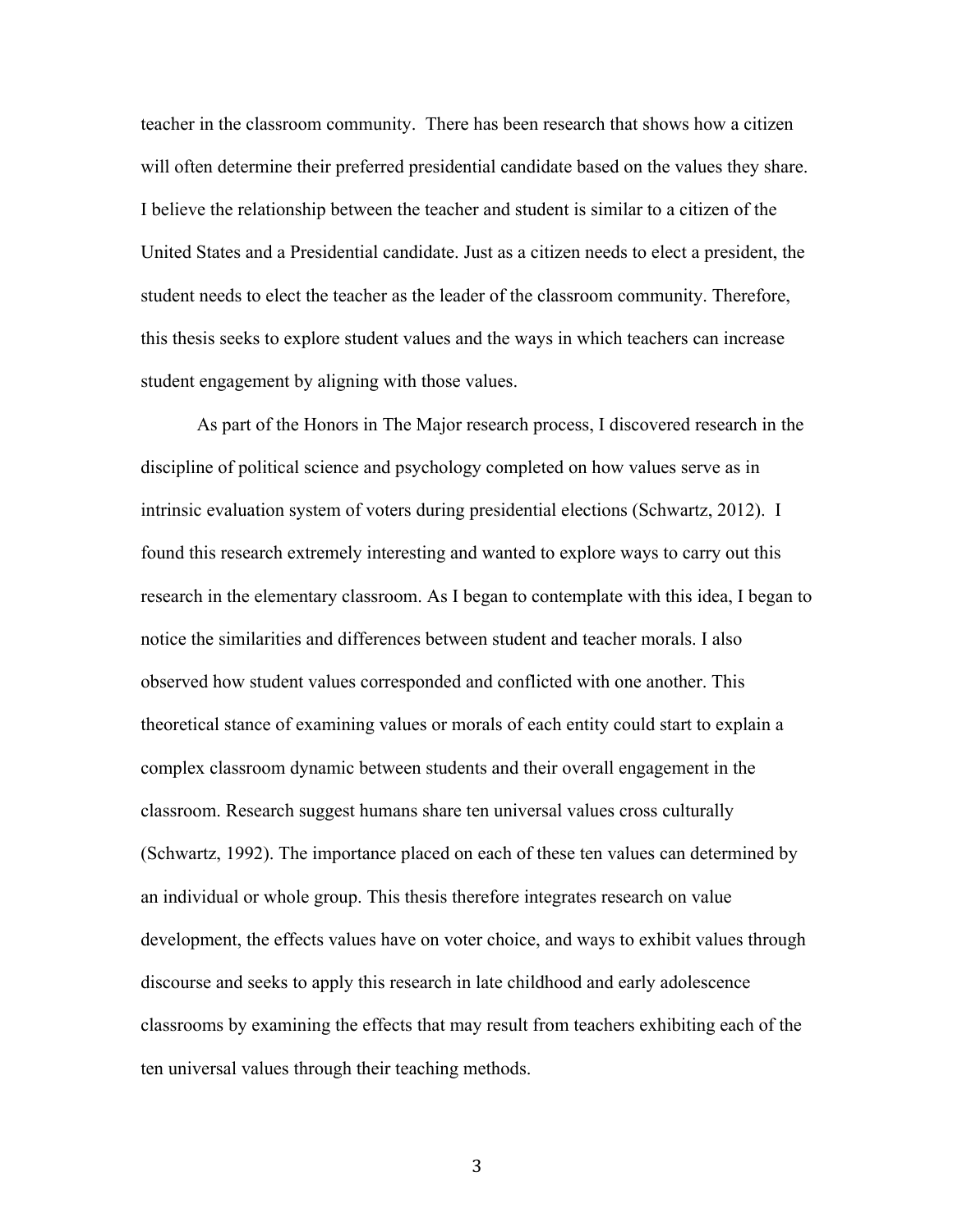#### **Chapter Two: Review of Literature**

Since this thesis seeks to more thoroughly understand complex classroom dynamics that are shaped by student values, this chapter will share the research literature in regard to a) exploring the ways teachers establish their values in the classroom, b) exploring how symbolic interactionism shapes values, c) explaining the relationship between citizens symbolic values and their preferred presidential candidate (as an analogy for the classroom), d) analyzing the relationship between students and their teacher as a political leader of the classroom community, e) noting the importance of language and teacher discourse, f) explaining the ways teachers might use language and other teaching methods to align with student values in order to attain student engagement, and g) explaining the ways teachers might use teaching methods to implement student values in order to attain student engagement.

#### **Exploring the Ways Teachers Establish Their Values In The Classroom**

This section will explain how teachers and schools might hold a predetermined set of values. In a typical classroom setting, these values are expected to be executed by the students. For example, the Orange County Public School System has established a school wide value system called HOPS. HOPS is an acronym, which stands for Have respect, Own your choices, Positive attitude, and Safety first. The students are expected to exemplify these values in order to become successful students.

The differences among student values are often ignored in the classroom. Instead, the teacher will assume that his or her values, such as tradition and achievement, are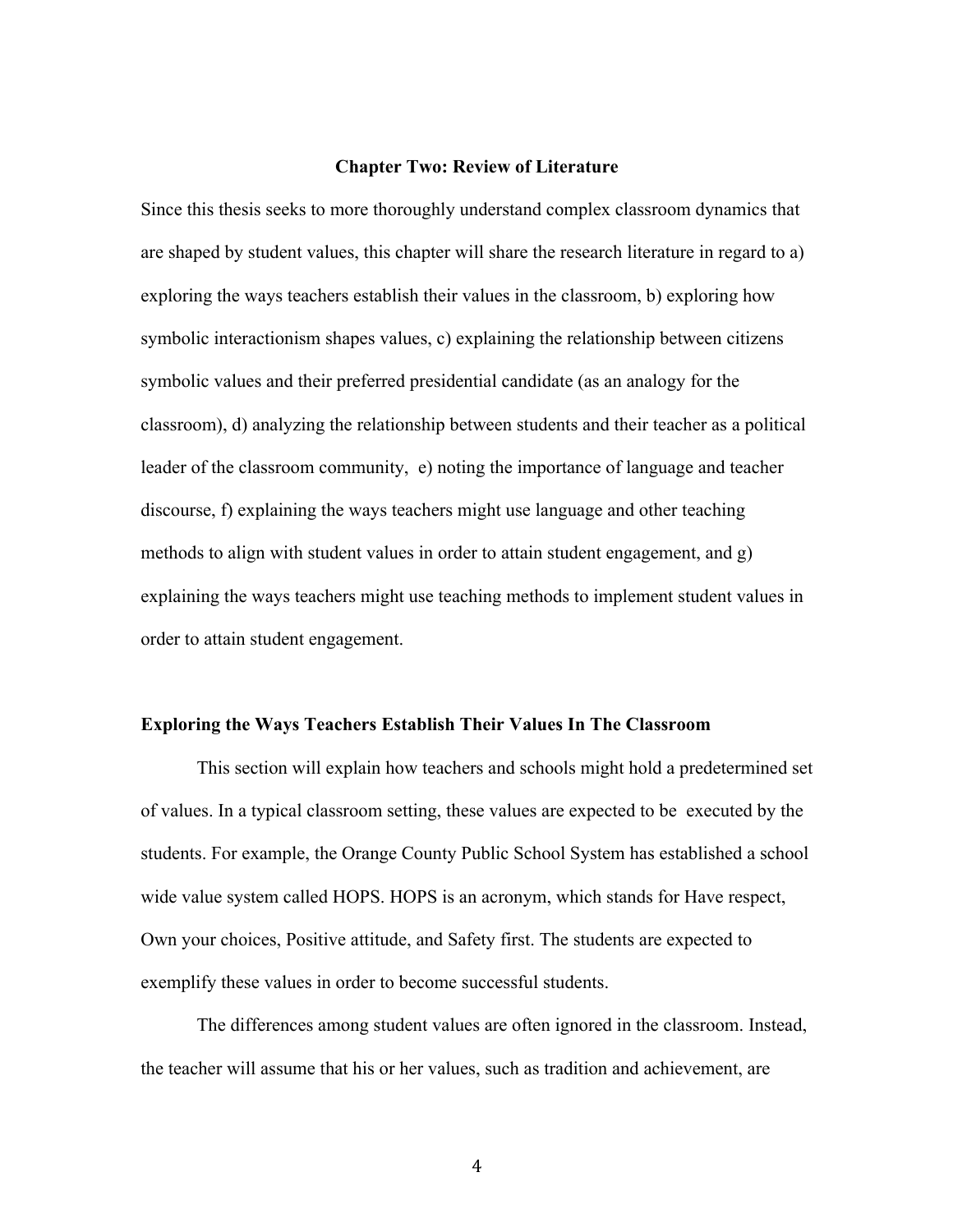shared with the students. The teacher then often establishes a punishment and reward system based on these values with the intention of teaching students to hold values he or she believes are important for success. This approach has two implications in my opinion. First, I believe that if a teacher assumes his or her values are the only acceptable values, many students will feel disconnected from and possibly disrespected by the teacher if they do not share these values. The second possible implication with this approach to classroom management is that success is a somewhat subjective term and if a student does not feel that the teacher understands or respects his or her values, then that student might not wish to reach the teacher's idea of success in the classroom. Instead, they might prefer to strive for success in a domain that better aligns with what they consider to be important. Consequentially, the students who hold different values might disregard the teacher and disengage from the lesson.

The rules the teacher applies in the classroom community culture are the initial outline for the values held in that classroom. Generally, the teacher comes in with the expectation that students will follow these rules and adhere to his or her determined set of values. As Kyle Schwartz (2016) stated in *I Wish My Teacher Knew*, "there is much discussion on how teaching character can predict future success in a student or lead to a student meeting a long-term goal like graduating from high school" (p.154). My previous observations, however, show that this can ultimately work against the teacher's goal to attain satisfactory classroom management if the students do not honor the same values. Although ethics can be taught to students, moral judgments and prioritized beliefs are essentially internal (Copp,1995). In this sense, attempting to conform student morals to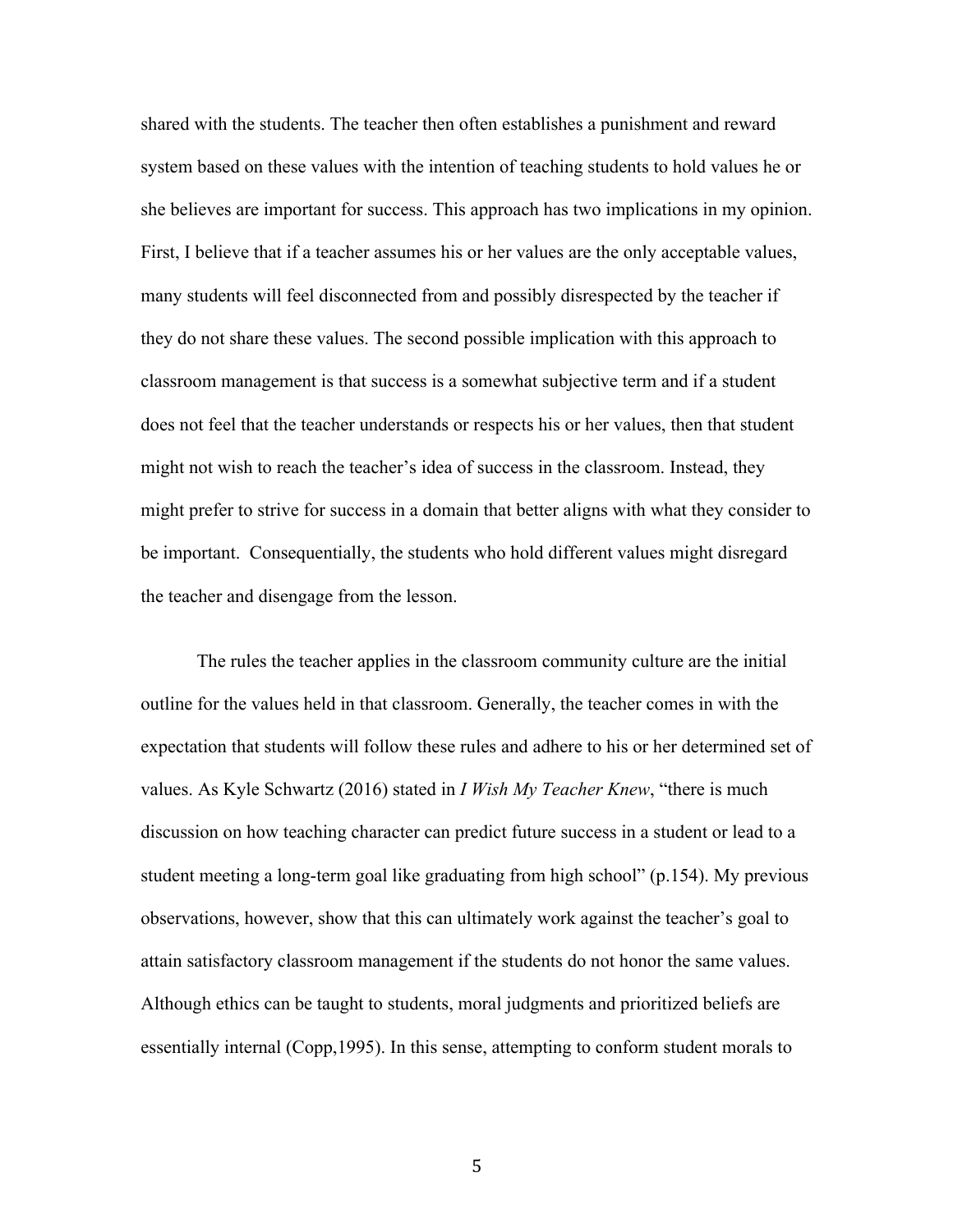the code of conduct pre-established by the teacher or school may prove to be counterproductive with some students.

#### **Exploring How Symbolic Interactionism Shapes Values**

This section aims to understand the shaping of student values. This section will explain the concept behind symbolic interactionism and how this concept has provided the grounds for symbolic value systems theory. This section will then define symbolic values systems theory and how they shape students' perceptions in their environment.

Symbolic interactionism explains the idea that people assign meaning to things in order to decide how to act. This meaning, however, can change due to new experiences and everyday life. This is a small-scale sociology theory that focuses on individual experiences rather than larger groups. George Herbert Meade's theory that was publicized by his former student, Herbert Blumer (1962) on Symbolic Interactionism explains how humans use symbols to make sense of their daily lives and interactions with other humans. The effects of symbolic interactionism largely depend on interpretation and personal experiences (Mazzotta,& Meyers, 2008). Since humans encounter different experiences from one another, this theory may explain how individuals use their own unique perspectives as a way to assess their environment.

The theory of Symbolic Interactionism (Blumer, 1962) depicts the mind as a constantly evolving and developing machine, which uses the past, present, and perceived future to fully assess an object or person. Symbolic Value Systems are consequentially a byproduct of this theory. The theory of Symbolic Value Systems describes value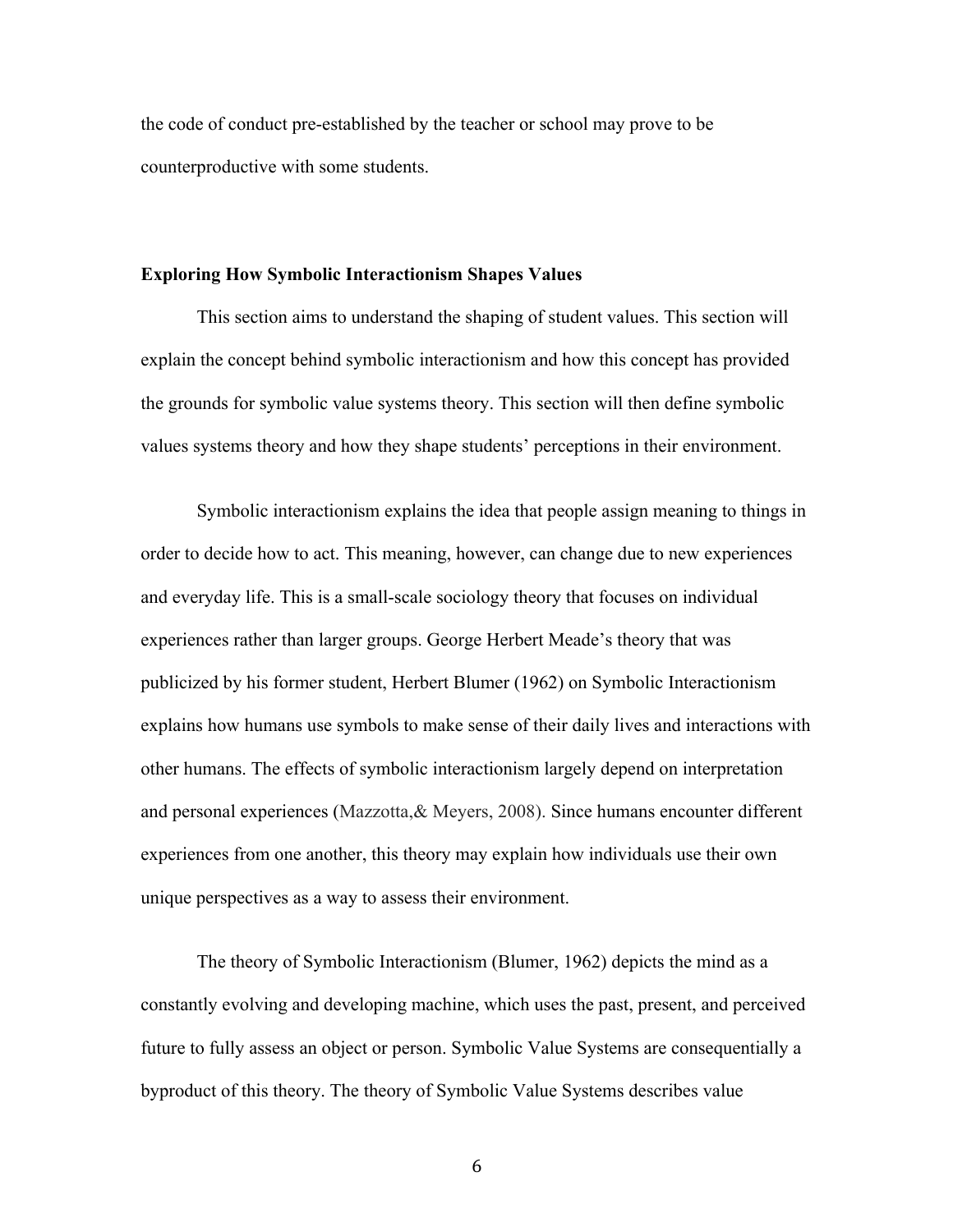development as a process constructed within an individual's interpretation of their own experiences and perceptions. The term symbolic systems is used when referencing the use of symbols to represent and understand one's surroundings in order to effectively communicate and co-exist within his or her world. This theory of moral development contributes to the idea that morality occurs unremittingly. An individual will construct his or her ideal moral compass based off of his or her personal experiences.

While the Symbolic Value Systems Theory describes unique differences amongst individual values, the Schwartz theory of basic human values describes a proposed set of universal values that are common across all cultures. Schwartz's theory of Universal Values (1992) also describes the basic motivational forces behind these values. These motivational forces are a result of basic human needs, which every individual naturally inherits. For the purpose of clarification, the passage below describes the explanation, provided by Schwartz (2012, p. 4) for the attributed motivations behind his value theory:

"These values are likely to be universal because they are grounded in one or more of three universal requirements of human existence with which they help to cope. These requirements show the needs of individuals as biological organisms, requisites of coordinated social interaction, and survival and welfare needs of groups. Individuals cannot cope successfully with these requirements of human existence on their own. Rather, people must articulate appropriate goals to cope with them, communicate with others about them, and gain cooperation in their pursuit. Values are the socially desirable concepts used to represent these goals mentally and the vocabulary used to express them in social interaction." (Schwartz, 2012, p. 4).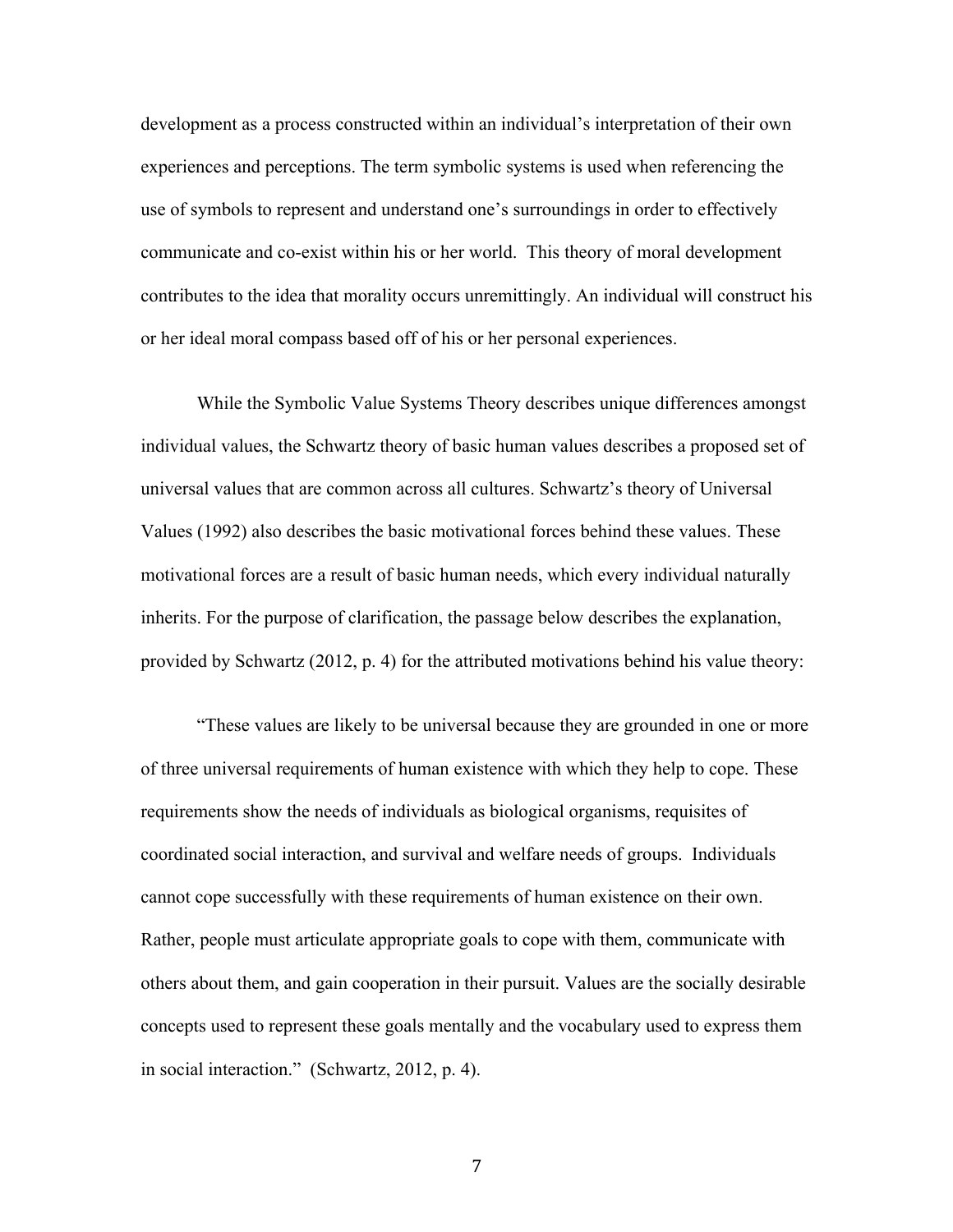All of the ten values, including self-direction, stimulation, Hedonism,

achievement, power, security, conformity, tradition, benevolence, and universalism, are found across cultures and derive from human motivational needs. For example, control and mastery are basic human needs motivating the value of self - direction. The Schwartz Values Survey (SVS) and the Portrait Values Questionnaire (PVQ) have been used to assess and compare these ten values between individuals and cultures. Results have shown that the ten values are ranked similarly across cultures but differentiate in importance between individuals (Schwartz 1992). I believe this shows how varied life experiences discussed in the theory of symbolic interactionism affect the varied hierarchal importance each individual contributes to the universal values but also shows a shared societal value hierarchy.

The ten Universal values as identified by Schwartz (1992) are grouped into four higher order value categories including self-transcendence, conservation, selfenhancement, and openness to change. Self- transcendence consists of universalism and benevolence values. Conservation consists of tradition, conformity, and security values. Self-Enhancement consists of power and achievement values. The fourth category, openness to change, consists of hedonism, stimulation, and self-direction values. These ten values are designed in a circular structure to visually represent each value's level of compatibility with other values. The close proximity of the values within the circles shows if they are harmonious with one another. However, values on opposite angles of the circle are incompatible. For example, openness to change and conservation are located on opposite sides of the circle while self-enhancement and self-transcendence values are opposite one another. This shows how, due to basic human needs, these ten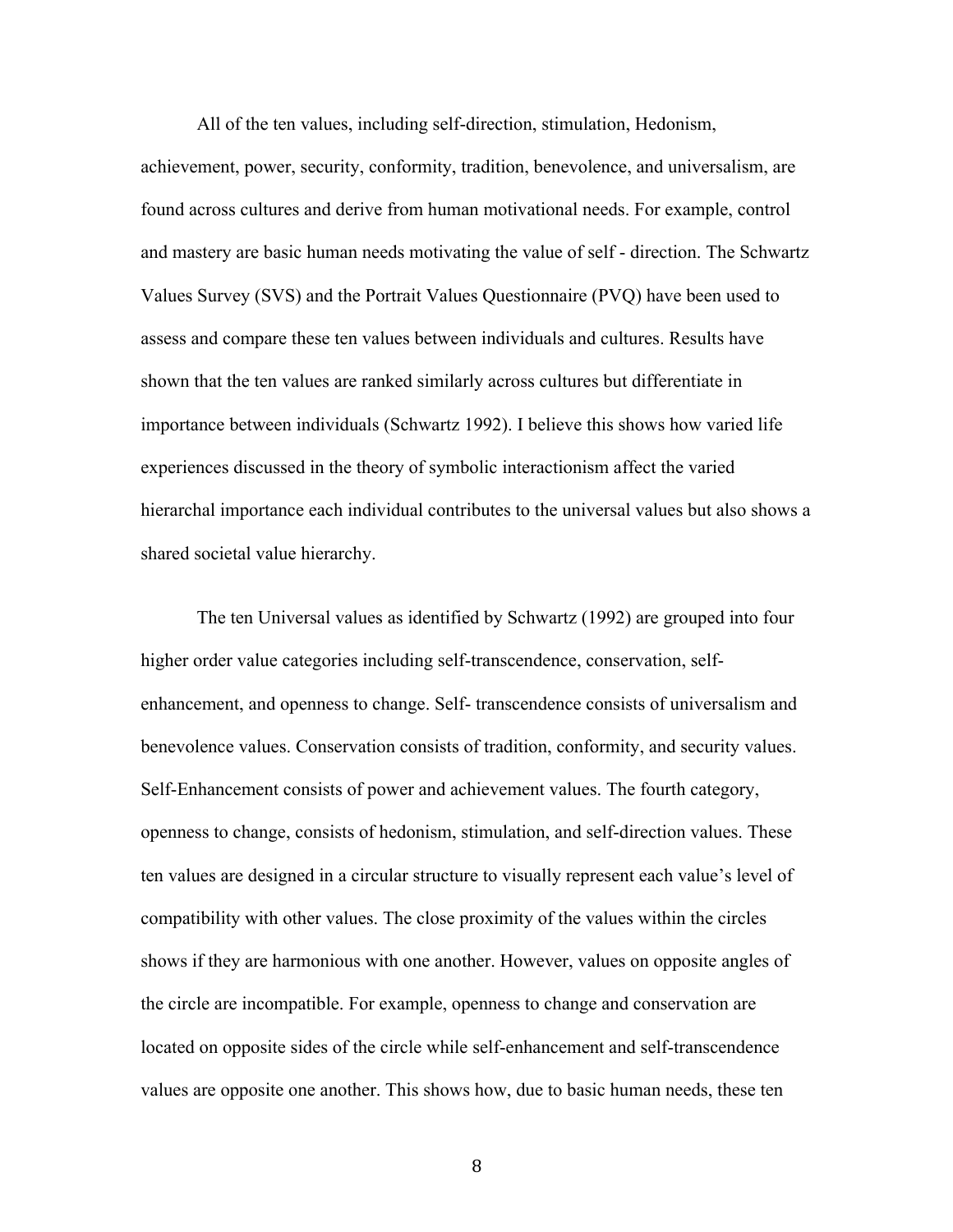values are found in every culture yet these values do not always work together. As a result, not all individuals are driven by each value equally.

As a teacher, it is imperative to understand the ways in which students interact with the world around them in order to determine how their interactions have shaped their values. A teacher might be able to achieve this by asking students questions to understand their background knowledge. I predict teachers will also be able to maintain a clear understanding of student values by providing the students with the Picture Based Value Survey for Children (Döring, 2010). This survey was created as an adaption of the Schwartz Values Survey with the intention of describing values in a way that is easy for children to understand and evaluate. Teachers will then have the opportunity to differentiate their discourse and teaching methods based on these values with the intention of increasing student engagement. In order to see how values might be applicable to the elementary level classroom, this thesis first examines its role in political science. The thesis will then connect and apply the research of values in the field of political science to a variety of elementary settings available through classroom videos.

# **Explaining The Relationship Between Citizens Symbolic Values And Their Preferred Presidential Candidate (as an analogy for the classroom)**

The purpose of this section is to compare the relationship of citizens and their preferred presidential candidate to students and their teacher. This section will use a dissertation written to explain the reasons for voter choice based on the alignment of their predetermined set of value with their preferred presidential candidate (Herness, 1996).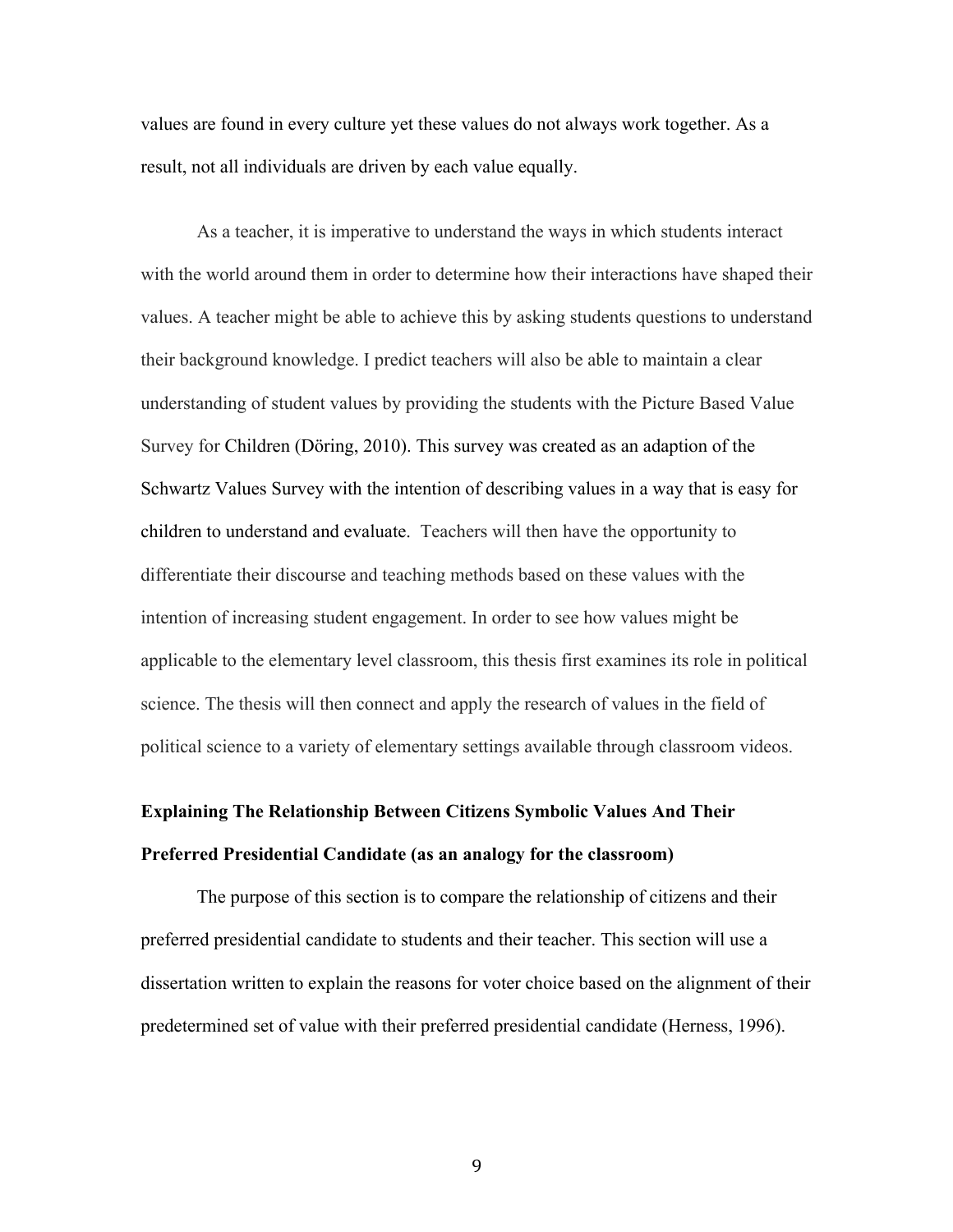Symbolic politics theory uses the context of symbolic value systems theory to argue that symbols, when first noticed in the political context, have the potential to elicit a predetermined response that influences an individual's preferred presidential candidate (Herness, 1996). Angus Cambell (1980) suggested the social psychological model, which describes the predictability of voter choice based on the inherent values of the voter. These voter values include party identification, group association, ethnic prejudices, and human's virtual opposition to change. When a person receives new political information, they will not typically analyze the information without bias. This is because people tend to organize information into schemas. These schemas are built and developed in the brain, but are not changed. This is because a person is usually not able to erase a memory or experience. Instead, a person will use their previous experiences to make sense of one another and make sense of the present (Herness,1996). This is a reiteration on the basic concept behind symbolic value systems that was described while exploring how symbolic interactionism and culture shapes individual's values.

Competing presidential candidates tend to focus on shared social values during their campaigns in order to their statistical chance of becoming elected (Herness,1996). American elections have shown that these values include freedom, liberty, individualism, patriotism, and equality of opportunity (Herness,1996). When one considers the analogy in a classroom, students play a similar role to the voters who elect or follow a leader, such as the teacher. The teacher, however, is given the opportunity to interact with students on a more personal level than a political candidate would typically interact with voters. As a result, the teacher is able to assess and exhibit the shared cultural values in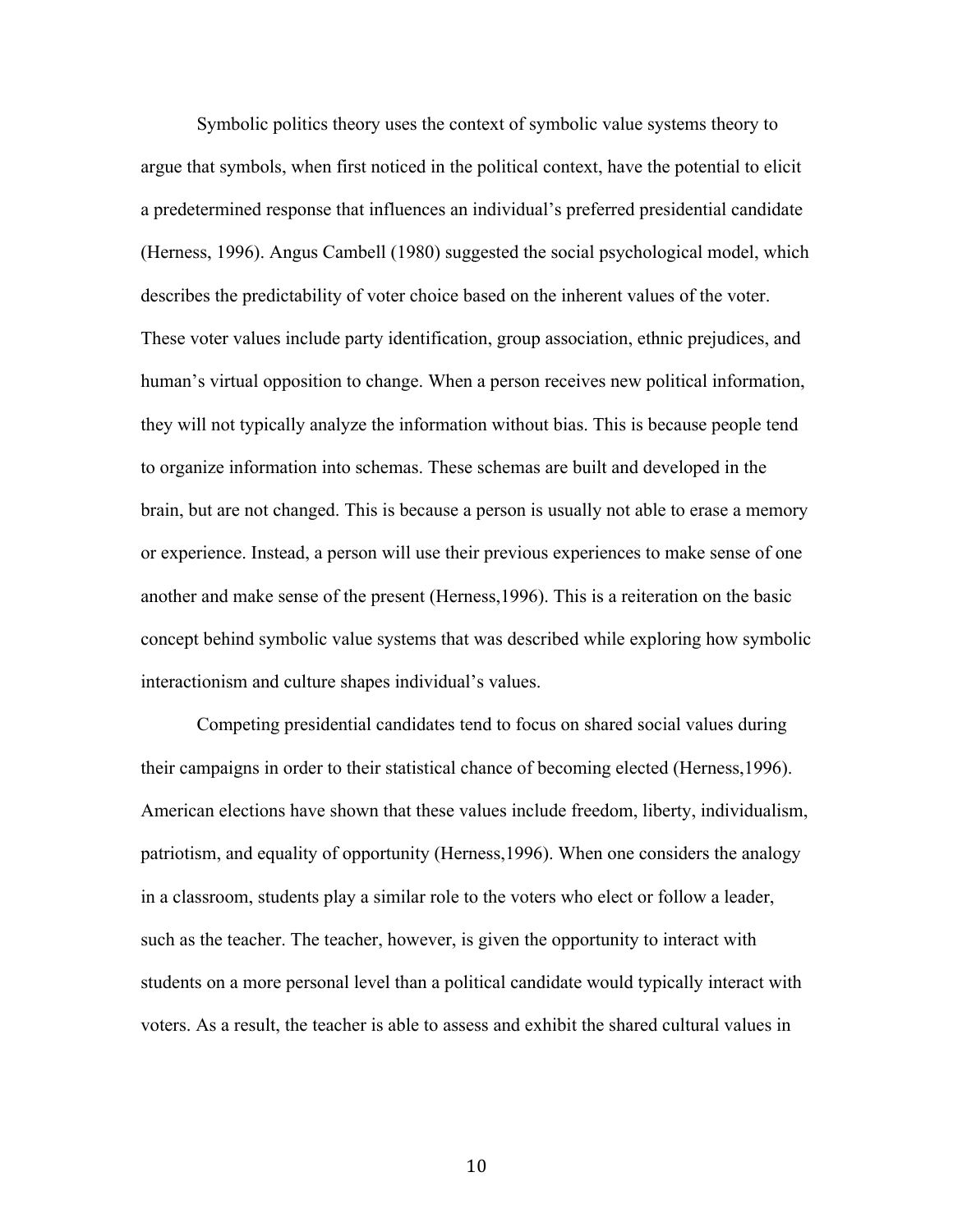the classroom. This thesis will examine student values holistically to determine if those values are being respected by the teacher.

# **Analyzing the Relationship Between Students and their Teacher as a Political Leader of the Classroom Community**

To further follow the analogy of voters to president with the relationship between students and their teacher, the dynamics between student and teacher values must be examined. The purpose of this section is to connect the research completed on the effects of values on vote choice to the classroom. This section will analyze the dynamics of the teacher and students in the classroom as a community culture.

In the elementary classroom, children acquire new academic information from the teacher, but they are also processing a teacher's values related to and subconsciously examining whether those values align with theirs. Therefore, I predict the students will obtain an opinion towards the teacher based on whether their subconscious values match or are oppositional. As previously mentioned in the section Explaining How Symbolic Interactionism Shapes Values, values determine the criteria for evaluating people and values also motivate action. These are two of the six common features Schwartz has identified in the many theories regarding values. (Schwartz, 2012). This explains how individuals view their values as a contribution to their self-identity in terms of their beliefs, attitudes, and actions. Understanding our values helps us better understand ourselves and explain why we may act or react in the way that we do.

Eccles (1999) is a professor of psychology, education, and women's studies and described the importance of self identity in the childhood years in the following passage: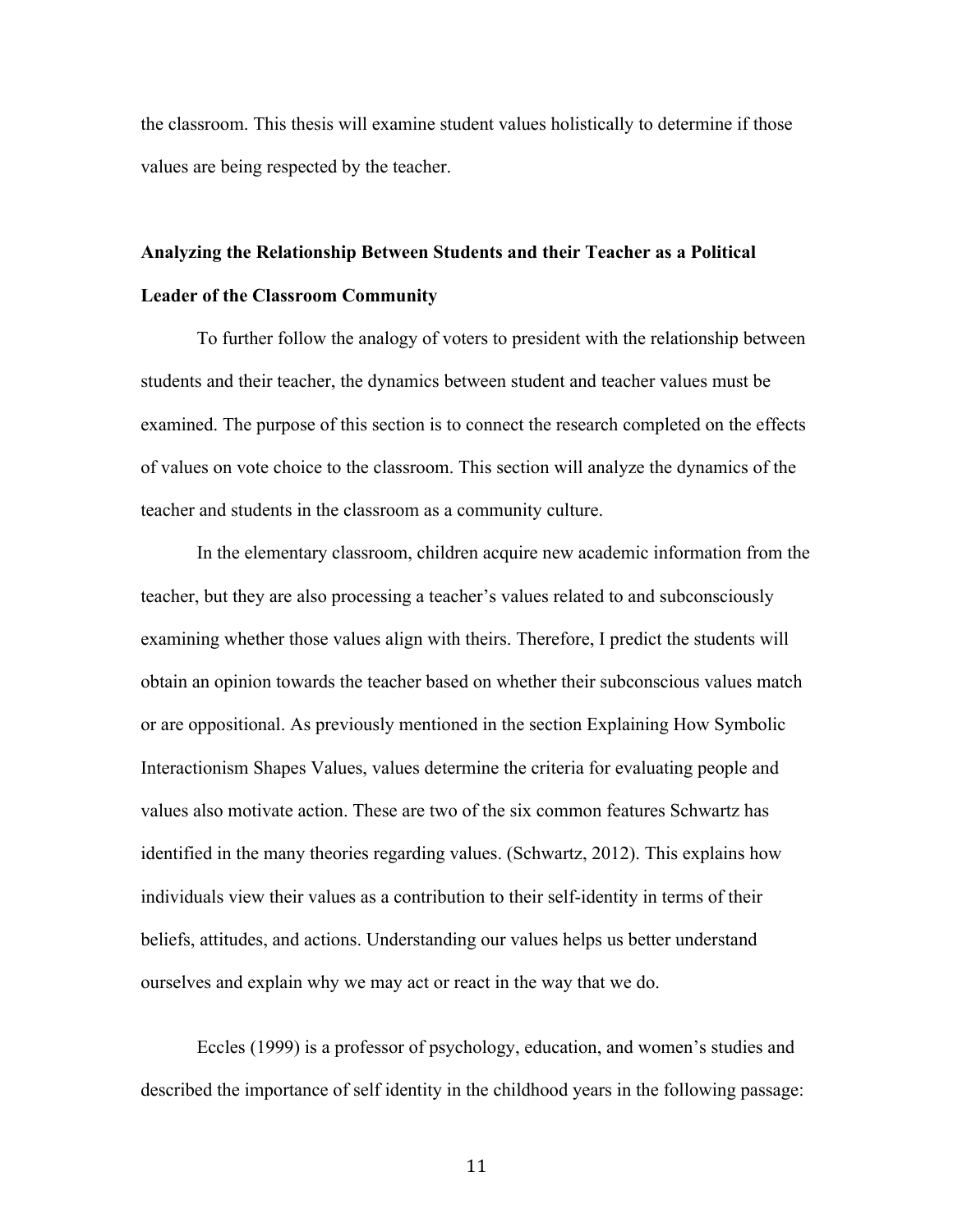"Exercising their growing autonomy in school...children learn about the world outside the family, match themselves against the expectations of others, compare their performance with that of their peers, and develop customary ways of responding to challenges and learning opportunities. Through these years, they forge a personal identity, a self-concept, and an orientation toward achievement that will play a significant role in shaping their success in school, work, and life. (Eccles, 1999, p. 31).

As a result, I predict students are more likely to misbehave when their inherent values are different than those values being projected by the teacher. This is because if a child's values are not acknowledged, then they will feel disconnected from the learning environment established by the teacher. Consequentially, they often dismiss the teacher and the teacher's lesson with the intent of maintaining their own self-identity and intrinsic motivational goals.

Just as a political leader often aligns with citizen values in order to persuade voter choice, one could imagine that teachers might use the same strategy of value alignment to persuade students to fully engage in the classroom. A political leader realizes that he or she needs to acknowledge the varied values of the citizens because those values will often determine their vote choice. If a teacher utilizes this approach, he or she may be able to use the student's intrinsic evaluation criteria of values to increase the students choice of involvement in the classroom.

#### **Noting the Importance of Language and Teacher Discourse**

This chapter aims to explain the research behind language. It will determine the purposes of language while analyzing the conscious and subconscious messages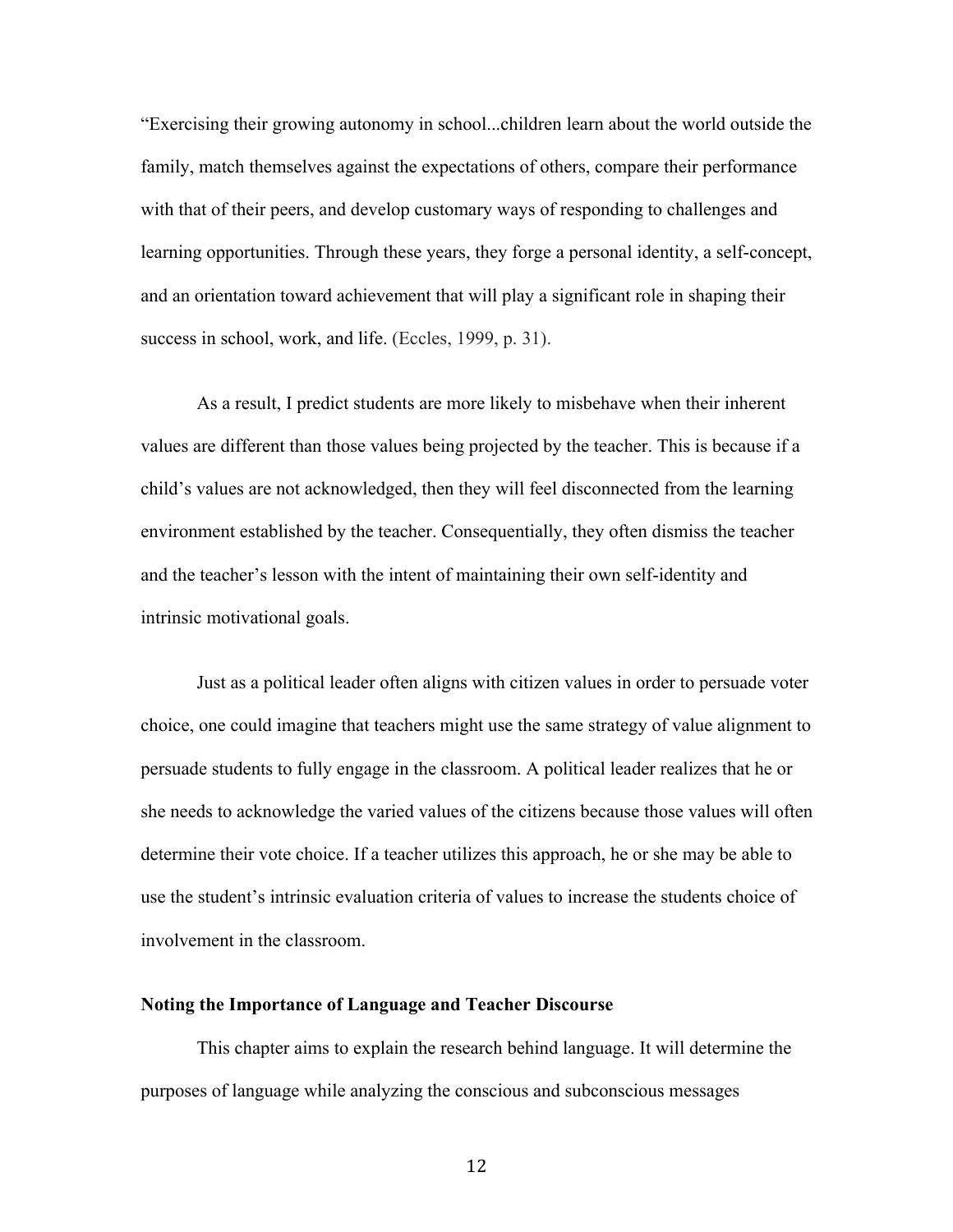conveyed through language while examining the effects of teacher discourse in the classroom.

Language is the basic foundation of human communication. All other methods used for conveying meaning such as hand gestures or facial expressions have been developed based on the standard principles of language. (Hertzler, 1965). Language possesses a variety of significant purposes. Arguably, the central objective of language is to communicate and share ideas. The way in which these ideas are communicated through language can evoke certain emotions and predetermined bias in the speaker's audience. Language is often analyzed subjectively, which leaves a significant amount of room for misunderstandings and misinterpretations (Hovy, 2014). As a result, an individual's own preconception of a certain word may alter the meaning in which the speaker intended. Lexical Contextualism is the idea that words, by themselves, do not have meaning without context. In this sense, words are meaningless without background knowledge and personal perspective (Polguère, 2014). Although this concept explains the misconceptions that often occur through language, the ability to create any interpretations would not be possible if words were only given meaning through context (Polguère, 2014). This explains the relationship between subjective and intentional meaning within language.

Efforts have been made to decipher language complexities and semantics with computers, but these computers are not able to break the emotional barrier that language presents. Bernadette Sharp (2014) explains in *Towards a Cognitive Natural Language Processing Perspective*, that a large scale processing of human data has, "produced impressive results in many language processing tasks, such as speech recognition,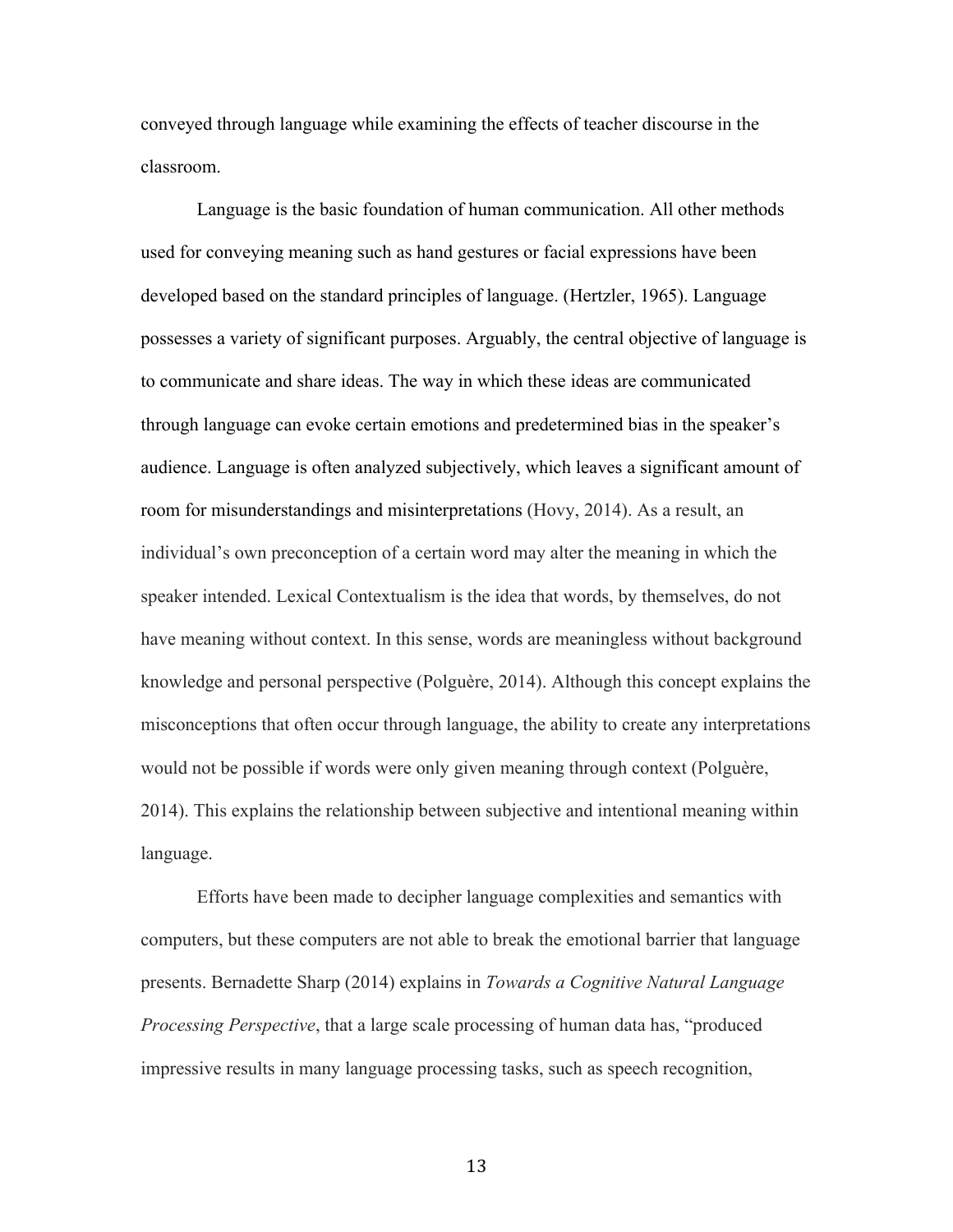morphological analysis, parsing, and semantic interpretation." (p.27). This further exemplifies how language can be used in technical and precise ways, but also shows the limitations in communication involved with using only the objective aspects of language.

The theory of Symbolic Interactionism, as described in one of the previous sections, explains how language is a special and perhaps most important kind of symbol. Social Interactionism defines language as a social object used for communication and representation while making human thinking possible. Language provides sense and significance to objects and actions. Reality and one's perception of reality is conveyed through language which, when used from a teacher's standpoint, can be thought of as an extremely powerful concept (Maines & Charon, 1981).

Teachers have the opportunity to use language as a tool to convey meaningful messages in their classroom communities. The social, moral, and interpersonal aspects of language are just as prominent in the classroom as the technical teaching strategies implemented through teacher discourse. For the purpose of this thesis, I will further analyze the expected student values that may be subliminally transferred through everyday teacher discourse.

# **Explaining the Ways Teachers Might Use Language To Align With Student Values In Order To Attain Student Engagement**

Research conducted by Peter Johnson (2003) in the book, *Choice Words*, has evaluated teacher discourse and the values subconsciously projected by this discourse. In the classroom, children acquire new academic information from the teacher, but they are also processing a teacher's values. The research evaluated by Schwartz (2012) has reinforced the idea that humans subconsciously examine people's values to "decide what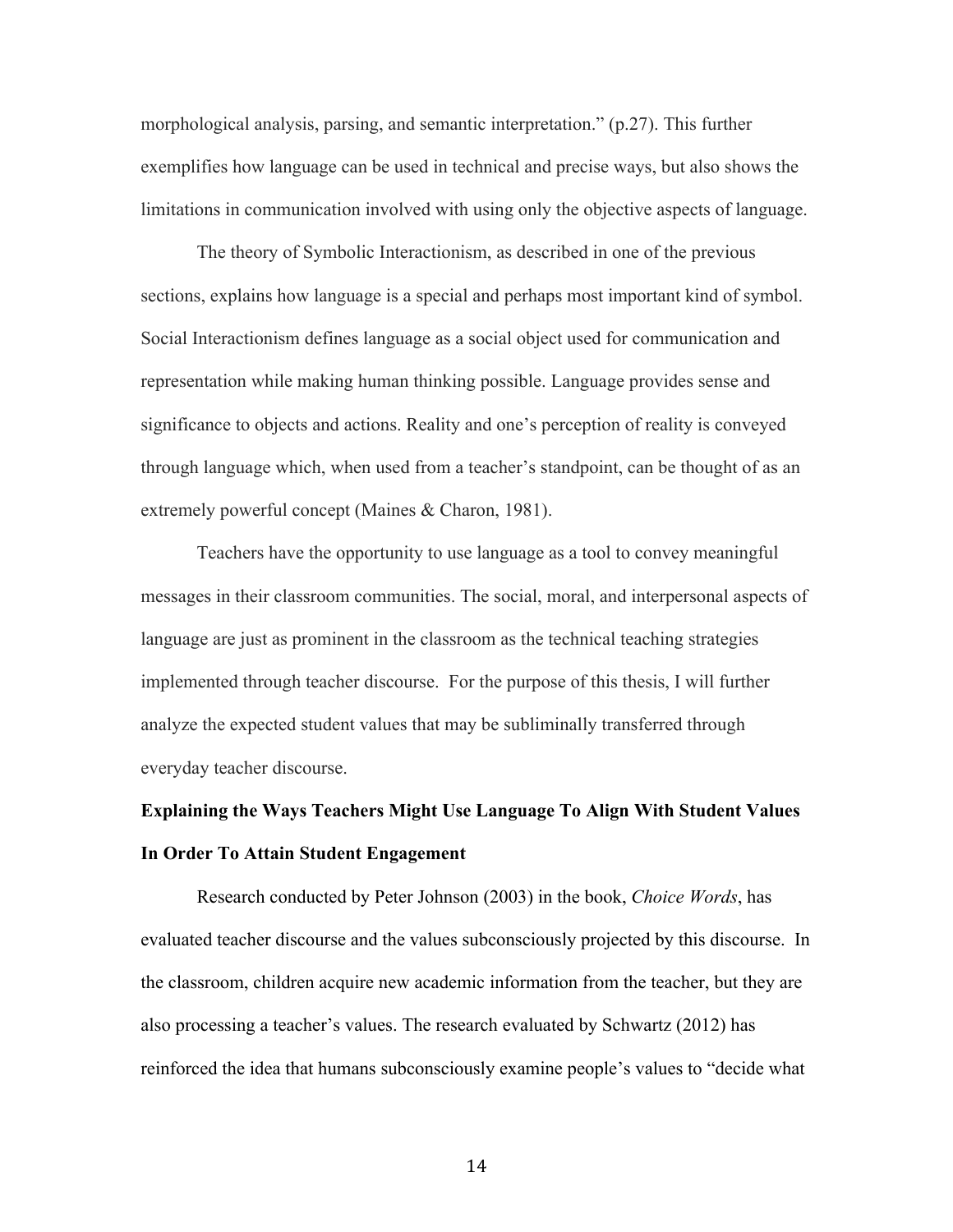is good or bad, justified or illegitimate, worth doing or avoiding, based on possible consequences for their cherished values." (p. 4). This research supports the idea that students will obtain an opinion towards the teacher based on whether or not their subconscious ideal values match.

The effects and consequences of word choice can be used to a teacher's advantage when he or she is attempting to subconsciously and intuitively deliver an alignment of teacher to student values. In order for a teacher to achieve value alignment, they must first understand his or her students. Kyle Schwartz (2016) explained in *I Wish My Teacher Knew*, "Pure and simple, in order to read my students, I need to understand the strengths and weaknesses of personal character." (p. 154). While teachers are able to analyze student values with a variety of tools and methods, I predict one effective way to explore student values is through the Picture Based Value Survey for Children (Döring, 2010). This is an adaption of the Schwartz Values Survey designed to meet the cognitive needs of children.

Once the teacher has collected a substantial amount of data regarding the students' values in his or her classroom, the teacher will be able to effectively determine the appropriate discourse during whole group instruction. In this way, the teacher would be implementing intentional language. An example of intentional language would be using the phrase, "Never believe everything I say. Never believe everything any adult says". This sentence is intentionally provoking a response of questioning and analysis in the listener. According to Peter Johnson (2003), this phrase, "normalizes human fallibility and asserts that no authority is above error, no matter how well intentioned or authoritatively positioned (p. 60)." This corresponds to two of Schwartz's ten established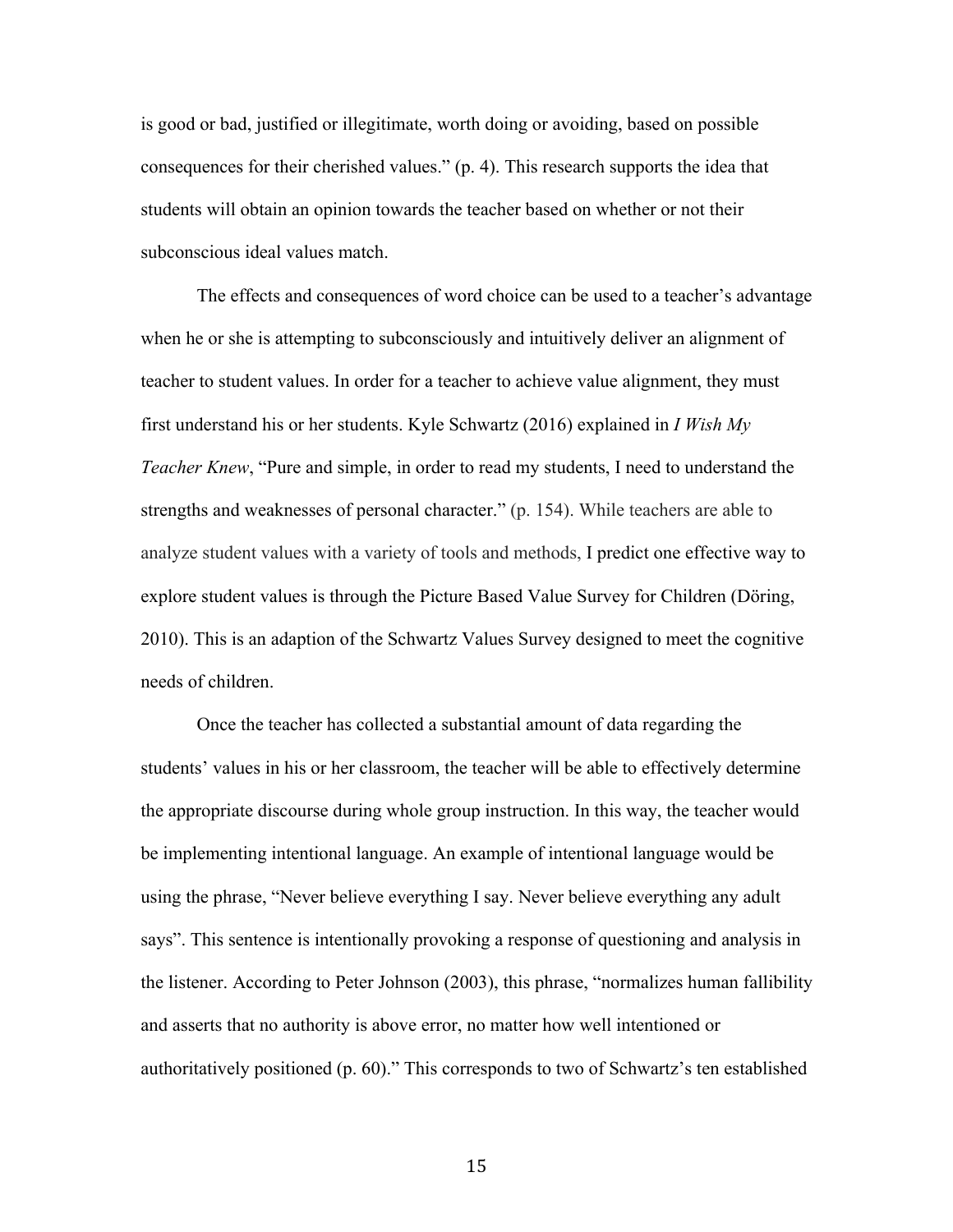values, self-direction and universalism. In contrast, it directly opposes Schwartz's value of power. If used by a teacher in the classroom setting, I predict the majority of students will become engaged and motivated to learn from the teacher. This is because according to the study conducted by Doring using the PBVS-C, most children value selftranscendence values such as universalism and benevolence most and value selfenhancement values such as power and achievement least.

Individual values are often subconsciously expressed through one's daily use of language. The book *Choice Words* by Peter Johnson (2013) shows how seemingly insignificant phrases and words have a significant impact on listeners' opinions on themselves and the speaker. I predict that teachers can use the impacts of language to display students' values and as a result gain student engagement. In the following section, I will discuss different teaching methods that could be used to implement student values into the classroom.

# **Explaining The Ways Teachers Might Use Teaching Methods To Implement Student Values In Order To Attain Student Engagement**

The research on language explains how individual values are often expressed indirectly through the messages that are sent with one's chosen words and phrases. While one could imagine a teacher could show value alignment with his or her students through language, this thesis hoped to explore the notion that a teacher could directly implement these values into his or her instructional methods. Using the ten Universal Values as identified by Schwartz (1992) this section will explain how I expect each value could possibly be incorporated into different teaching methods in order to increase student engagement.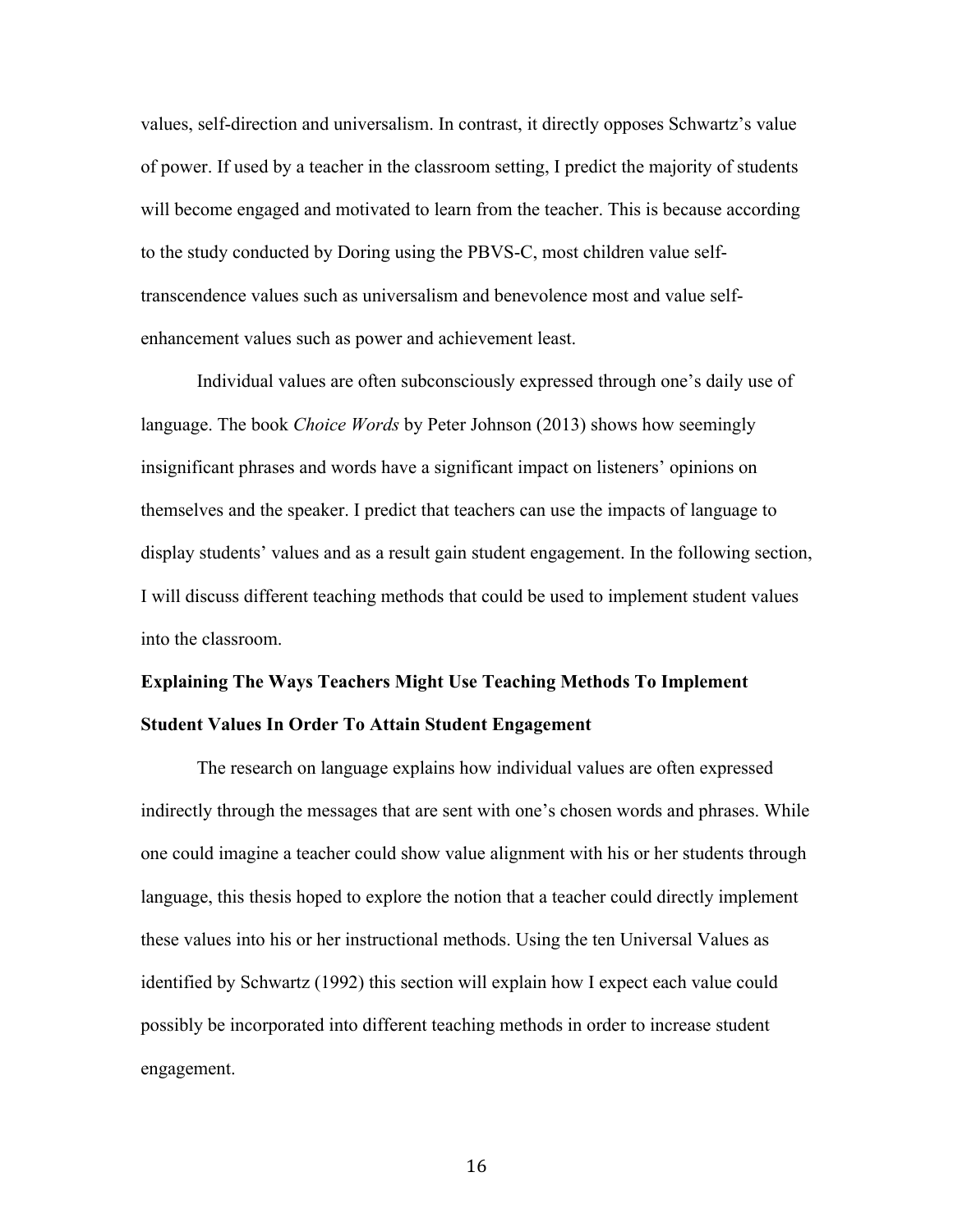Universalism and Benevolence are both self-transcendence values because they both derive from goals that benefit and protect the welfare of others. For this reason, I believe teaching strategies that encourage community support, empathetic understanding, equality, and an appreciation of others' ideas and feelings will align with these values. Found on the opposite angle of the circular structure created by Schwartz (1992), Self-Enhancement values are motivated by the desire to attain personal victories and dominance over others. I expect the teacher could implement these values into the classroom by establishing levels of student hierarchy as well as clear acknowledgement of student success. Conservation values are placed adjacent to self-enhancement values on the circular structure of universal values (Schwartz, 1992). Conservation values emphasize, "order, self- restriction, preservation of the past, and resistance to change" (Schwartz, 2012, p.8). I anticipate teaching methods that apply familiar philosophies, community standards, and promote constancy will portray conservation values. Conservation values conflict with openness to change values, which are found on the contrasting angle of the circle of universal values (Schwartz, 1992). Openness to Change values fosters independence, exhilaration, and pleasure. Perhaps, teachers will execute these values with their teaching methods by allowing students to self-direct their education while providing them with challenge and fulfillment.

Upon further research, I discovered this idea that children's values could be implemented into teaching methods in order to improve children's learning had been discussed in the Early Childhood Australia Conference (Collins, Lee, & Howett, 2014). The conference outline reviews the Schwartz Ten Universal Values (1992) and also suggests that these values could be incorporated into instruction. Suggested teaching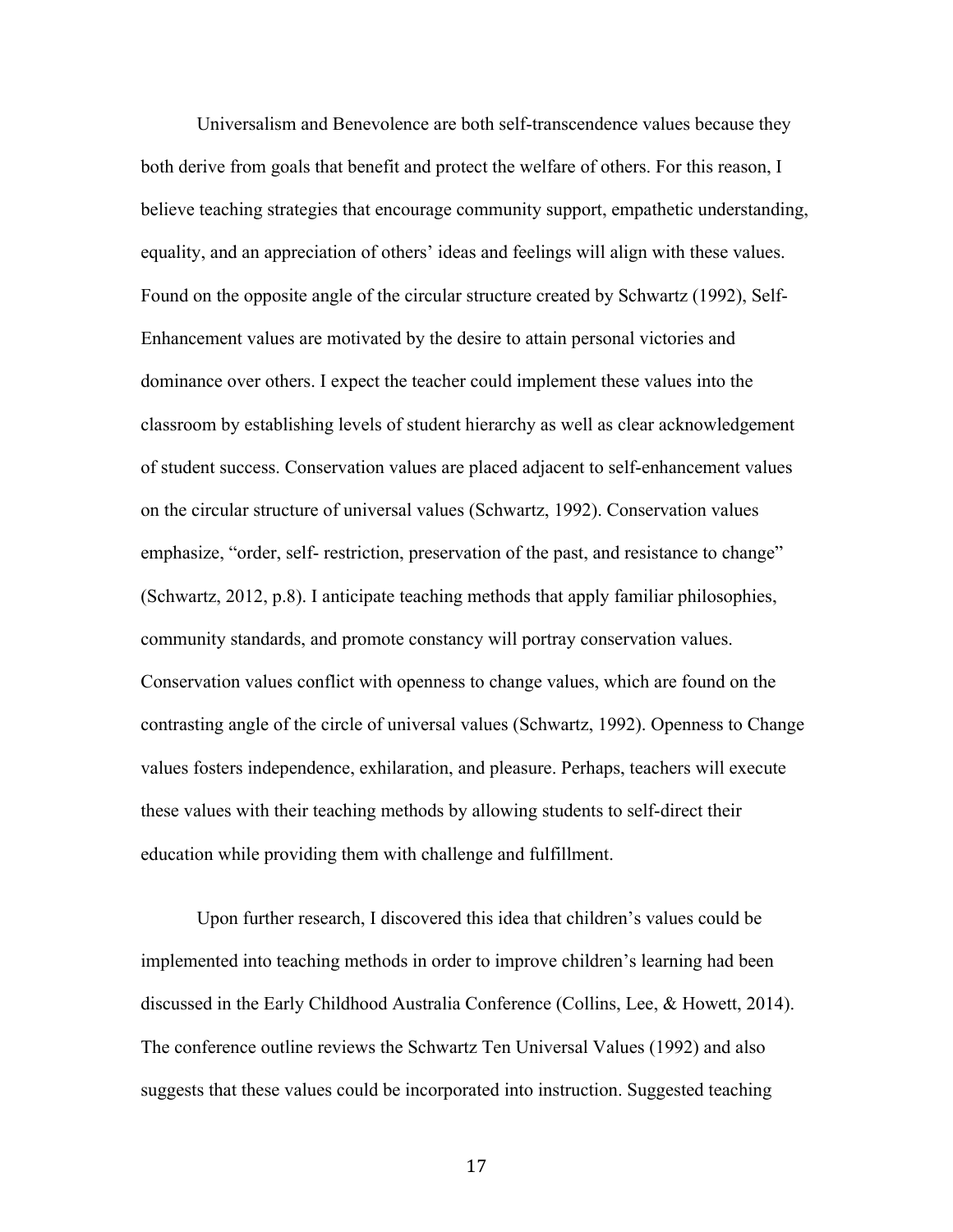approaches that are believed to align with the different Universal Values have been provided and categorized into whole group sessions, cooperative learning, and playground instruction. For the purpose of this study, I tried to match the ten different suggested whole group session teaching methods to those I found in the folllowing ten publicly shared videos.

| Higher Order Value | <b>Incorporated Values</b> | <b>Suggested Teaching</b>        |
|--------------------|----------------------------|----------------------------------|
|                    |                            | Method                           |
| Self-Transcendence | Universalism<br>$\bullet$  | Opportunity to care<br>$\bullet$ |
|                    | Benevolence                | for needs of others              |
|                    |                            | in the classroom                 |
|                    |                            | Equality in task                 |
|                    |                            | presented                        |
|                    |                            | (differentiation)                |
|                    |                            | Equal opportunity                |
|                    |                            |                                  |
| Openness To Change | Stimulation                | High interest tasks<br>$\bullet$ |
|                    | Self - Direction           | Opportunities to                 |
|                    | Hedonism                   | provide input                    |
|                    |                            | Choices in how the               |
|                    |                            | task is accomplished             |
|                    |                            | Tasks that promote a<br>٠        |
|                    |                            | sense of agency                  |
|                    |                            |                                  |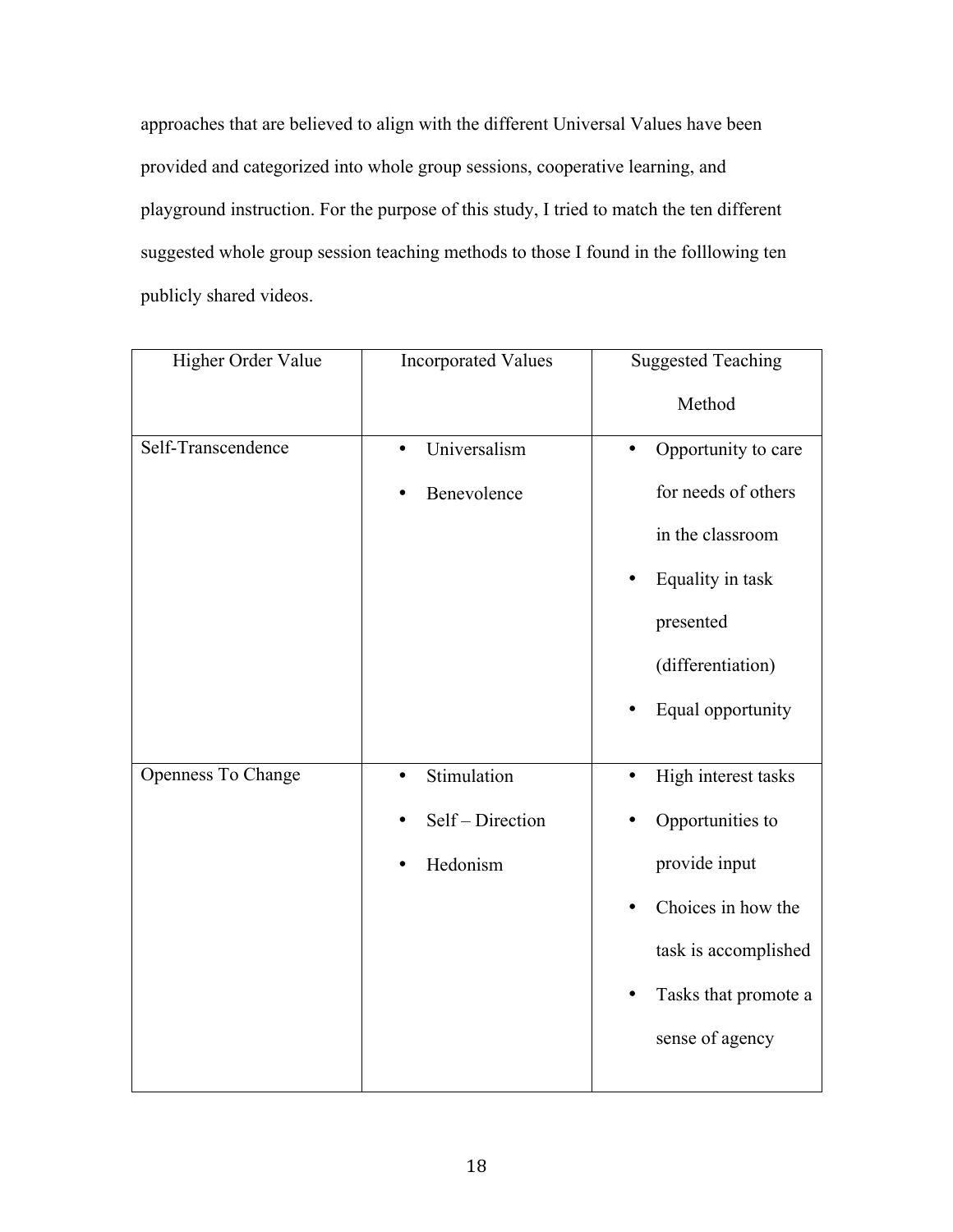| Conservation     | Conformity<br>$\bullet$  | Clear rules<br>$\bullet$ |
|------------------|--------------------------|--------------------------|
|                  | Tradition                | Clear expectations       |
|                  | Securty<br>٠             | Structure around the     |
|                  |                          | presented task           |
|                  |                          |                          |
| Self-Enhancement | Achievement<br>$\bullet$ | Opportunities for<br>٠   |
|                  | Power<br>٠               | spotlight                |
|                  |                          | Competition<br>٠         |
|                  |                          | Ability to               |
|                  |                          | successfully             |
|                  |                          | complete task            |
|                  |                          |                          |

The table above describes each suggested teaching method provided by the conference. (Collins, Lee& Howett, 2014, pg.21-22).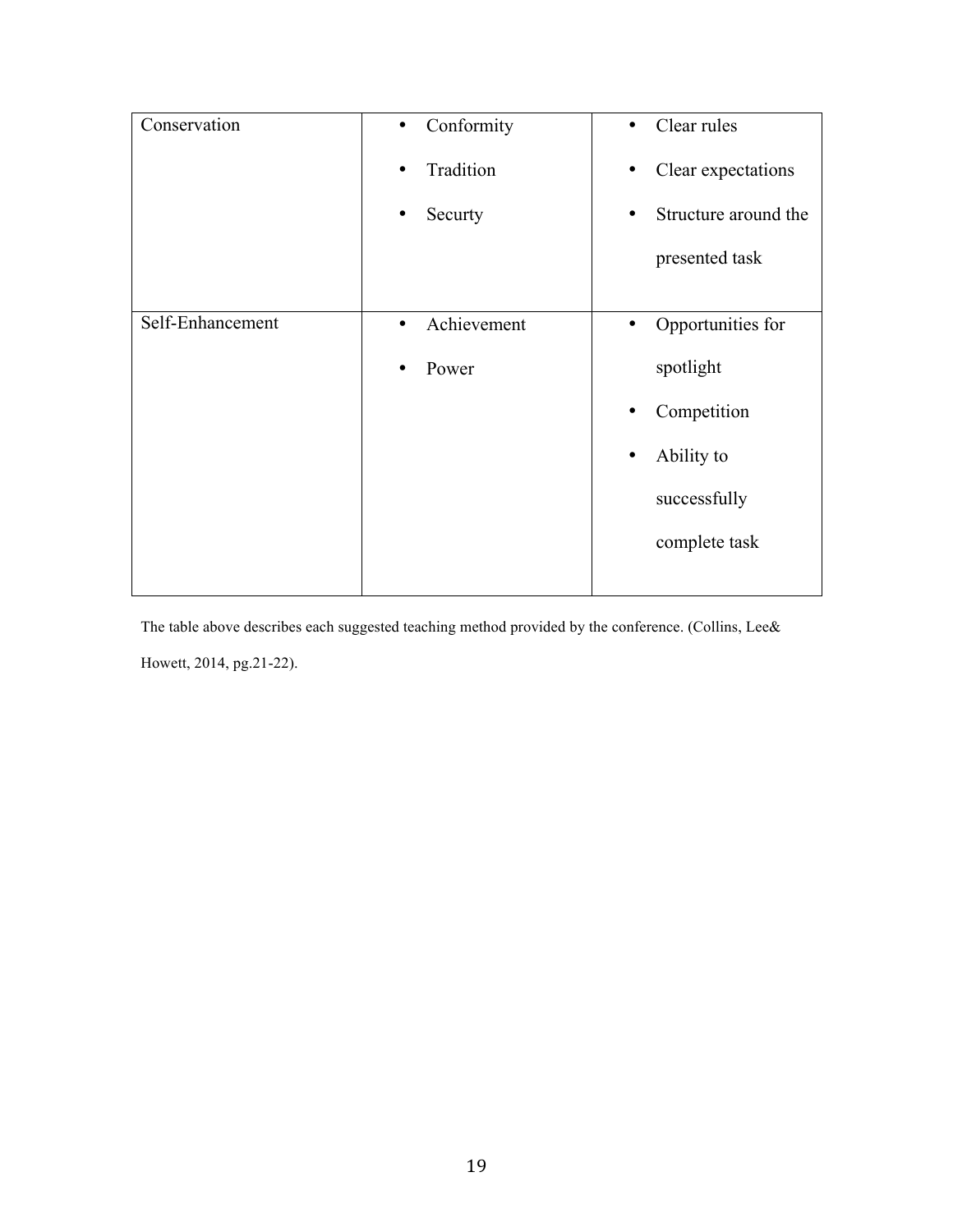#### **Chapter Three: Methods**

This thesis more thoroughly explores the complex classroom dynamic between teacher and student values in elementary classroom settings that have been publicly available on the Internet, and seeks to examine how different teaching methods may possibly be utilized as a tool to represent the alignment of student and teacher values.

#### **Target population**

In order to predict the veracity of Universal Values, I will do a thorough search of publicly available videos, which are over a minute long. I chose to conduct my research with these videos that have been filmed in late childhood and early adolescence classrooms. I chose to focus on upper level elementary and middle school classrooms because my previous experience has shown me that students in the younger grades (K-2) are typically more driven by values traditionally exhibited in educational institutions. During my previous experience in the K-3 classrooms, I have noticed these students are usually motivated by their desire for validation from their teachers. As a result, the children are more likely to behave according to the teacher's expectations, predetermined routine, rules, and values. I have noticed that children in the upper elementary grades, however, often begin to question authority and the purpose of such rules as they contemplate with their establishing sense of self-identity. Furthermore, the results from a study assessing children's values (Doring, 2013) found data from a sample of students from eight to twelve years old. Since I will be using these results to analyze the publicly shared videos, I will only use videos that closely represent this age bracket. I will do this in order to increase the validity of the research.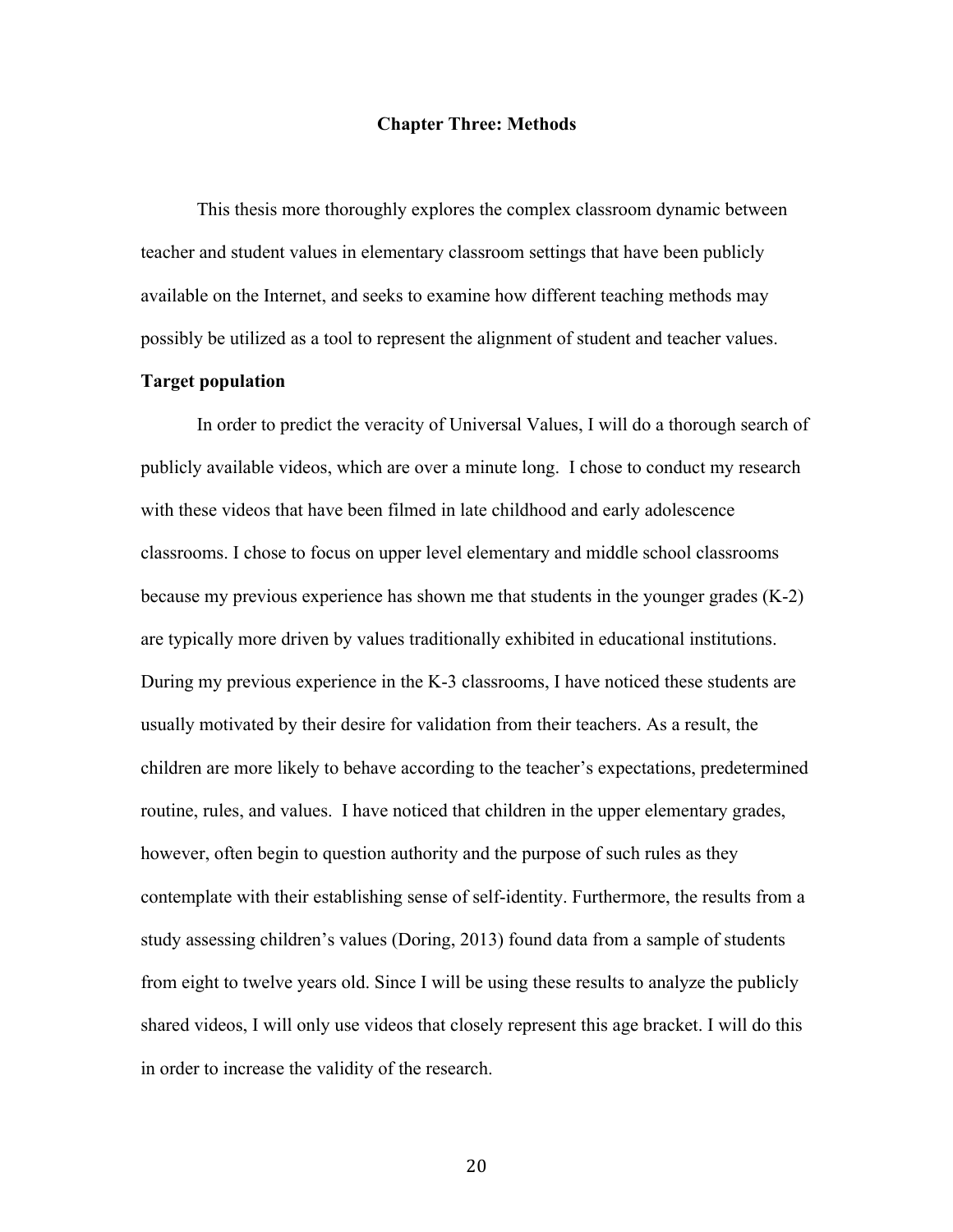#### **Instruments and Procedures**

Below I will describe the tools I used to facilitate this research. Descriptions on how I implemented theses tools are provided. I will then provide an outline that describes how I will complete the research.



The above graphic indicates the Schwartz (1992) Circular Model of Values (p.9).

This circular model represents how the ten values can be opposing or complimentary to one another. For example, power opposes universalism in the circular structure because Power is placed inside the angle congruent to the angle that includes Universalism. According to Schwartz (2012), these two values oppose one another because the underlying motivations conflict with one another.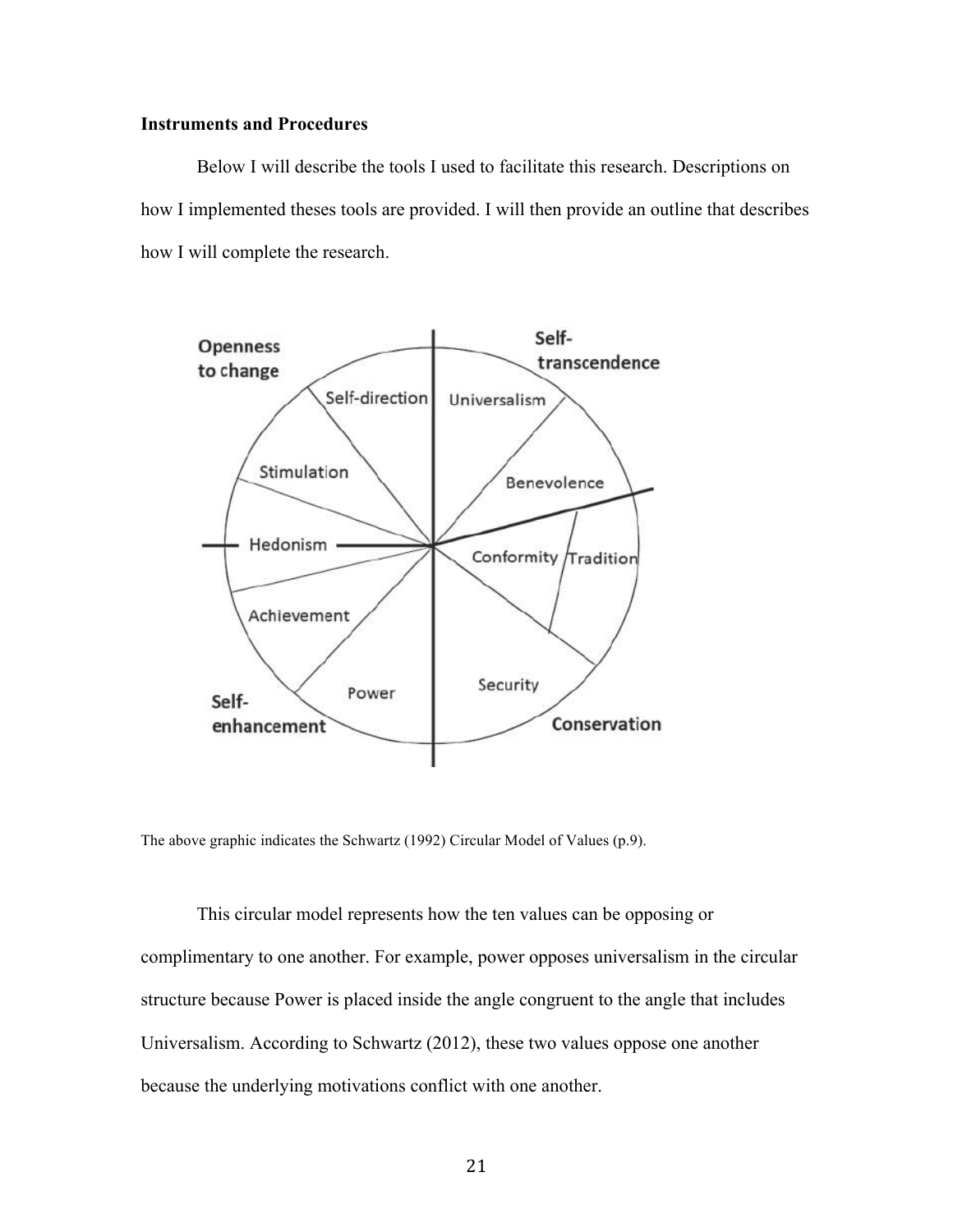In order to show how the motivations behind Power and Universalism conflict with one another, I will provide a fiction contextual example with two students named Will and Karen. Will placed power as his highest ranked value when he took the PBVS-C (Doring, 2010) while Karen placed Universalism as her highest ranked value when she took the same assessment. This is because popularity predominately motivates Will while Karen is mostly motivated by her peers' success. Will and Karen's motivations conflict with one another because the advancement of oneself does not correspond with the advancement of others. Schwartz explains the corresponding motivations behind the ten values in the list below. (Schwartz, 2012, pg.9-10).

a) Power and achievement—social superiority and esteem;

b) Achievement and hedonism -- self-centered satisfaction;

c) Hedonism and Stimulation -- a desire for affectively pleasant arousal;

d) Stimulation and self-direction —Intrinsic interest in novelty and mastery;

e) Self-direction and Universalism – reliance upon one's own judgment and comfort with the diversity of existence;

f) Universalism and Benevolence--enhancement of others and transcendence of selfish interests;

g) Benevolence and Tradition—devotion to one's in-group;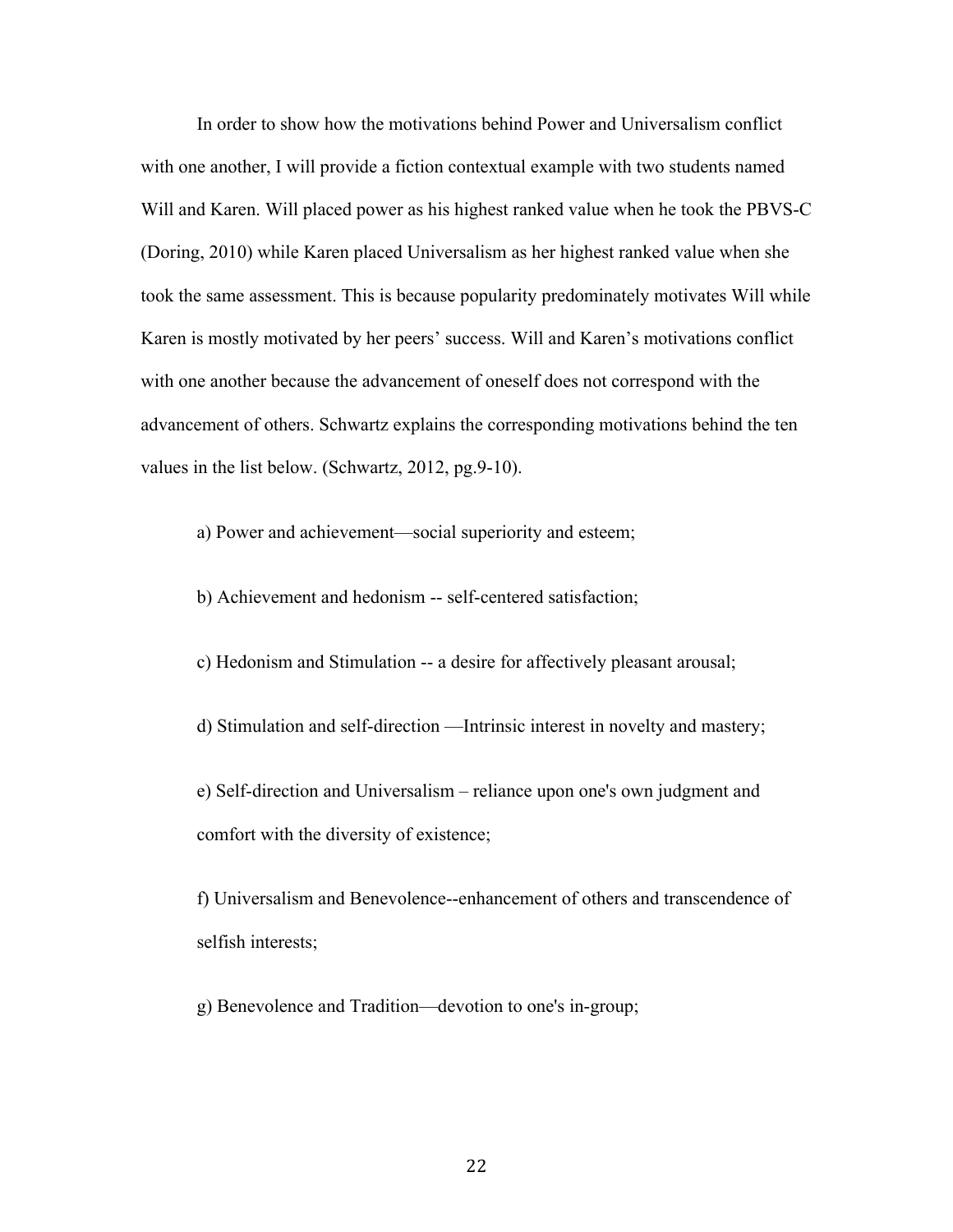h) Benevolence and Conformity-normative behavior that promotes close relationships;

i) Conformity and Tradition -- subordination of self in favor of socially imposed expectations;

j) Tradition and Security -- preserving existing social arrangements that give certainty to life;

k) Conformity and Security--protection of order and harmony in relations;

l) Security and Power--avoiding or overcoming threats by controlling relationships and resources.

 The PBVS-C (Döring, 2010) does not group the values by the value's corresponding motivations as Schwartz has listed above (Schwartz, 2011, p. 9- 10). Instead, the PBVS-C (Döring, 2010) separates the values by the higher order value type. The higher order value type is also indicated on the circular model of Schwartz' ten Universal Values. These include Openness to Change, Self-Transcendence, Self-Enhancement, and Conservation. These higher order values further classify the ten Universal Values into four categories that are determined by the central problem to be solved with each value. For example, Openness to change preserves intellectual and emotional Self - Direction. On the other hand, Conservation, the opposing higher order value, preserves conformity with society and relationships. The other two higher order values, Self – Enhancement and Self – Transcendence, also oppose one another's goals because self – enhancement promotes advancement of the self while self-transcendence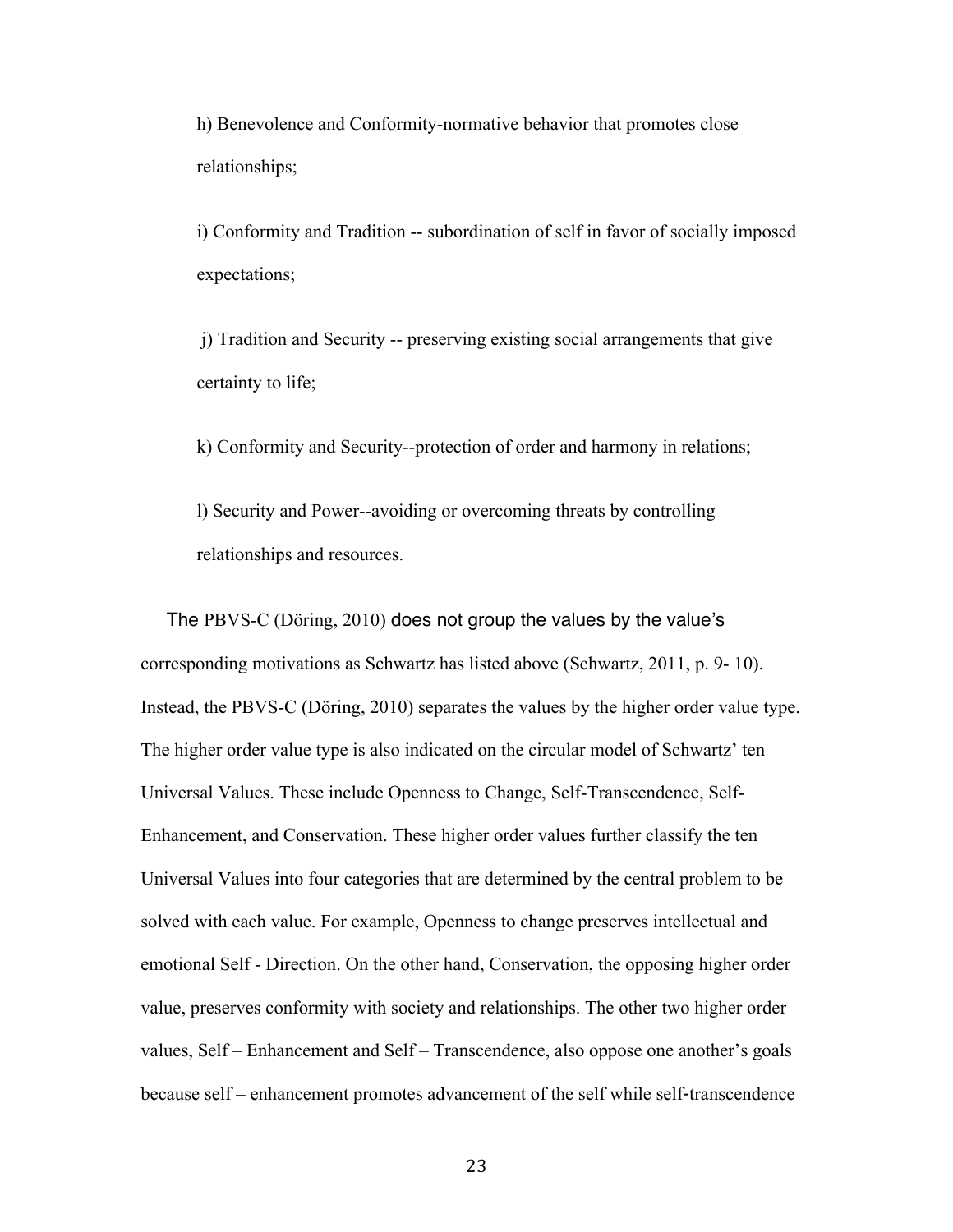promotes the advancement of others. The results from the PBVS-C (Doring, 2010) indicate that the most popular highest ranked higher order value was Self – Transcendence, followed by Openness to Change, then Conservation. The most popular lowest ranked higher order value was Self – Enhancement. The following pages include a chart with links to videos representing teaching methods that correspond to each of the ten Universal Values as identified by Schwartz (1992), and a brief description of each video.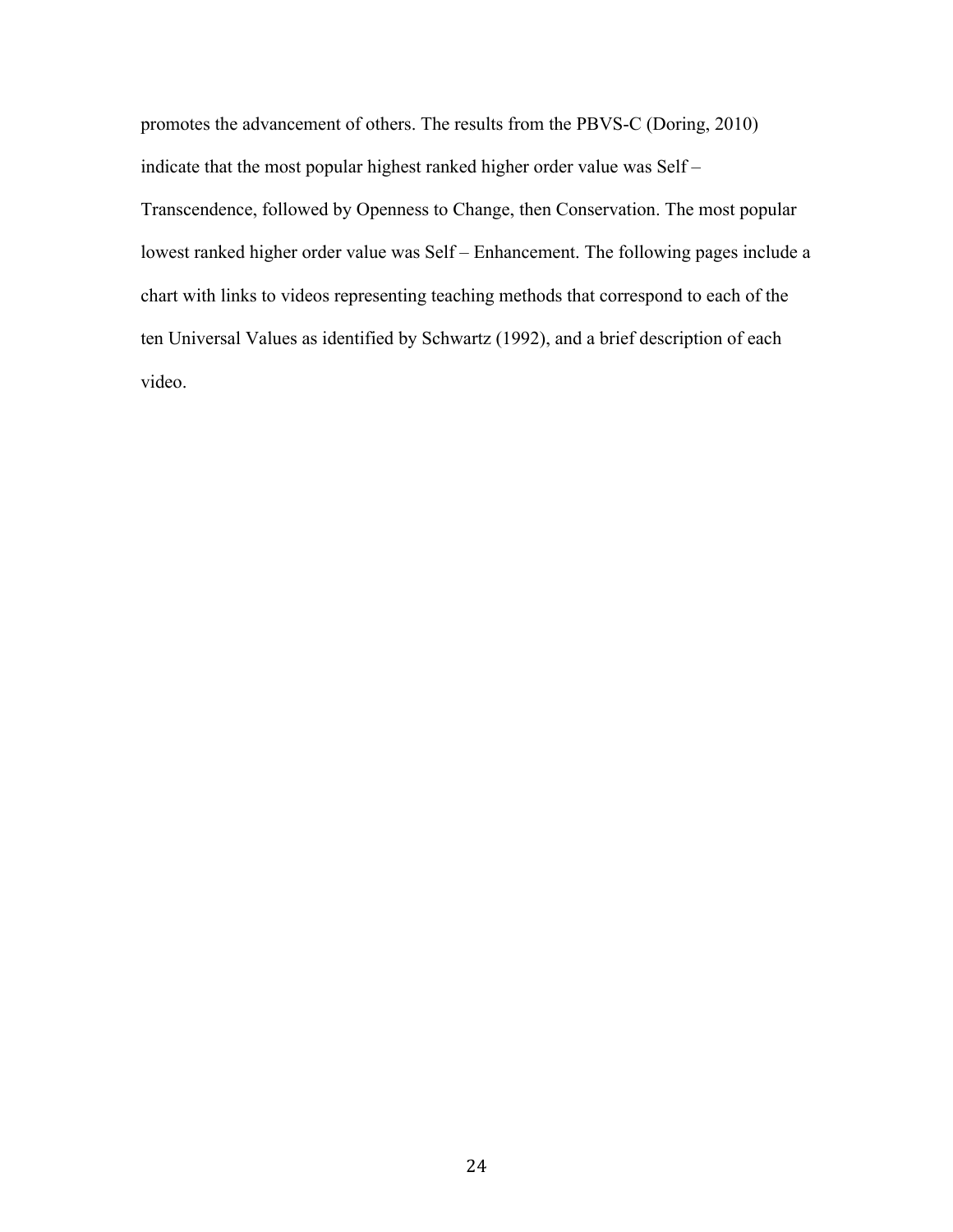# **Schwartz Ten Universal Values With Corresponding Teaching Methods**

### **Videos Table**

| Video Link          | <b>Background Description</b>                                   | Value        |
|---------------------|-----------------------------------------------------------------|--------------|
| https://www.yout    | This video shows a 4 <sup>th</sup> grade classroom in East Side | Universalism |
| ube.com/watch?v     | Elementary School. The teacher, Kelly Jones,                    |              |
| $=7$ mIme $1$ bl0Fk | reviews rules regarding mutual respect amongst                  |              |
|                     | students before their "conversation" begins. They               |              |
|                     | then discuss a book they recently finished reading as           |              |
|                     | a read aloud in class. Every student has the                    |              |
|                     | opportunity to speak and provide his or her input if            |              |
|                     | they wish to do so. The other students listen carefully         |              |
|                     | as their peers speak and may choose to respond.                 |              |
| https://www.yout    | This video takes place at Glenview Elementary                   | Benevolence  |
| $ube.com/watch?v$   | School located in Oakland, California. It shows an              |              |
| $=qTr4v0eYigM$      | innovative approach to beginning the day in the                 |              |
|                     | classroom with dialogue circles. The students sit in a          |              |
|                     | circle with the teacher and discuss how they are                |              |
|                     | feeling for the day and listen to each other speak.             |              |
|                     | They then discuss a certain topic chosen by the                 |              |
|                     | students. In the video, the students discuss their              |              |
|                     | chosen topic, how to stop bullying. Students                    |              |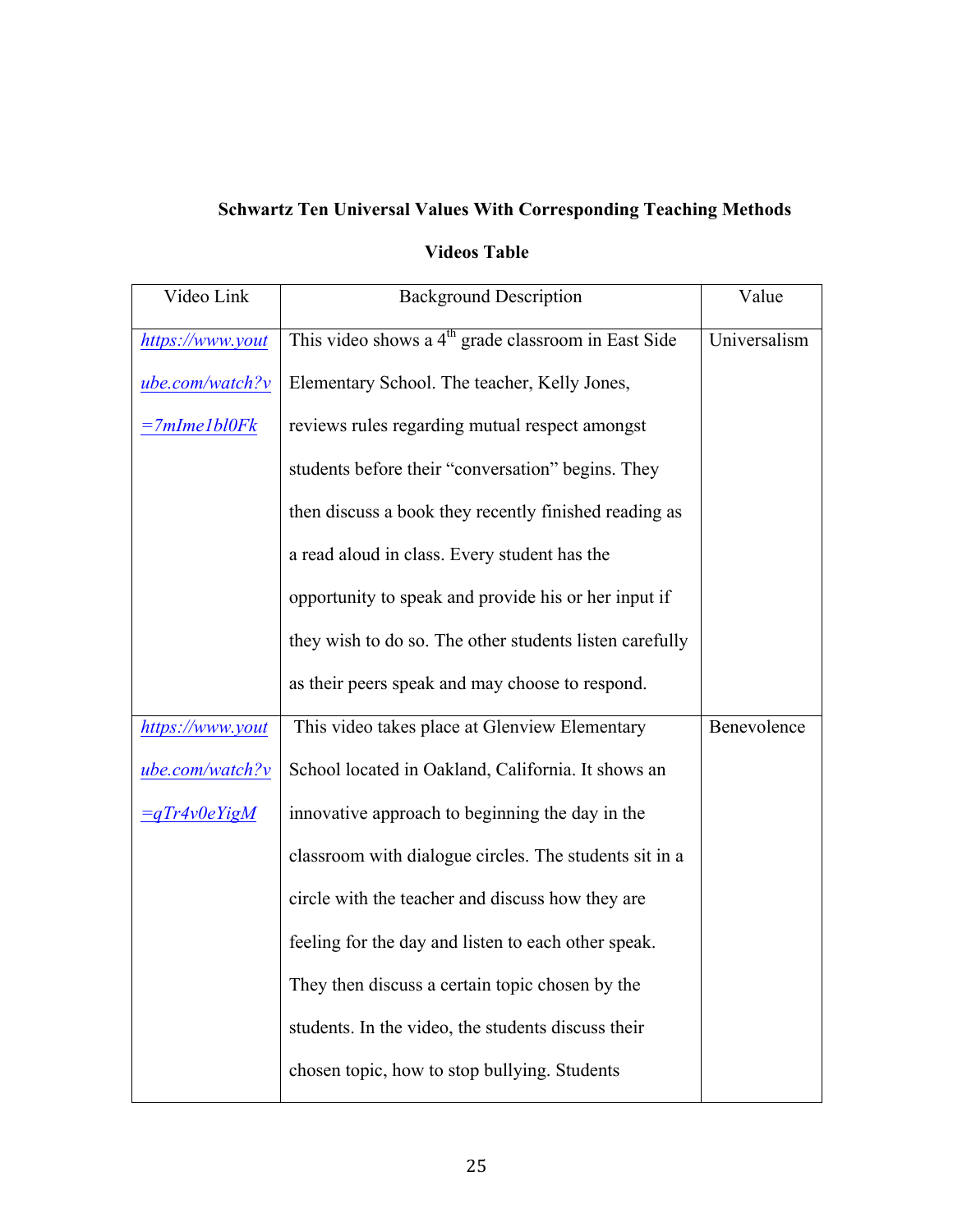|                     | articulate their opinions and thoughts about this topic    |             |
|---------------------|------------------------------------------------------------|-------------|
|                     | while the rest listen. The teacher is also involved in     |             |
|                     | the dialogue circles as part of the class. In this school, |             |
|                     | the video shows the dialogue circles also being used       |             |
|                     | to resolve conflict in the classroom. This is achieved     |             |
|                     | by allowing the students to listen and understand one      |             |
|                     | another's perspective.                                     |             |
| https://www.yout    | This lesson teaches vocabulary and grammar to              | Hedonism    |
| $ube.com/watch?v$   | English Learner students. The teacher uses a song to       |             |
| <i>=iSt1B4PBZUk</i> | teach the students comparative and superlative             |             |
|                     | adjectives. The students are encouraged to sing along      |             |
|                     | with the words of the song listed on the board. The        |             |
|                     | lyrics to the song are the adjectives they are learning.   |             |
| https://www.yout    | This video takes place in a third grade classroom at       | Stimulation |
| ube.com/watch?v     | St. Benedict Preparatory School. The students are          |             |
| $=$ fdnE79miWnQ     | instructed to complete a treasure hunt around the          |             |
|                     | classroom. This treasure hunt is intended to be a math     |             |
|                     | review.                                                    |             |
| https://www.yout    | This video shows an inquiry-based learning approach        | Self-       |
| ube.com/watch?v     | in action taking place at Ralston Elementary School.       | Direction   |
| =mAYh4nWUkU         | The students use their prior knowledge to build their      |             |
| $\theta$            | own inquiries and explore the lessons and topics           |             |
|                     | established by the teachers. Students in the video are     |             |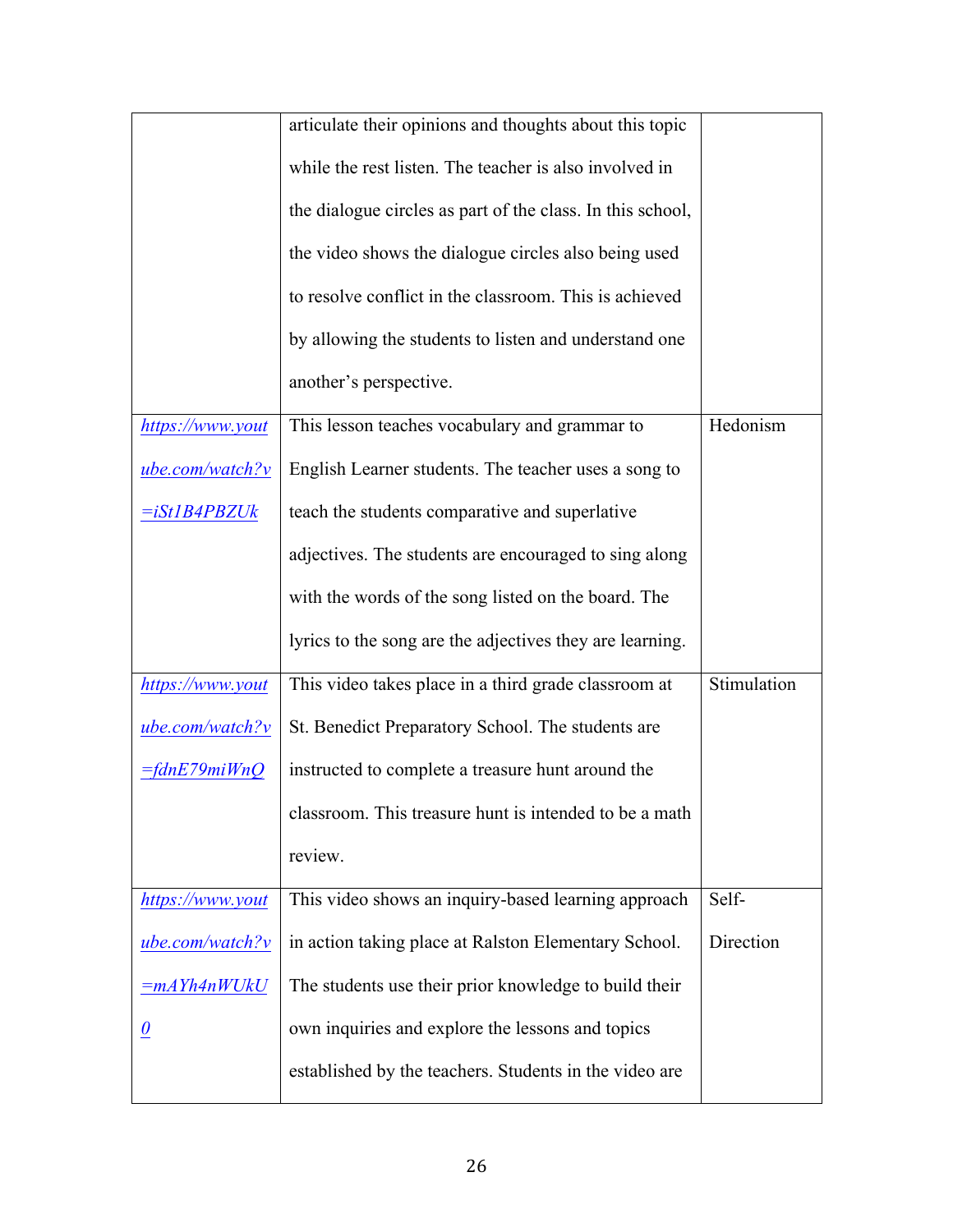|                  | completing hands on activities as teachers walk       |             |
|------------------|-------------------------------------------------------|-------------|
|                  | around the classroom to monitor their learning and    |             |
|                  | understanding of the concept.                         |             |
| https://www.yout | This video shows an eighth grade classroom at St.     | Tradition   |
| ube.com/watch?v  | Charles Borromeo Catholic School. The teacher, Mr.    |             |
| $=WcWqLAkk4Y$    | Powers, is teaching religion in this Catholic school  |             |
| 8                | setting. This video was publicly shared on YouTube    |             |
|                  | and on the school's website.                          |             |
| https://www.yout | This is a short video exemplifying the choral         | Conformity  |
| ube.com/watch?v  | response method. This video shows the teacher         |             |
| $=Em-$           | explaining the rules of choral response participation |             |
| VRAqZTck         | as the students are expected to respond in unison.    |             |
| https://www.yout | This video displays different classrooms in middle    | Security    |
| ube.com/watch?v  | schools located in Louisville, Kentucky. These        |             |
| $= ZiuAFOv8wvw$  | classrooms all implement, "classroom meetings"        |             |
|                  | which are held in order to foster a safe, caring, and |             |
|                  | accepting community amongst students.                 |             |
| https://www.yout | This video presents a fifth grade classroom. One      | Power       |
| ube.com/watch?v  | student acts as the leader of the class and stands in |             |
| $=MRHFUnzTi40$   | front of the other students while conducing the       |             |
| $&t=7s$          | lesson.                                               |             |
|                  |                                                       |             |
| https://www.yout | This video shows a fifth grade classroom as the       | Achievement |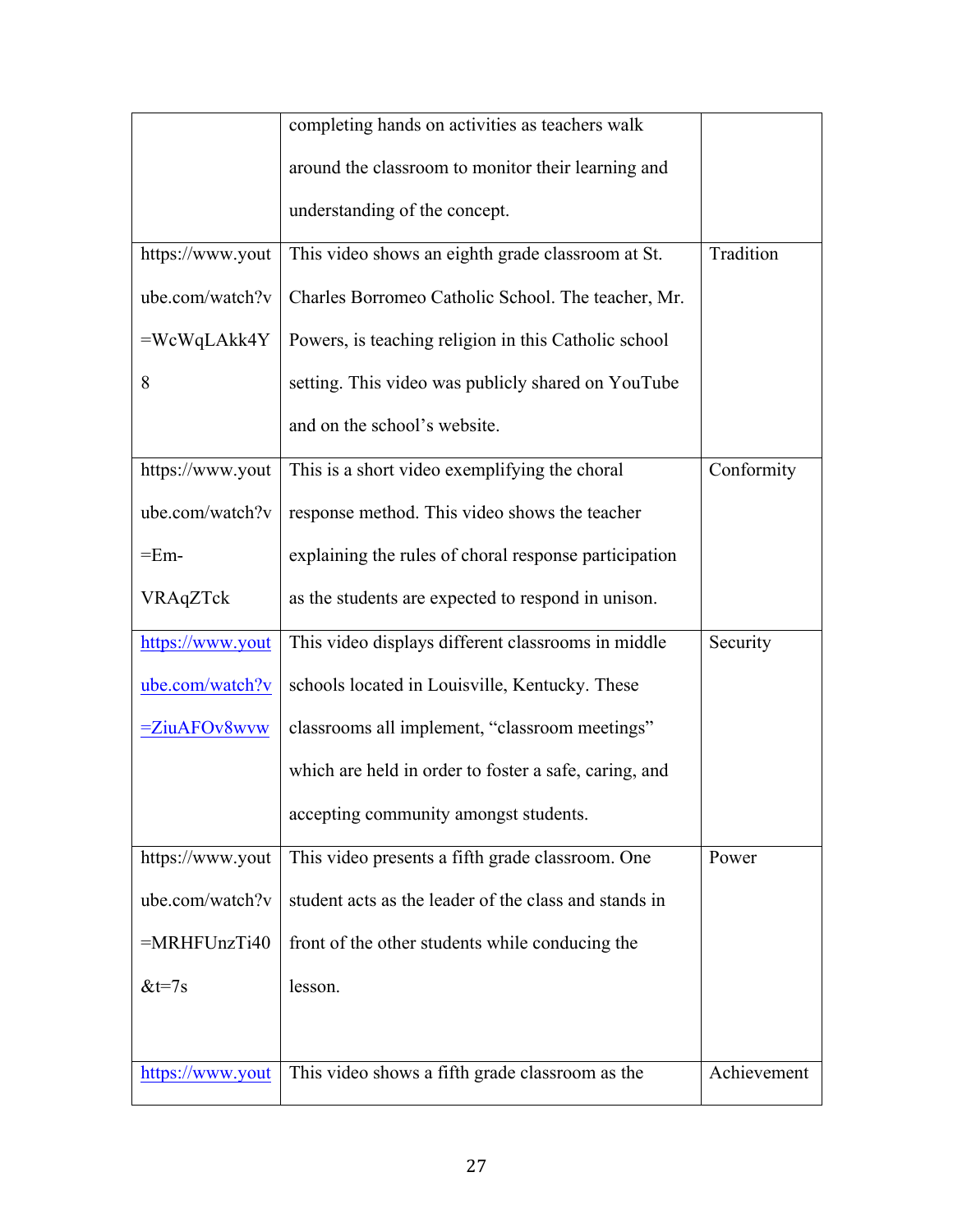| ube.com/watch?v | students had recently completed the "Winning In      |  |
|-----------------|------------------------------------------------------|--|
| $=UIKtj3OMAff$  | America" pledge. During this pledge, they spoke      |  |
|                 | about becoming winners, not losers, in America. In   |  |
|                 | the video, the principal praises each student in the |  |
|                 | classroom.                                           |  |

The table above shows each video link that exemplifies the teaching method that corresponds with the value along with a brief description of each video's background information in order to acquire context.

*Step One: Utilize* the information found from the research conducted by Doing (2010). This research used the Picture Based Value Survey (2010) to determine student's values. The research found that students as a whole gravitated towards certain values regardless of their culture. Individual students, however, often possessed differentiated values from one another. For the purpose of utilizing this alternative method, I will use the overall results from the survey created and administered by Doring (2013) in order to define a particular hierarchy of universally shared student values. I will do this by utilizing the hierarchal ranking of values shared by students as a whole as indicated by the results of the study.

*Step Two: Find publicly shared videos* of teachers implementing teaching strategies that closely embody each of the ten universal values. I will use the suggested teaching strategies identified in Chapter Two, Explaining The Ways Teachers Might Use Teaching Methods To Implement Student Values In Order To Attain Student Engagement. I will use these strategies as a guideline that will enhance the validity and lessen the subjectivity of this research. The guideline, however, only provides teaching methods for each of the four higher order values instead of separately suggesting a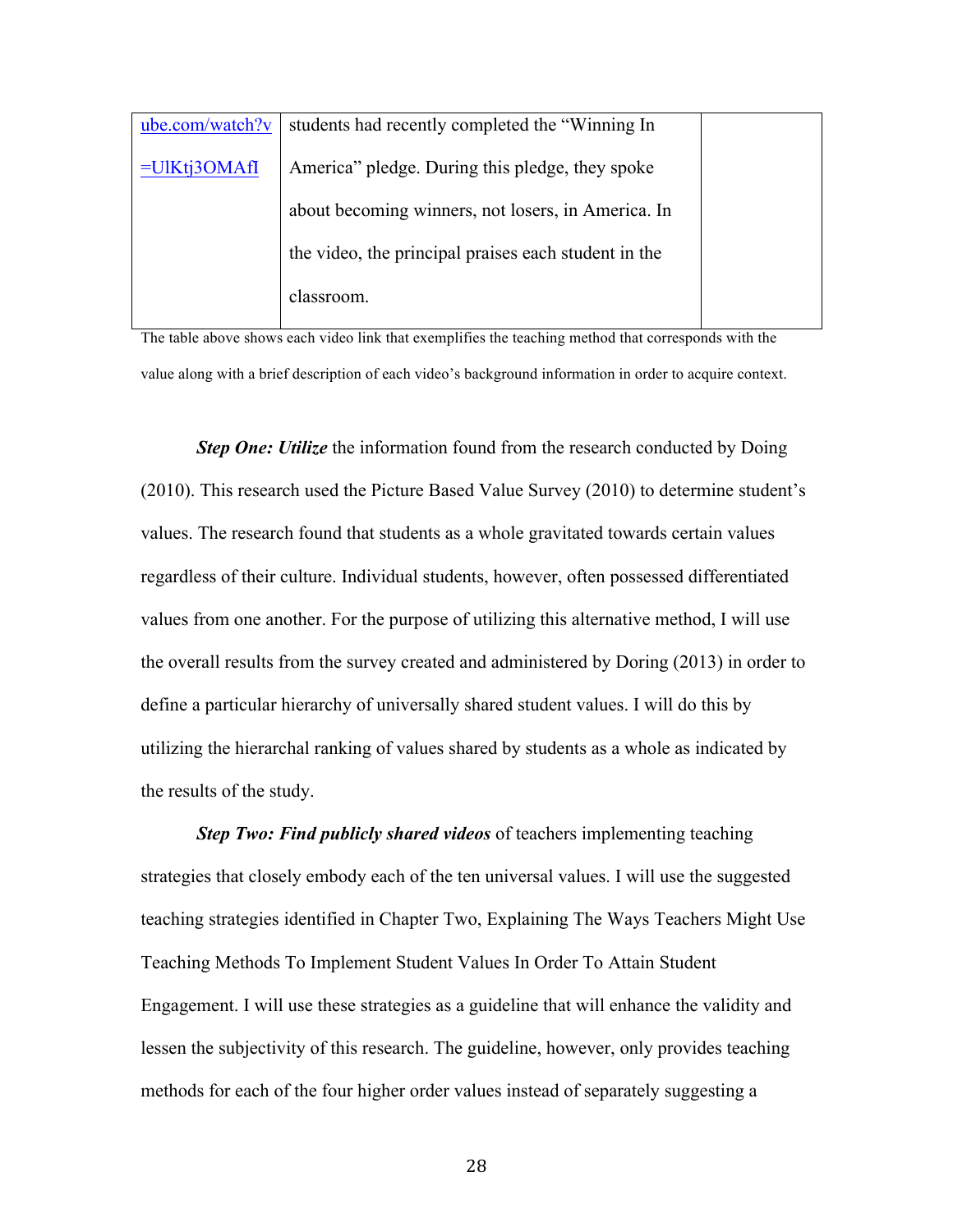teaching method for each of the ten values as I plan to achieve in this research. In order to accommodate this research, I will adhere to the guidelines suggested for the four higher order values (Collins, Lee&, Howett, 2014) while explaining the connection between each specific value and the teaching method shown.

*Step Three: In my personal notes,* I will explain how these teaching methods and strategies corresponds with each value.

*Step Four: Observe and record* student engagement in terms of eye contact, productivity levels, and responsiveness. In my notes, I will identify any positive or negative physical student responses to the teacher's chosen teaching methods such as a student's eye contact with the speaker of the lesson.

#### **Anticipated Findings**

 After studying the publicly shared videos, I am curious to observe if the teacher's chosen teaching method may increase student engagement if it represents the Self - Transcendence values of Universalism and Benevolence.

 In a more analytical context within the classroom, children acquire new academic information from the teacher but they are also processing a teacher's values and subconsciously examining whether those values align with theirs. Therefore, I predict the students will obtain an opinion towards the teacher based on whether or not their values are acknowledged and consequentially respected. I expect that the reinforcement of student values will increase their sense of agency. As a result, I predict they will become more attentive and interested in the curriculum.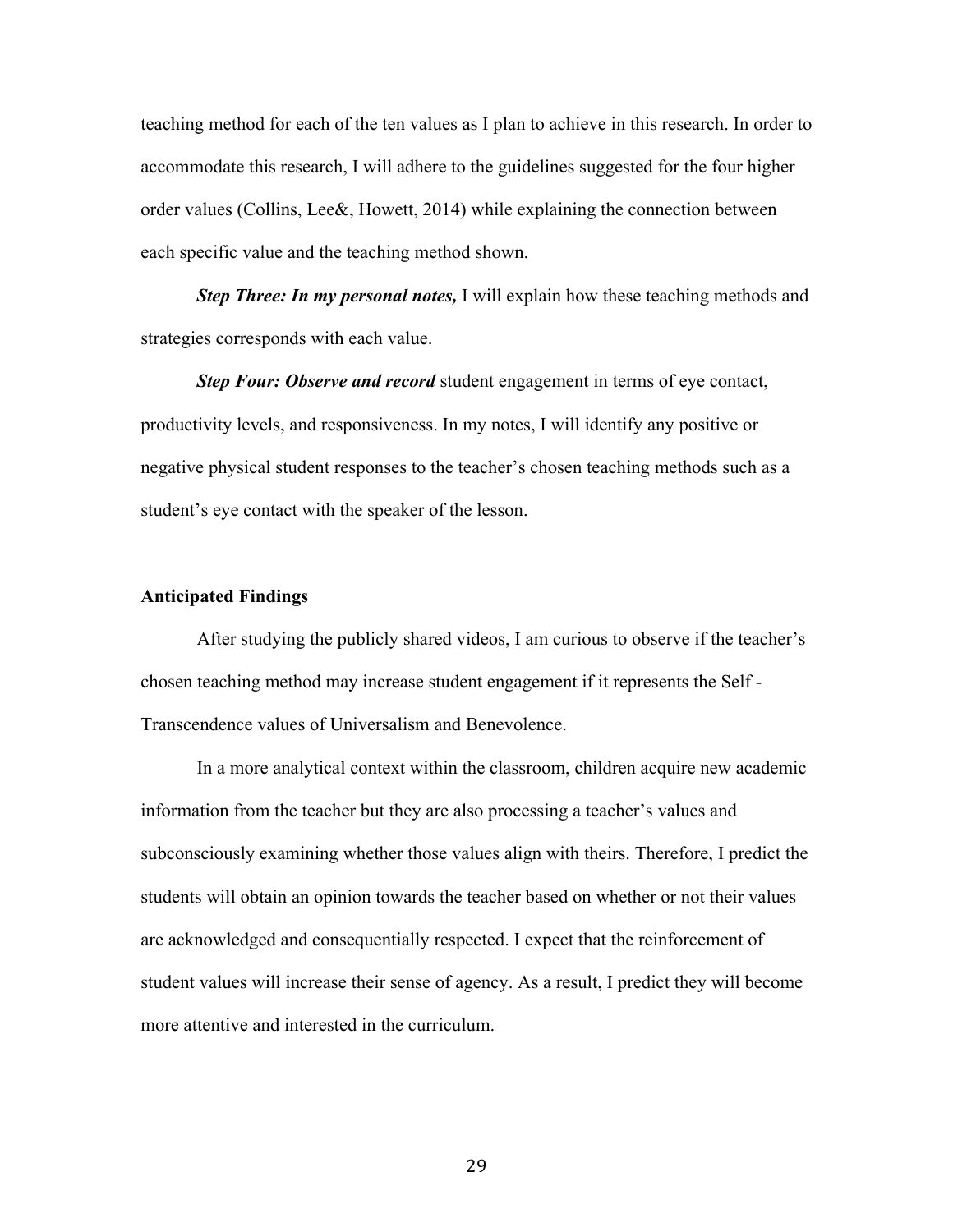When using the Theory of Symbolic Systems in a classroom setting, the students are essentially deciding "to vote" for their teacher as a more knowledgeable figure based on their previous experiences and personal perceptions. I believe the teacher should establish mutual respect with his or her students in order for the classroom community to flourish as a productive and cohesive unit. Once the student respects the teacher as the director and mentor of the classroom community, the teacher might achieve the first step in successfully engaging the students in order to help them reach their fullest academic potentials in the classroom.

Furthermore, since values are often the motivational forces behind decisionmaking, I believe the teaching methods that adhere to student values will enforce these motivations. Once the motivations are enforced, I believe students will choose to engage in the curriculum. Using the results from the PBVS-C (Doring, 2010), I predict that teaching methods that align with Self-Transcendence and Openness to Change values will show the greatest and most consistent amount of student engagement. The next chapter provides the results of my analysis.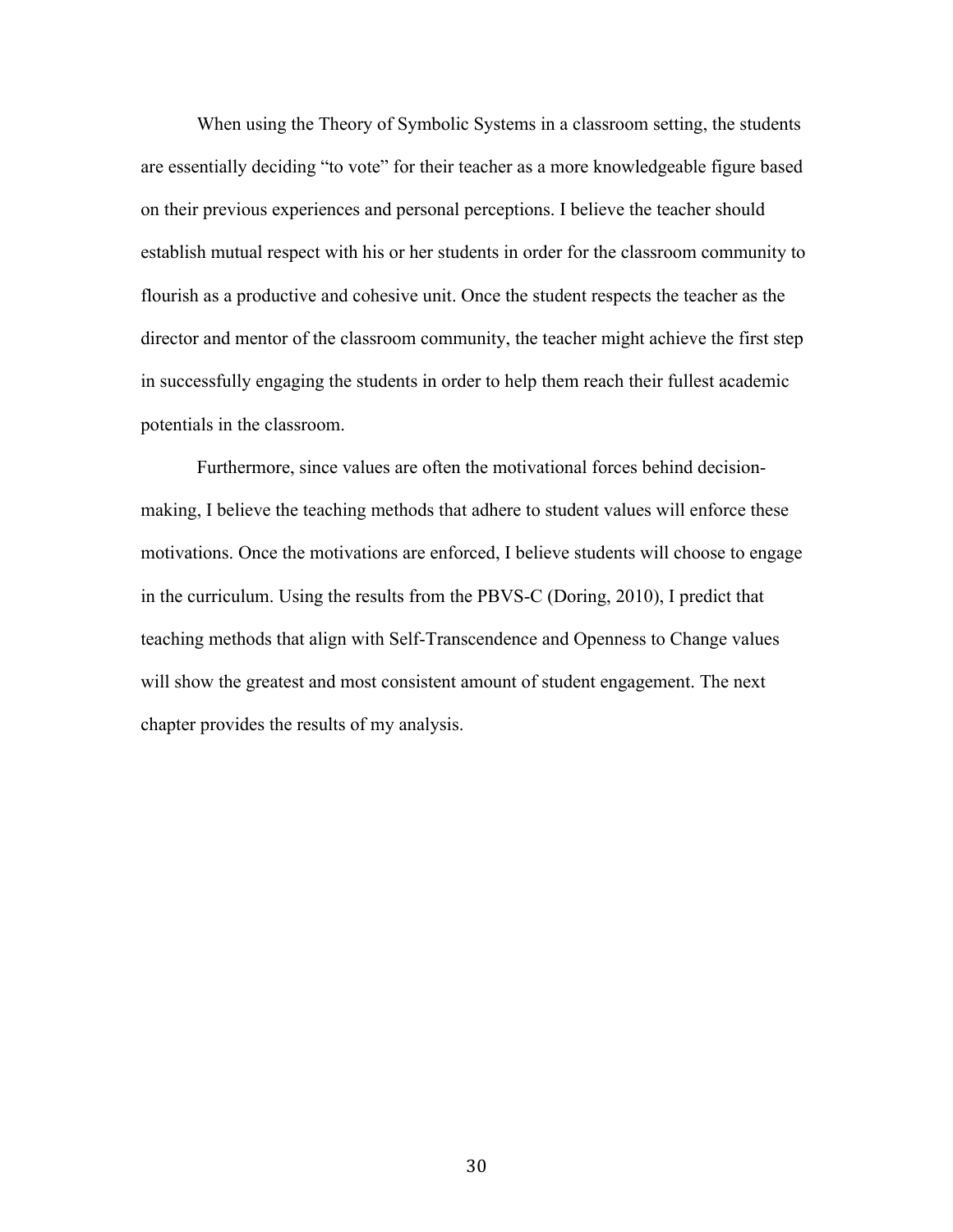#### **Chapter Four: Findings and Discussion**

Below I have ordered the ten values in accordance with the results of the PBVS-C (Doring, 2010). I have listed them in order from the overall highest ranked value according to the children descending to the overall lowest ranked value according to the same children who participated in the PBVS-C (Doring, 2010). Below each listed value I have included the observations I have made from each video. These observations reflect the teaching method used in the video, how that teaching method corresponds with a particular value, and the levels of student engagement amongst the classroom. These descriptions reflect the findings of this study. I have categorized the each of the ten Universal Values as identified by Schwartz (1992) into their four higher order values of Self- Transcendence, Openness to Change, Conservation, and Self- Enhancement.

#### *1. Self-Transcendence*

#### Universalism

According to Schwartz (2012), the value of Universalism indicates, "understanding, appreciation, and the protection of the welfare for all people and nature." (Doring, 2013). When I came across this particular video, I immediately noticed the word "conversation" was used to describe the lesson format. This word indicates shared ideas with no hierarchal format. Furthermore, before the students began the conversation on the book they were reading, the teacher discussed specific "rules" for the conversation. These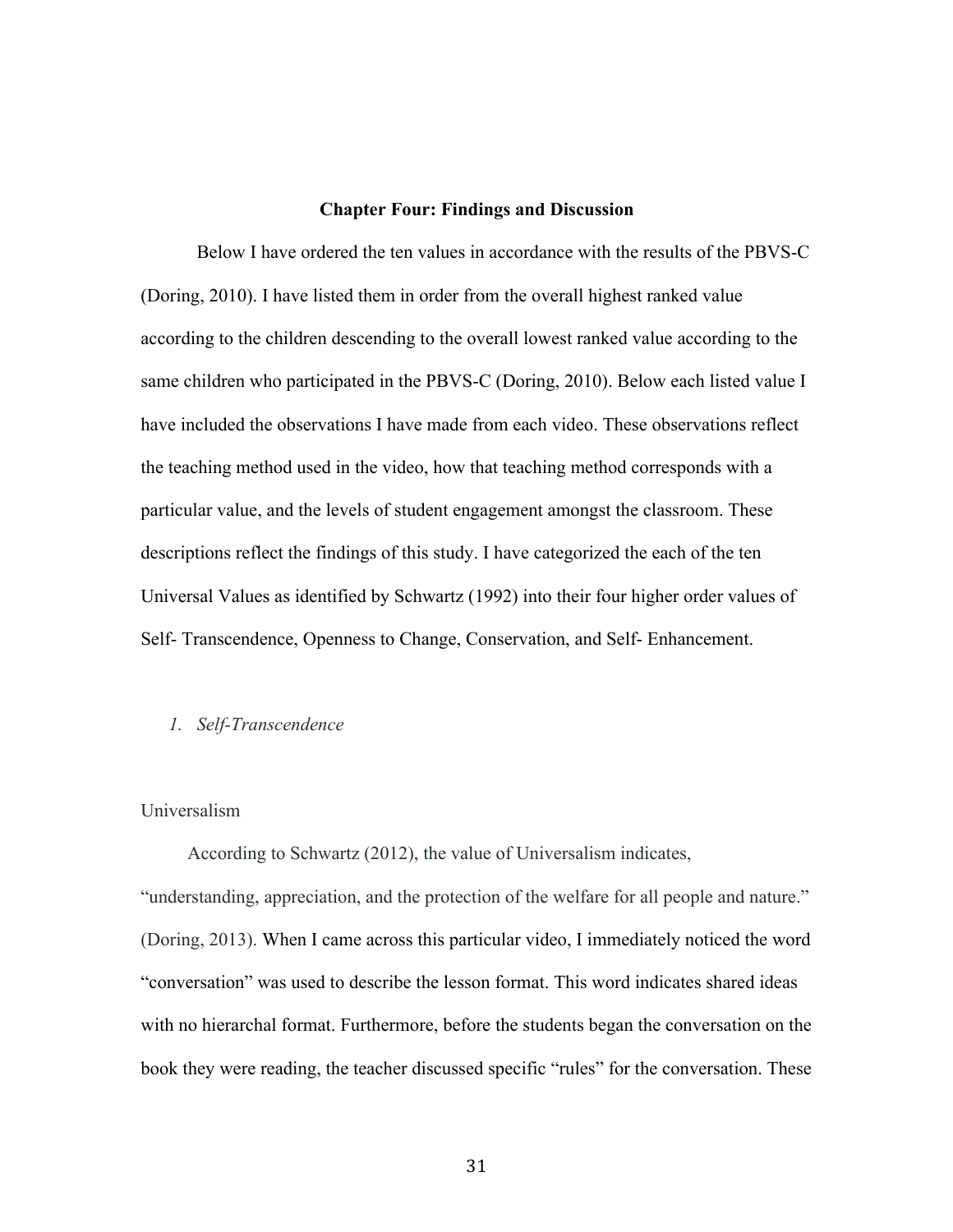rules, such as " everyone has a chance to speak" and, "wait our turn, not interrupting someone" correlate with the principles of understanding and appreciation for all people as established within the value of Universalism. The students show engagement by participating in the conversation and attentively listening to their peers as they articulate their thoughts. They also indicate engagement by responding to one another's thoughts, which shows how they thoughtfully listen to their classmates.

#### *https://www.youtube.com/watch?v=7mIme1bl0Fk*

#### Benevolence

Similarly to Universalism, Benevolence values the well-being of others. Benevolence differs slightly from Universalism, however, because it focuses on the welfare of those one has direct contact with on a daily basis. (Doring, 2013). Since both Self-Transcendence values require thought for benefit of others, this video shares many similarities with the video shared previously for Universalism. For example, both teaching methods require students to listen to and understand the thoughts and feelings of others with no one person showing more importance than another. The difference in this video is the attention is placed on students' individual issues, whereas the video chosen for Universalism asked students to focus their attention on the same larger concept, which was the book they were reading together. Therefore, this video applies more directly to Benevolence because it exemplifies how a teacher begins instruction by encouraging students to care about their peers' problems, thoughts, and feelings. The students exemplify engagement by listening and responding to one another.

*https://www.youtube.com/watch?v=qTr4v0eYigM*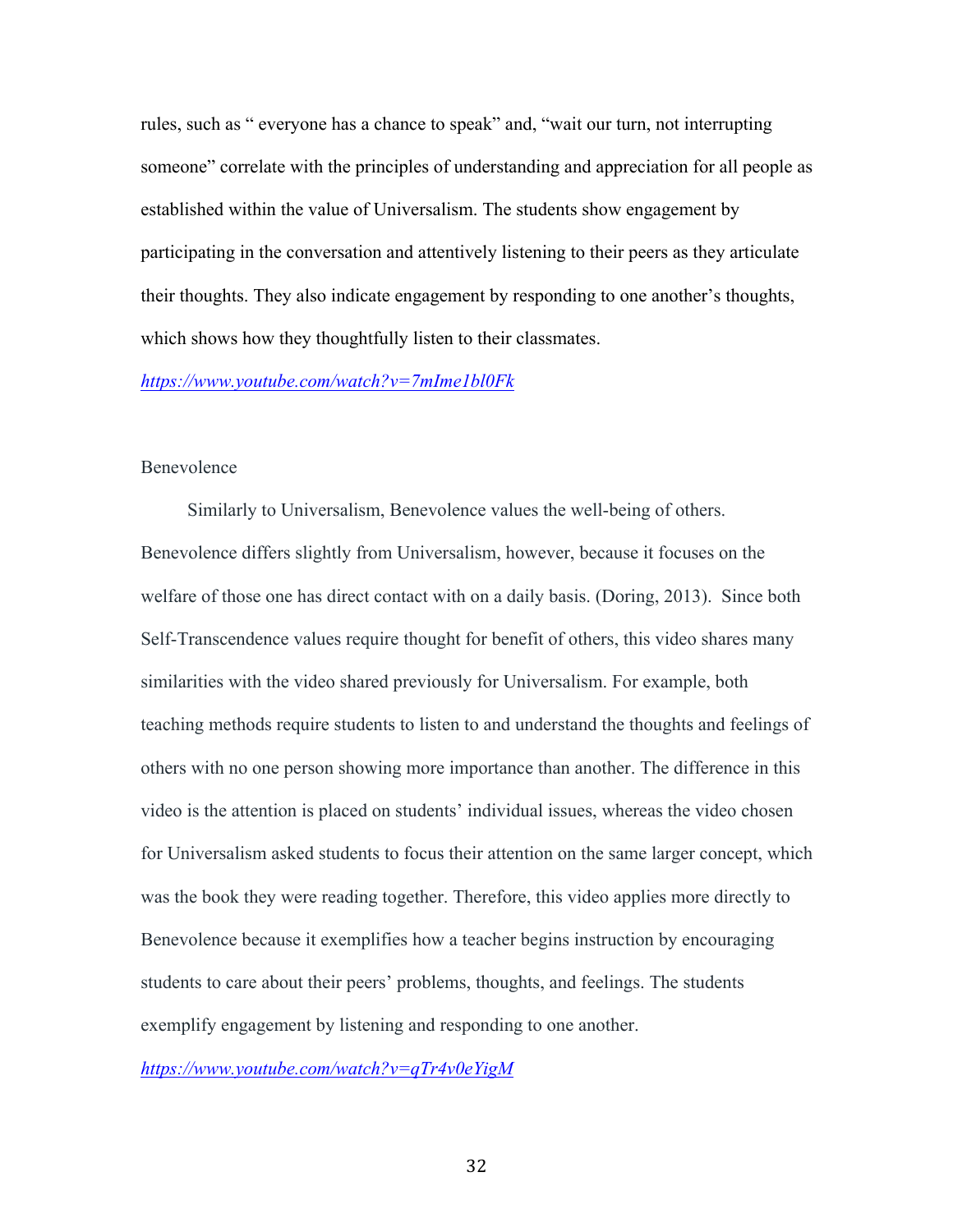#### *2. Openness to Change*

#### Hedonism

 To value hedonism one must consider the feeling of pleasure to be important. This video shows a teacher giving a lesson on adjectives with different vocabulary terms to a class of English Learners. The teacher initially lists the adjectives and gestures for the students to repeat. The teacher then asks the students if they are having fun. In unison, they exclaim, "No". As a result, he changes his teaching method and provides the information to the students through a sing along format. While this approach is cognitively helpful for students to remember the content, it also provides students with the opportunity to participate in a fun activity. Singing songs is a creative form of recreation that many people enjoy partaking in. Although this video does not show images of the students, the viewer is able to hear student participation, which indicates engagement. The teacher uses a fun and invigorating method of teaching to ensure student participation. This teaching method matches the Hedonism value by creating a fun and pleasurable classroom environment. His lesson seems to successfully engage the students while the group is loudly repeating the content and staying on task.

#### https://www.youtube.com/watch?v=iSt1B4PBZUk

#### **Stimulation**

 Stimulation can be described as having interest in something that is original and challenging. This video shows how the students were slightly distracted while the teacher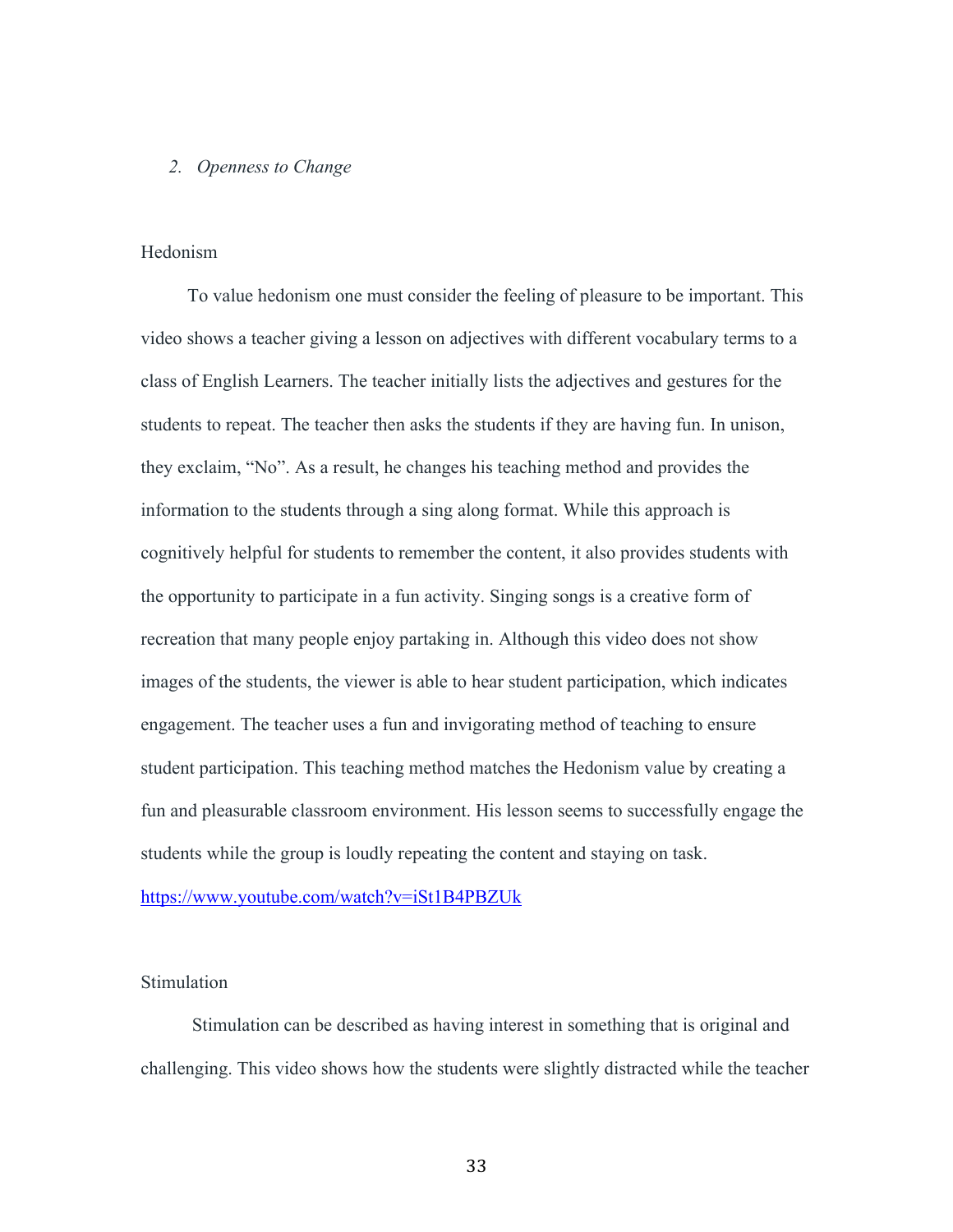was providing the instructions, but once the scavenger hunt activity started, they become fully engaged in the lesson. I believe this is because the instructions for the activity were straight-forward and did not captivate the student's attentions, but once the scavenger hunt began the students were confronted with something new and challenging, which motivated them to become engaged. The students were clearly engaged as they walked around the classroom striving to complete the scavenger hunt lesson. Although the classroom became noisy, the students remained on task as they discussed elements of the lesson. In the video, the students are conversing with one another as they look at their scavenger hunt worksheets. When the students are not talking with one another, they are looking at both the worksheet and the problem in front of them. I believe this demonstrates that the time they are taking to think about discovering ways to solve the problems, which also signifies that they are fully engaged. As the teacher walks around the classroom during the activity, she helps one group of students but does not make any remarks about off task students. This either indicates that she does not see students who may be off task or that there are no students off task. Judging from the previous observations I have listed, there seems to be more evidence supporting the probability that there are no students off task.

#### https://www.youtube.com/watch?v=fdnE79miWnQ

#### Self - Direction

 The value of Self - Direction promotes autonomy as it relates to independence by choice, exploration, and creation. This video promotes the selfdirection value by providing students with the opportunity for Self-Discovery.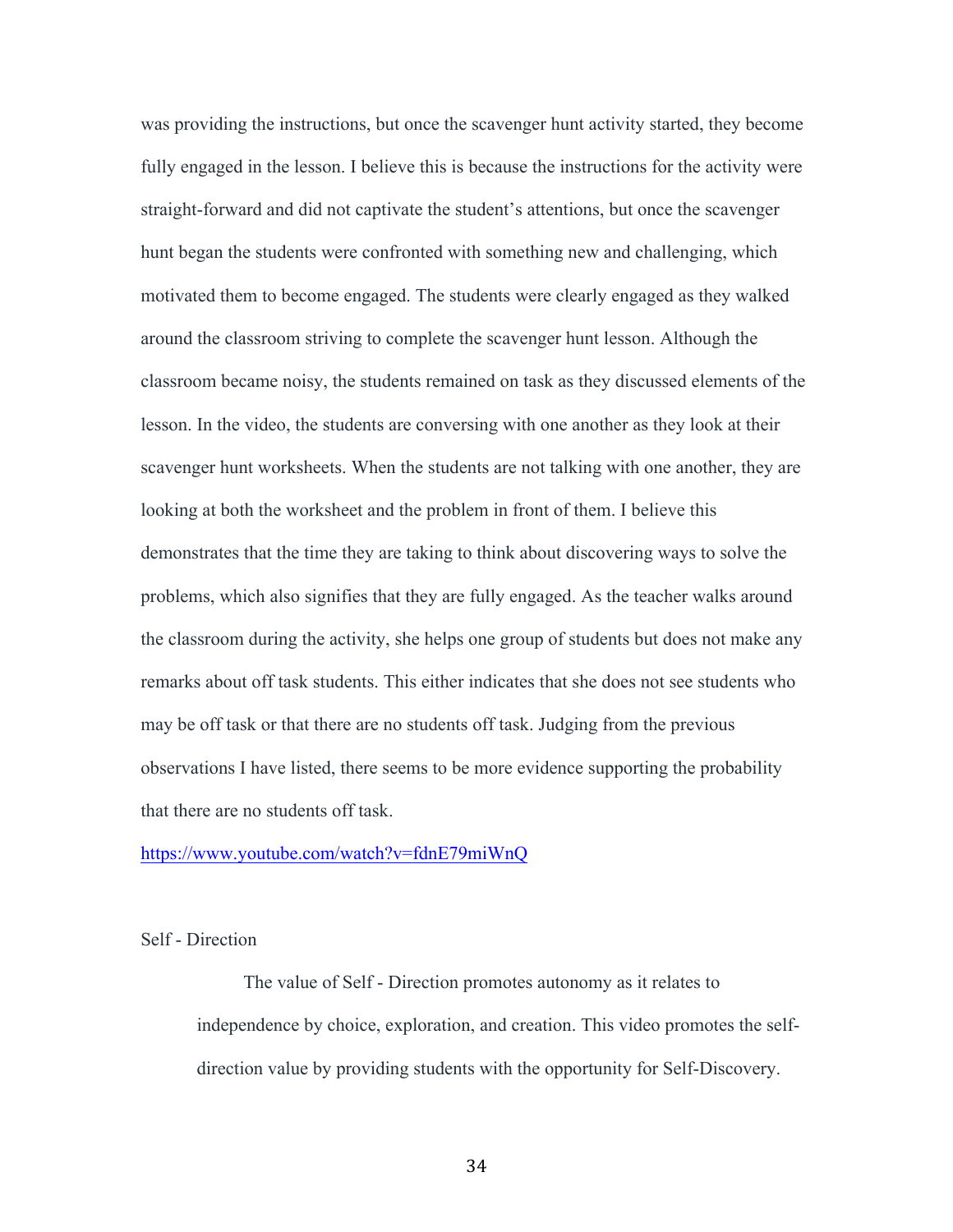The video shows the students working diligently on different projects while obtaining the same learning goals in the classrooms. In other words, while all students are learning the same content knowledge, they are choosing their own individual thought processes to understand the concepts. For example, a teacher in the video provides an opportunity for students to create paint in order to enhance their understanding of what paint is and how it is made. The teacher could have simply stated or explained what paint was and how it was made, but instead he fostered an environment that promoted exploration and creation. They are encouraged to utilize their personal background of knowledge and build on that knowledge by creating their own path of learning and discovery. The students are focused and a teacher states that he saw, "students being excited about finding answers to deeper level questions." The students supported this claim as they spoke about their projects in the video. They energetically discussed the procedures they took throughout their process of learning. While making paint, one student stated, " My question that I have is how to get this to be an even thinner pains so I have one straight line and not paint that splatters everywhere…I've learned that if you are making liquid paint then you can use a liquid substance to make it thinner but if you mix too many things than it might just blow up."

 The video then shows the students surrounding a type of "paint explosion" they created. I believe the student's remarks show how implementing the Self-Direction value in teaching methods enhances a student's involvement in the classroom. The teachers in the video explain how they are able to successfully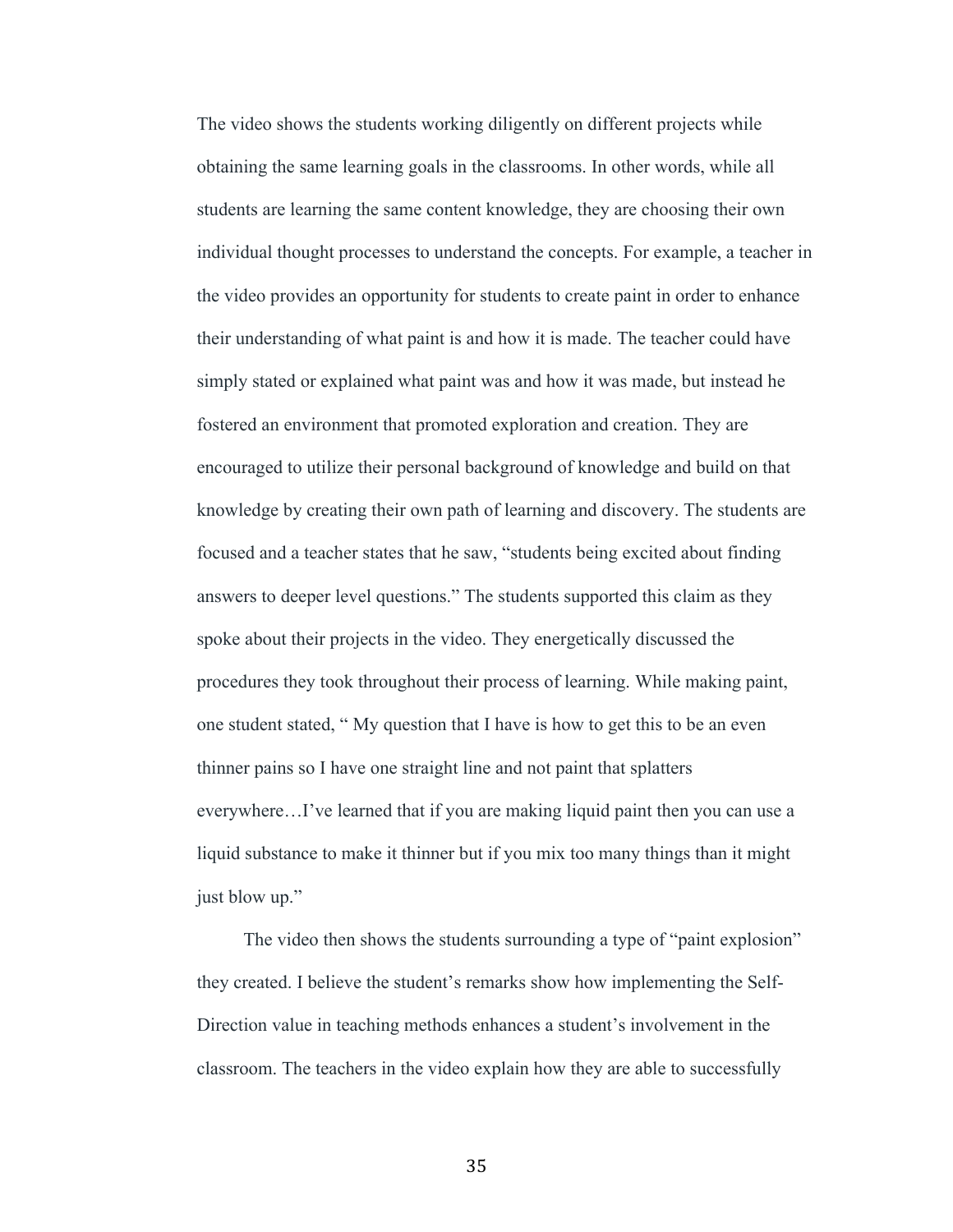implement this approach by framing questions for the students that will lead the students to the "goal" or the concept of the lesson with hands on experiments and activities. One teacher explains, "For the inquiry to be successful, the question has to be appropriate. And so we really have to teach students what questions would work and how to model them." Overall, this video demonstrates that allowing students to form questions increases their involvement in the classroom and ultimately increases student's engagement in the lessons.

#### *https://www.youtube.com/watch?v=mAYh4nWUkU0*

#### *3. Conservation*

#### **Security**

Security ensures a sense of protection for oneself and constancy within relationships. In a classroom setting, the teaching methods representing security values will closely align those teaching methods representing values of Benevolence. This is because Benevolence principles, such as caring for the well-being of others, usually create school environments that foster a sense of protection while enhancing stable relationships. Jefferson County Public School's superintendent, Sheldon Berman, explains, "…when students feel safe…when they feel cared about not only by the adults in the school but by other students in the school, they can do their best…" This quote shows how values of Benevolence and Security can be intertwined within an educational setting in order to assist students in reaching their full academic potentials. This video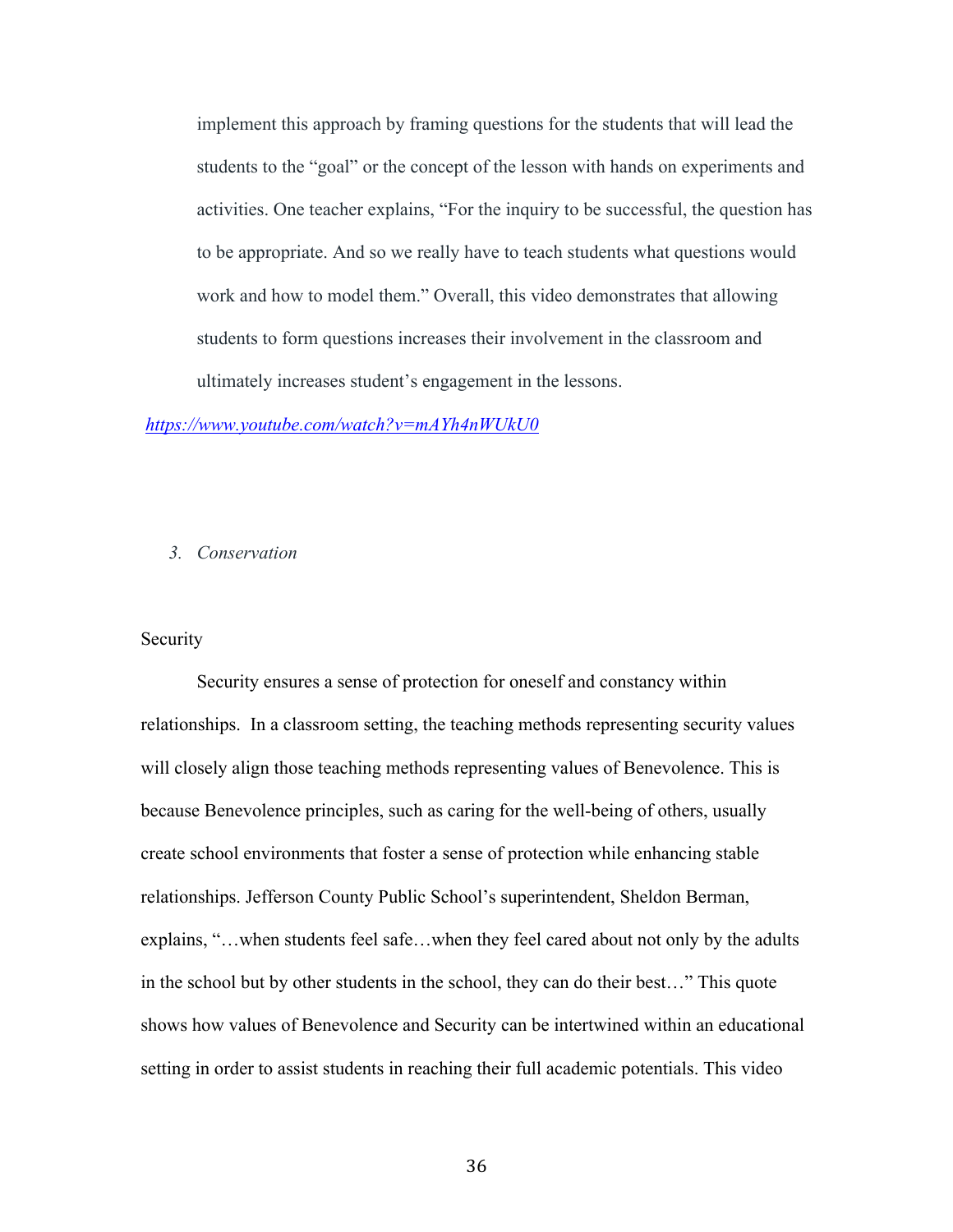shows a school community that implements security values into their daily routines with the principles established by an initiative called, "Care For Kids." They achieve this by providing time for building peer relationships that ensure a stable and trusting environment where students feel safe. The classrooms in this video show teachers holding classroom meetings as part of their morning curriculum. During these meetings, they conduct student activities that help build trusting and dependable relationships. As a result, the students feel safer at school. Paul, a student body president from Olmstead Academy North, verifies the effectiveness of this teaching method by stating, "Before care for kids, it was mainly a disaster because we had a lot of bullying going on around here and kids getting scared to come to school. People hitting people and more violent stuff and now care for kids came along and changed the whole atmosphere in this school." As a result, the attendance and student participation at Jefferson County Public Schools has increased. This apparent increase in student engagement could potentially be a result of incorporating security values into the curriculum or the benevolence values that appear to encourage these values.

*https://www.youtube.com/watch?v=ZiuAFOv8wvw*

#### Tradition

 Tradition reflects the, "respect, commitment, and acceptance of the customs and ideas that one's culture or religion impose on an individual." (Doring, 2013). This video shows a religion classroom in a Catholic Middle School. Since the majority of students attending Catholic school are accustomed to Catholic culture, I believe a religion class in this setting would respect and show commitment to the customs and ideas of the students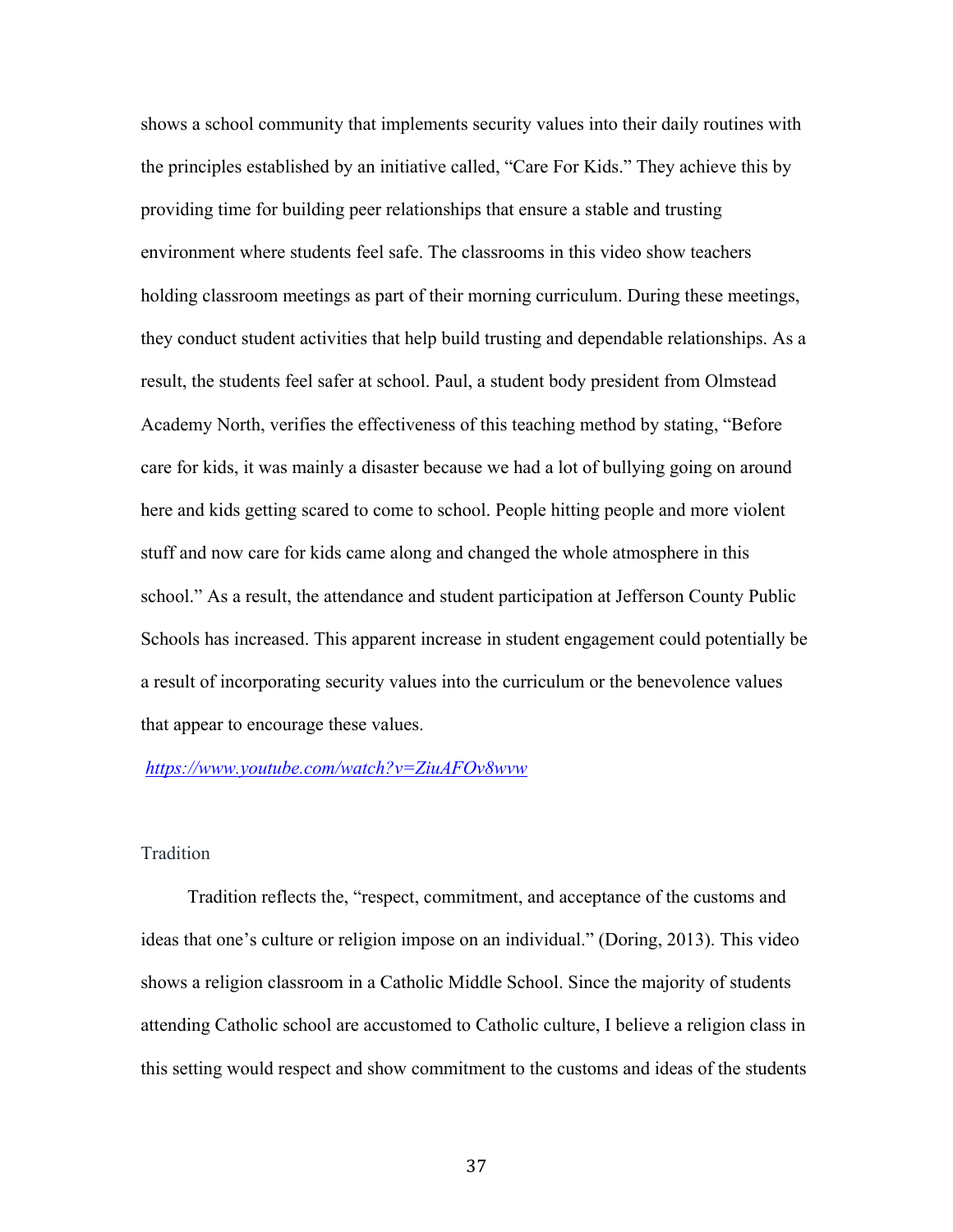in the classroom. In the video, the level of engagement between students varies. One student has his head down, while others fidget. Some students maintain eye contact with the teacher and respond to the teacher's questions. Since tradition is a Conservation value and Conservation is the second least important value children have indicated on the results of the PBVS-C administered by Doring in 2010, the mixture of reactions would seem predictable. I also found it interesting how Achievement values were also promoted with the teaching method exhibited in this video. One student explained that the teacher shown in this video, Mr. Powers, has stated, "I want you to do your best, because I believe in you. I am going to push you, because I know you can do better." Two other students proudly explain, "students in public schools are doing eighth grade math, while we are doing ninth and tenth grade math." I believe these two quotes show how success is valued in their curriculum. Since Conservation and Self-Enhancement are the two lowest ranking values established by results from the study conducted by Döring (2010) the apparent lack of apparent student engagement could have been a result from either of these exhibited values.

#### *https://www.youtube.com/watch?v=WcWqLAkk4Y8*

#### Conformity

 Conformity is the act of restraining against any behavior that may disrupt the society around the individual. In this video, the teacher instructs the students to conform to the same routine with one another as they respond in unison. While some students effectively respond, others are distracted and do not make eye contact with the teacher. Most students adhere to the teacher's expectation and respond accordingly but they do so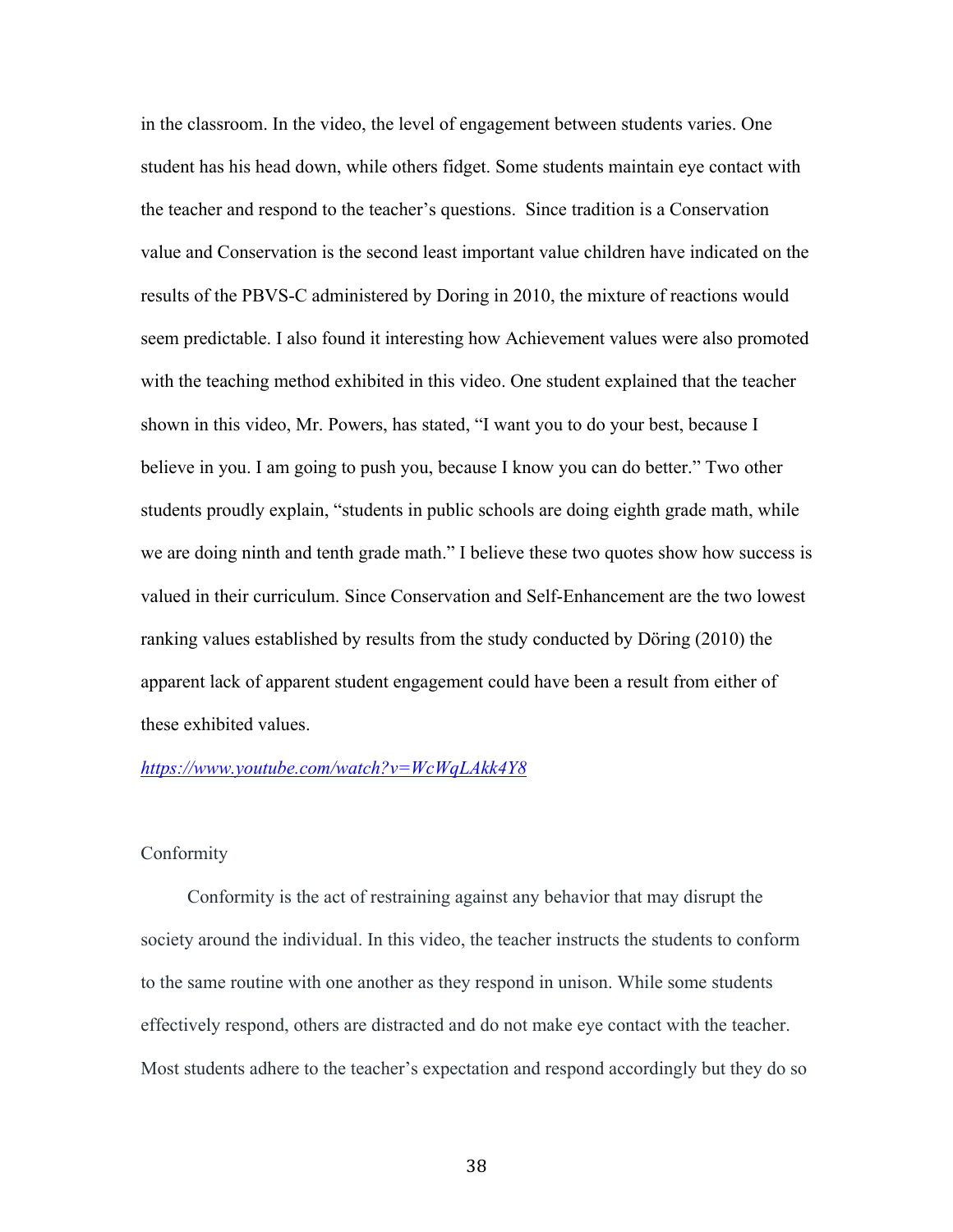in a more robotic melody with little excitement. While there are no major disruptions in the class, not all the students appear to be focused on the lesson.

 The connection between the Conformity values and teaching method exhibited in this video could have been mistaken because I found it difficult to find a teaching method that fully exhibited conformity values. I found this difficult because what might be considered disruptive to an individual's society is subjective. Not only this, but I believe a teaching method that would most accurately reflect conformity values is the implementation of rules. If certain rules were justified by explaining the importance of order and an absence of chaos, I believe a teacher would more explicitly demonstrate values of conformity than the teacher shown in the video. Although I was not able to find publicly shared videos exhibiting this type of rules enforced teaching method, my personal experience indicates that while this teaching method results in an orderly and quiet environment, most students are not focused on the lessons and silently disengage. *https://www.youtube.com/watch?v=as7QrvedhrY*

#### *4. Self-Enhancement*

#### Power

The value type power can be described as, "Social status and prestige, control or dominance over people and resources (social power, authority, wealth)" (Doring, 2010, pg. 440). This video only shows one student who is given the role as the teacher. She stands in front of the classroom and leads the classroom through a lesson. The student acquires an authoritative position within the classroom community. She does not make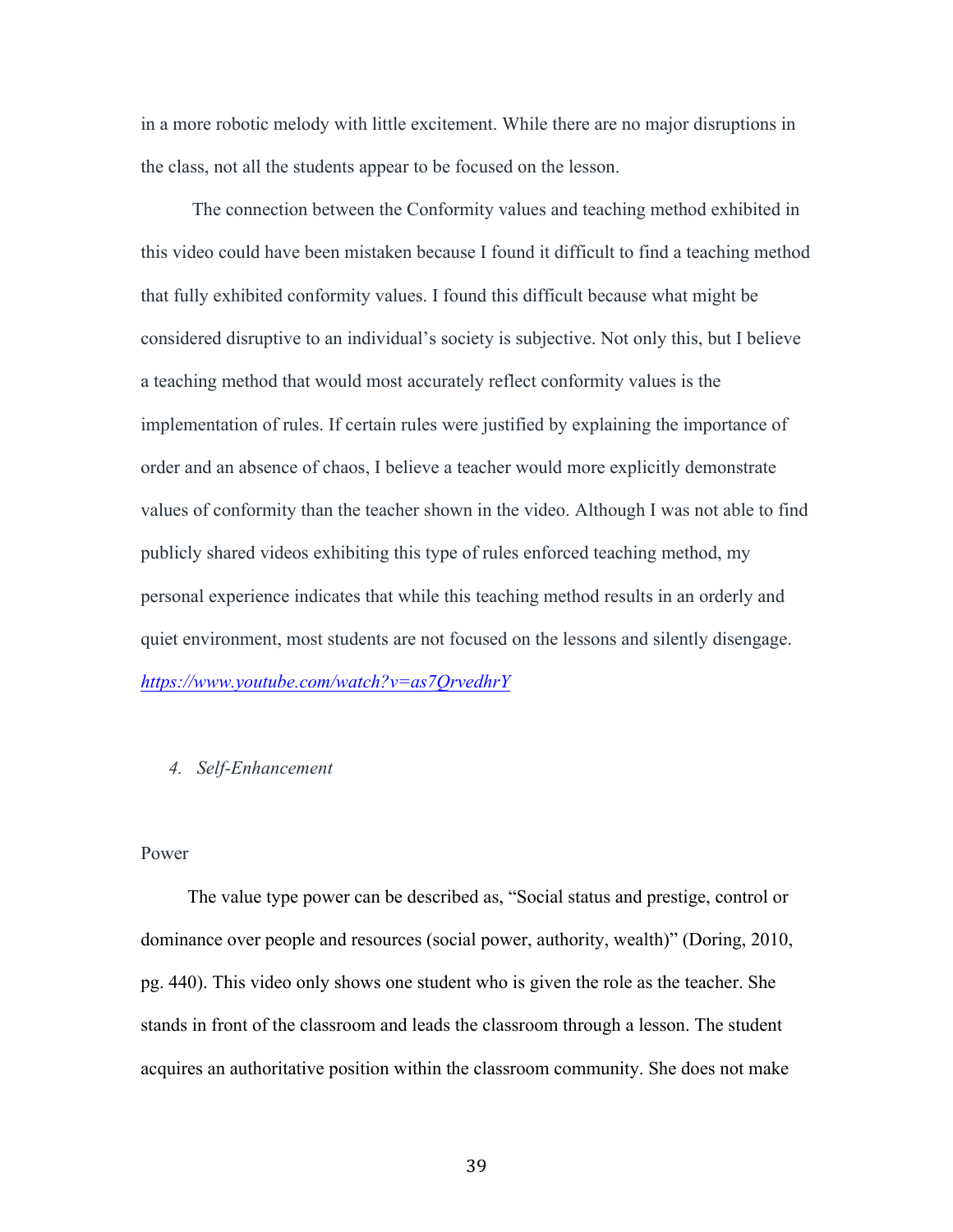complete and lasting eye contact with the other students. Some students demonstrate engagement as they answer her questions and making eye contact with the student teacher while some are looking elsewhere and are not interacting with the lesson. According to "Assessing Values at an Early Age: The Picture-Based Value Survey for Children (PBVS-C)" Self - Enhancement values were the lowest ranked amongst most children. While a small minority of students highly ranked this value, most do not consider this value as important as the others. For this reason. I believe that the teaching method exhibited in this video would be a marginally successful means of engaging only a few students.

#### *https://www.youtube.com/watch?v=MRHFUnzTi40&t=7s*

#### Achievement

Achievement can be described as an individual's advancement in society and acknowledgement of one's ability. This video has been recorded after a classroom of students recited the "Winning In America Pledge" that promotes student achievement. In the video, the students are told to recite the phrase, "we are winners, not losers." This embodies the value of achievement because winners usually represent success and losers usually represent failure. The principal praises the students for their accomplishments and states, " I am so proud of you," then continues to explain how students have progressed. After this praise, the students do not appear to be engaged. Most students are not making eye contact with the principal, while many heads are down resting on their hands and elbows. When the students recite the phrase, "we are winners, not losers" their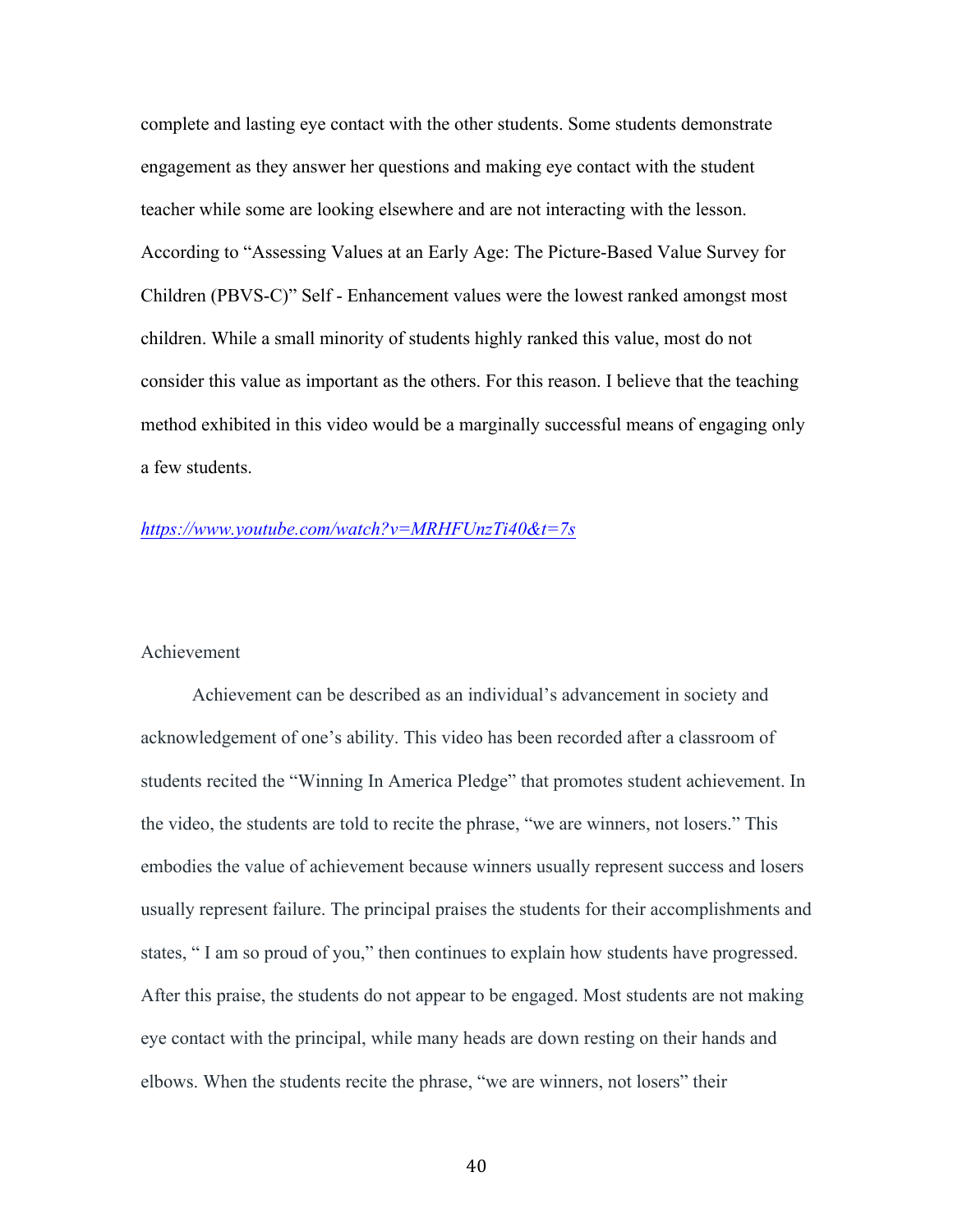expressions are dull and slightly monotone. It does not sound as if the whole class is participating, and it is clear that many do not make an effort to move their mouths when they are directed to repeat this phrase.

*https://www.youtube.com/watch?v=UlKtj3OMAfI*

#### **Limitations**

Throughout the process of creating this thesis, I have changed the way in which I planned to execute the research. Originally, my goal was to administer the PBVS-C (Doring, 2010) to children in fifth grade in order to determine each student's hierarchal value systems. I wanted to focus on the individual child and how their values affected their experience in the classroom. More specifically, my aim was to determine if student engagement correlated with a student's values being represented and respected by a teacher. I intended to find specific words and phrases from the book, *Choice Words* (Johnston, 2015) that I felt represented each of the ten values included in the PBVS-C (Döring, 2010). Then, while working independently with each student, I would use the words and phrases that aligned with their hierarchal value systems as determined by the PBVS-C (Doring, 2010). Unfortunately, I was placed in a kindergarten classroom for my internship and studies have shown that children do not begin to develop fixed values until they are six years old (Döring, 2010). My personal interactions have shown me how children at this age are motivated more by external factors such as validation from an authoritative source such as a parent or teacher than intrinsically.

As a solution, my thesis chair and I decided to use publicly shared videos as a way of conducting research on the possible connection between student values and their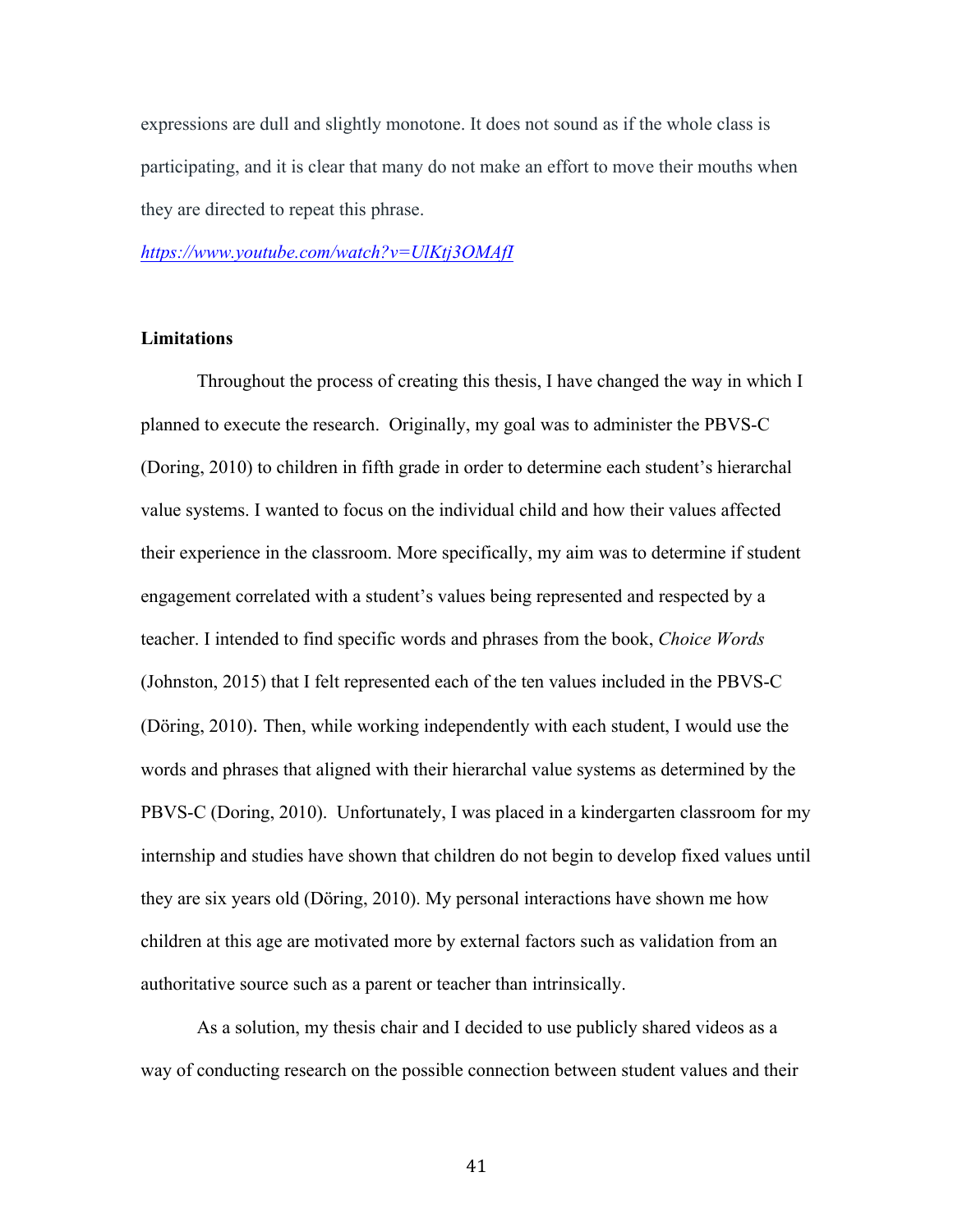levels of engagement. I planned to achieve this by finding a total of ten videos of classroom teaching strategies. Each video exhibited one of the ten Universal Values (Schwartz, 1992) included in the PBVS-C (Döring, 2010). I would then take notes on the levels of engagement exhibited by the students. The implication that arose with this was the inability to assess the differences in student values and how values may or may not impact each student depending on their individual hierarchal value system. Instead, this approach would assess the engagement of the class as a whole. This slightly changed the purpose of the study. Since I would not be able to utilize the PBVS-C for the study, I used the results of Döring's study showing the prevalence of each of the ten Universal Values (Döring, 2010).

Since I was not able to utilize the PBVS-C (Döring, 2010) with children in my internship, and therefore did not have a means of measuring values in the classroom, I was forced to conduct my study under the assumption that the students in these videos reflected the same values as the students who were involved in Döring's study (2010).

Another implication that occurred as a result of conducting the research through publicly shared videos was the subjectivity of the results. Because I was not provided with the student data or test scores on the subject that was taught during the videos, there was no way to statistically analyze the levels of student engagement. I instead focused on physical signs of engagement such as eye contact with the individual who was speaking and verbal participation.

Lastly, the videos represented only a portion of the classroom factors that might be involved with decreasing or increasing student engagement. As a result, there is a possibility that some classes were engaged for reasons that were not shown on the video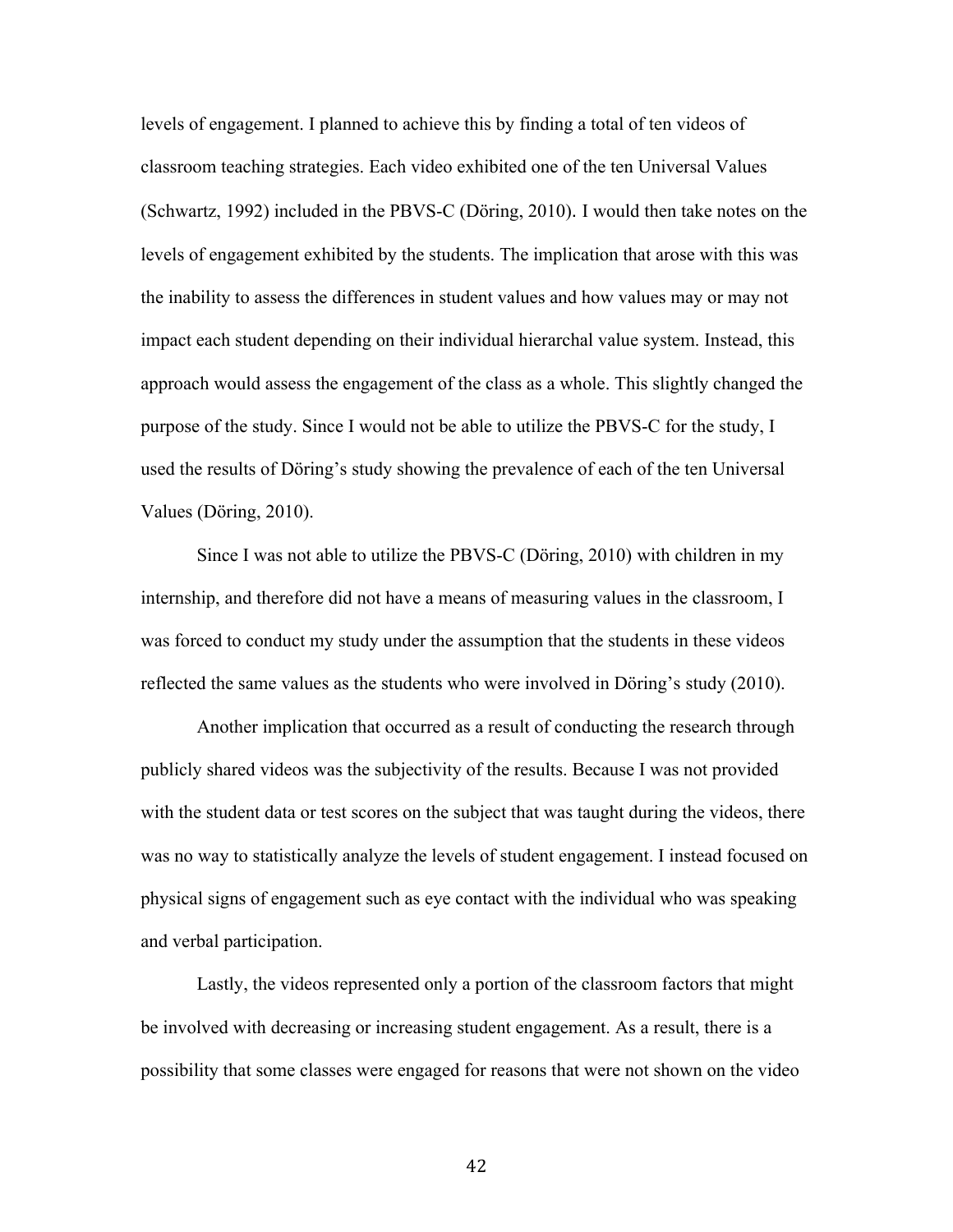which would have led me to false assumptions when analyzing the results. For example, one video presented students who appeared to be engaged by participating eagerly in the lesson. While I assumed this was a result of the particular value that was exhibited by the teaching method, the students might instead have an underlying reason or inherent interest in the subject. If I made these false assumptions, the accuracy of my conclusions could be decreased.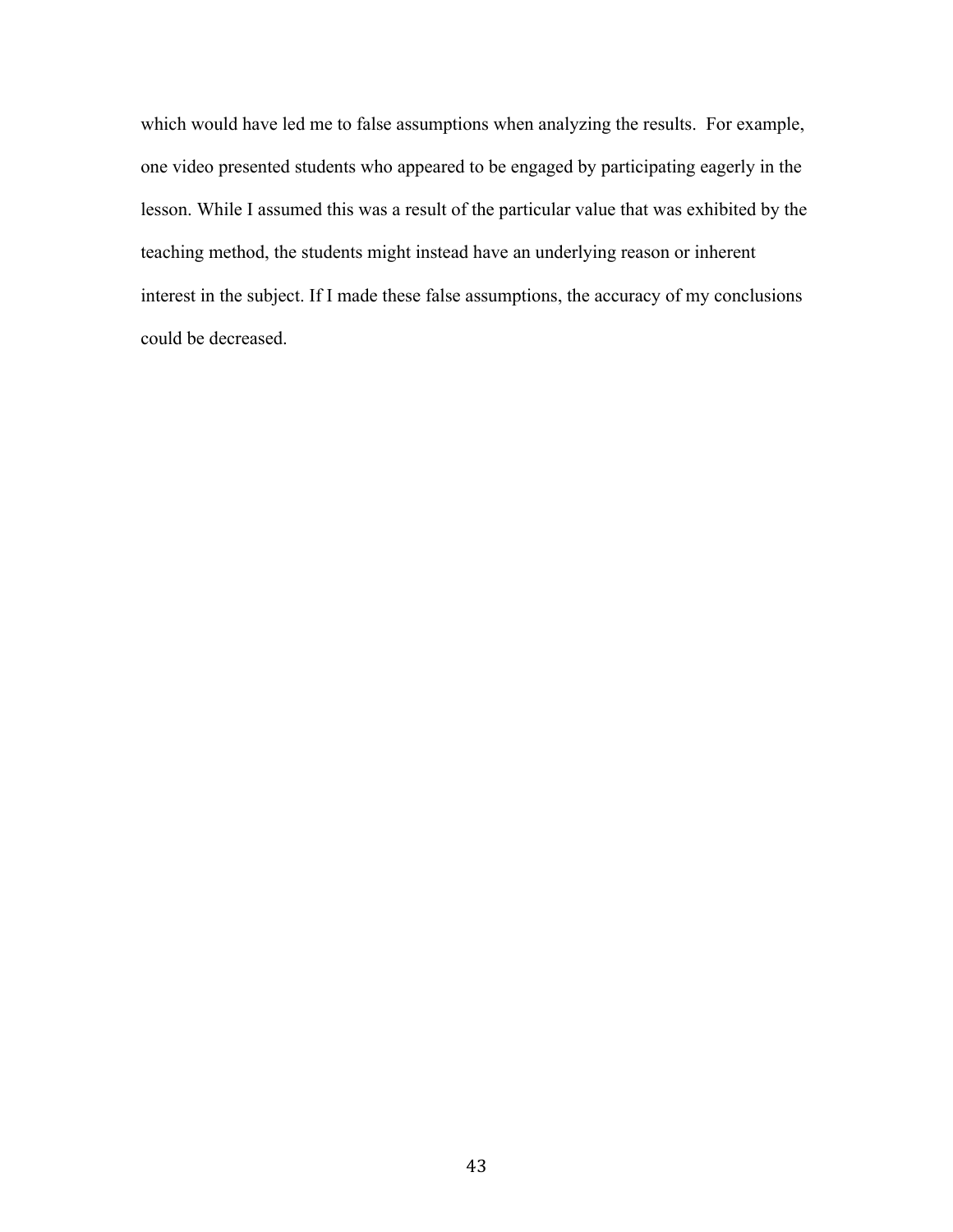#### **Chapter Five: Concluding Remarks**

#### **Conclusions**

After integrating prior research on children's value development, this thesis sought to examine the effects these values have on society and the classroom, and ways to exhibit values through teaching methods. Further, this sought to apply this research in late childhood and early adolescence classrooms by examining the effects that may result from teachers exhibiting each of the ten universal values through their teaching methods through publicly shared videos. Overall, the results indicated a possible correlation between commonly held values by students and their levels of engagement in the classroom. In particular, I noticed the importance of teachers exhibiting the Self-Transcendence and Openness to Change values including Universalism, Benevolence, Hedonism, Stimulation, and Self-Direction. Students with the most consistent eye contact and participation were found in the videos representing teaching methods that exhibited each of these values while students who appeared disengaged and distracted were mostly found in videos that exemplified teaching methods corresponding with Power and Achievement.

Several videos largely impacted my initial perceptions of student values I held before conducting this research. My observations and experiences in different classroom settings provided me with a common framework of values typically exhibited in schools. The results from this research and the research conducted by Döring show that these values do not often align with students' commonly held values. For example, every school I have had the opportunity to observe has prioritized the promotion of success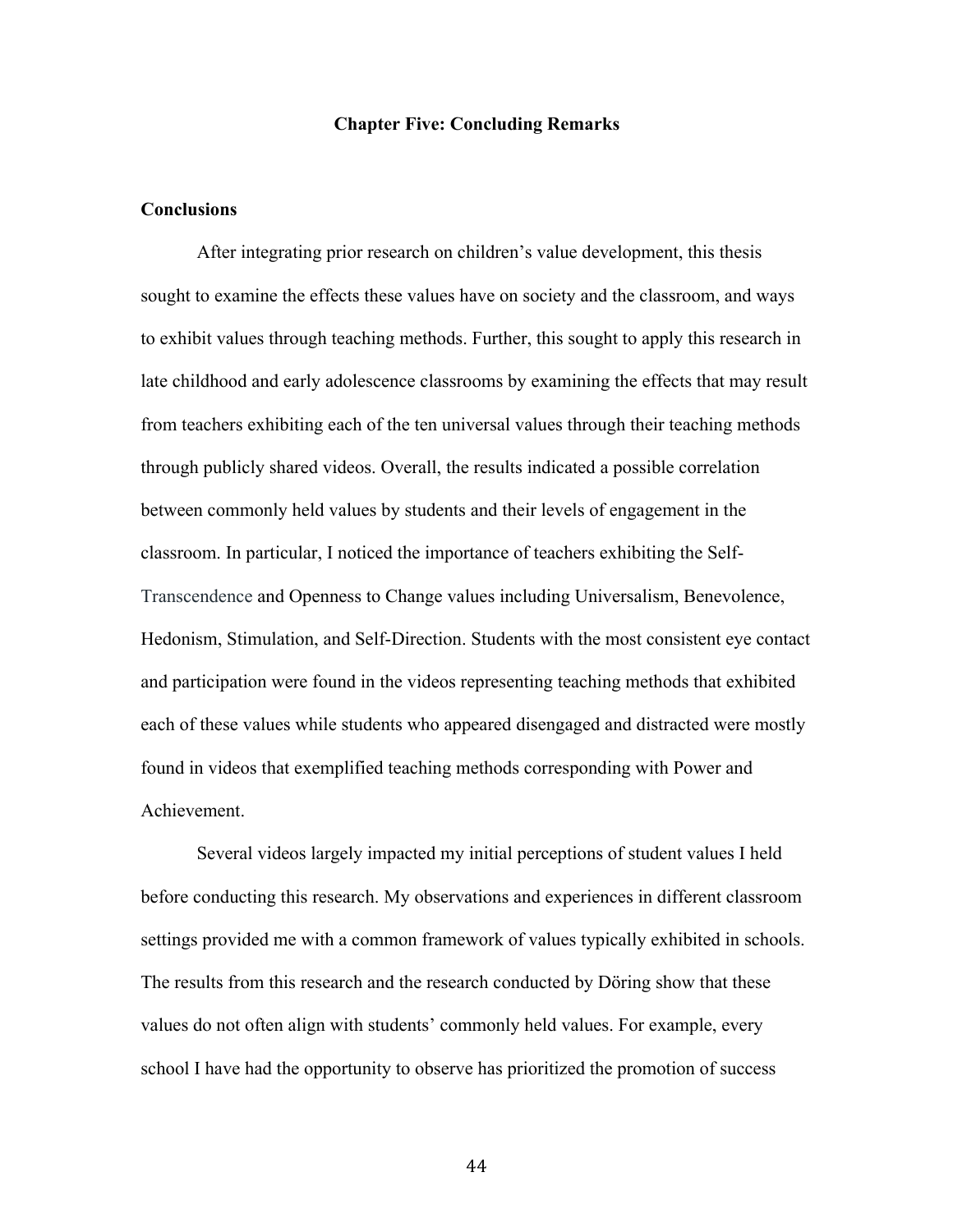values. I believe this is a direct result of increasing attempts to close the achievement gap that is prevalent in the American Education system. The reaction of the students shown in the Achievement video caused me to consider possible counterproductive results from promoting this self-enhancement value.

The publicly shared videos that have been analyzed in this thesis show that teaching methods that incorporate Universalism, Benevolence, Hedonism, Stimulation, Self-Direction, and Security values effectively engage the students in the lessons. I was surprised to discover the effectiveness of teaching methods implementing Security values because the results from the study on children's values conducted by Döring (2010) indicates that children consider Conservation higher order values, such as Security, less important than Self-Transcendence and Openness to Change higher order values. I believe this paradox could be a result of the Benevolence values exhibited in the video creating a secure environment. In this sense, the children might have become more engaged in the classroom due to the shared sense of Benevolence as opposed to the Security values provided through instruction.

#### **Significance**

Since values are an imperative driving force behind human intention and action, I believe they are a vital component of the social engineering aspect of teaching. During my time spent in elementary classrooms, I have noticed teachers often label children as "behavior problems" when the child's actions do not align with the school's values. Consequentially, this label follows the child throughout his or her elementary school experience and far too often I have observed that the child either accepts his label and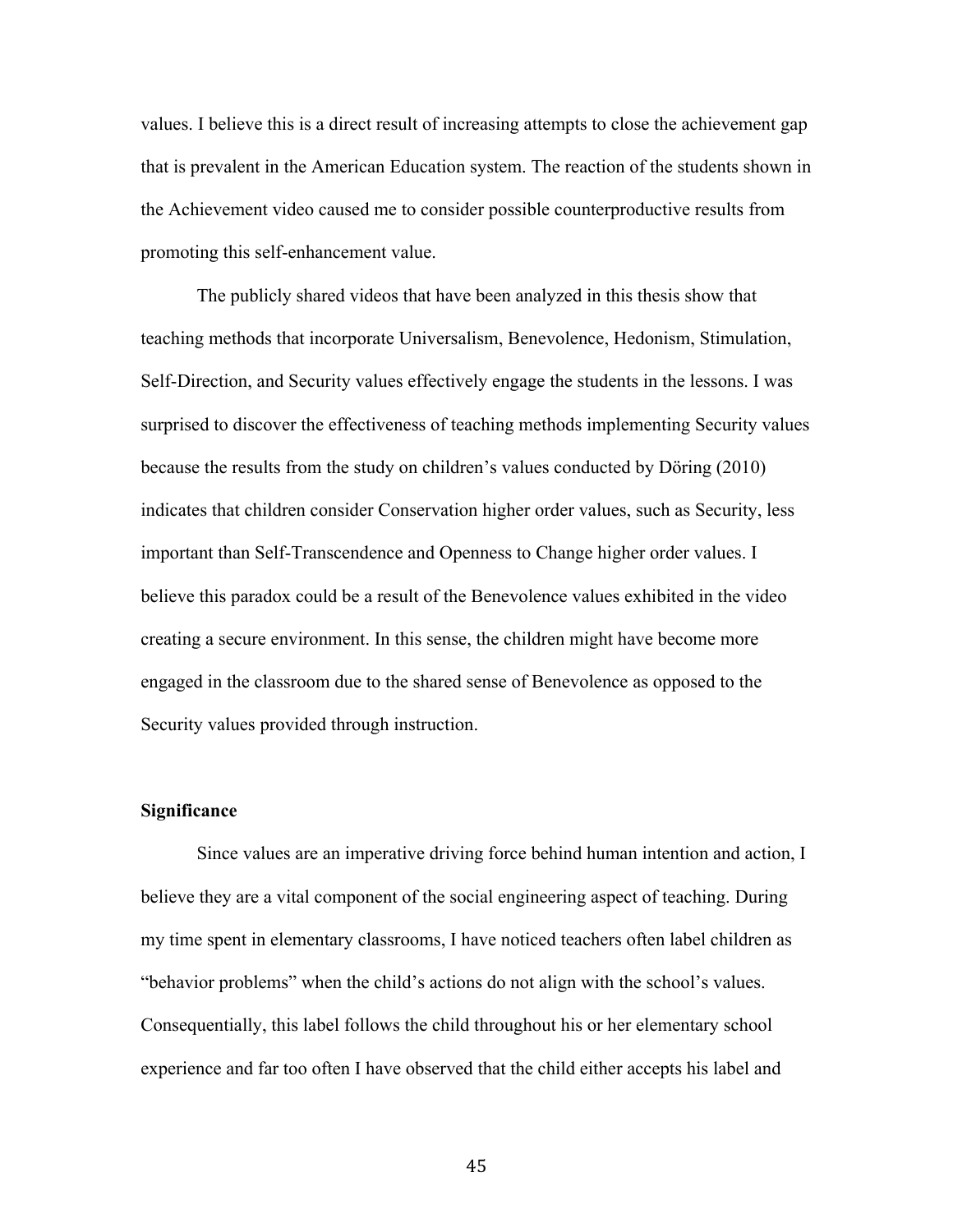shuts down intellectually or loses his or her interest to learn. Both of these results counter the entire purpose of education, which in my opinion, should exist as a means of intellectual stimulation and growth instead of as an institution of reform and obedience.

I believe this counterproductive dynamic between students and their school might be prevented if teachers used student values to design their method of instruction. I also believe this will result in increased student engagement. This is because respecting one's values often correlates with respecting the individual as a whole. Recognizing a student's values essentially makes them feel valued. From my experience, learning and respecting a student's preferences and current stage of developmental growth has proven to be more effective than attempting to mold them into my personal ideals.

Not only do I believe implementing student values into instruction will show respect for the students, but research has shown that values often result from different human needs and motivational forces in an individual (Schwartz, 2012). Since values result from motivational forces, it would seem probable that students would naturally become more determined to find their fullest learning potential in the classroom if the method of instruction reflected their values. Throughout my experiences in elementary and middle school classrooms, I have noticed teachers and school administration promoting values of individual success amongst students. Students are encouraged to show achievement and are recognized for their demonstration of excellence in comparison to their peers. It seems as though we are teaching students how to compete or show they are better than one another, than how to work together while learning with and from one another. As a result, some students compete with one another in an effort to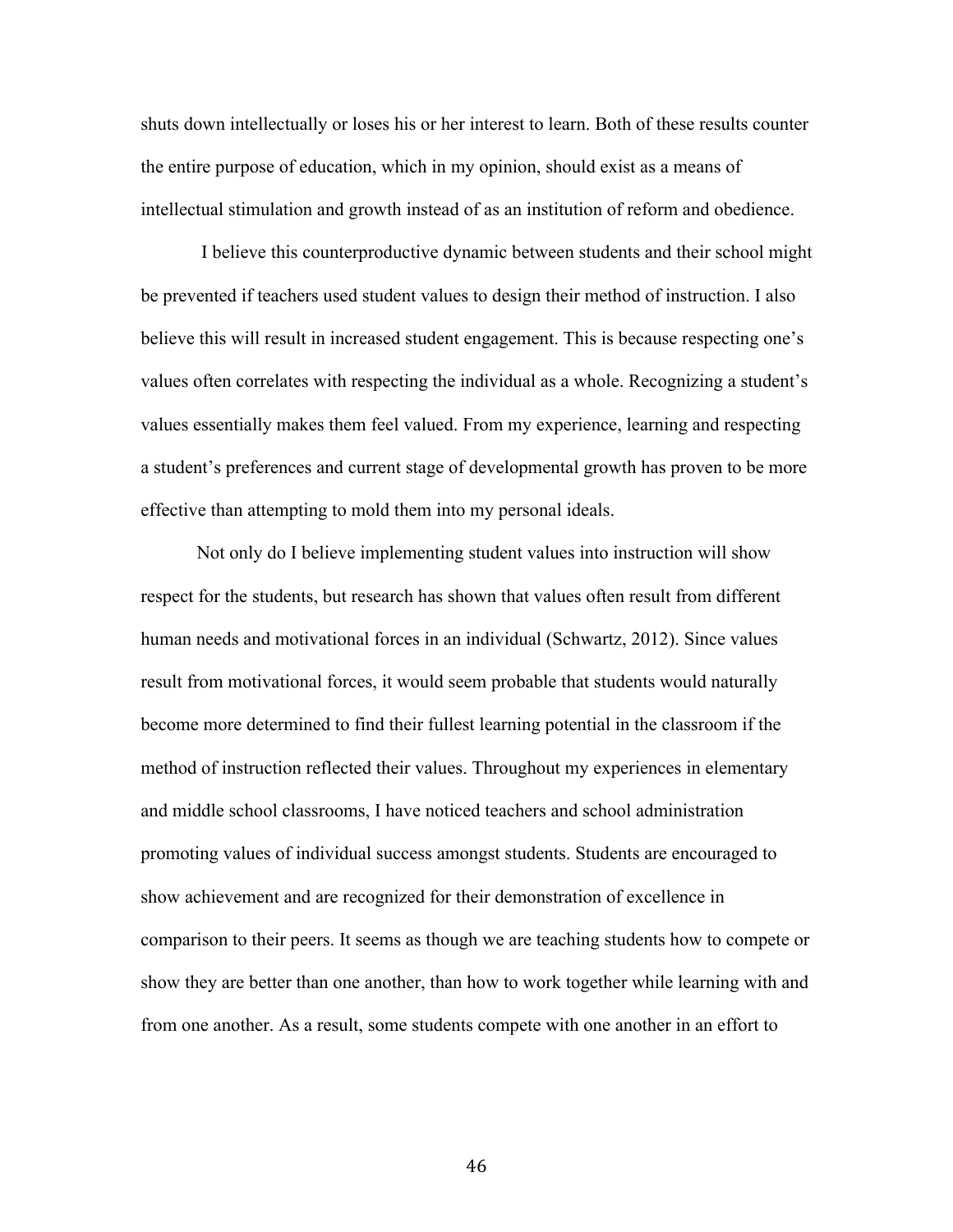become recognized for their achievements while others, who do not meet the school's criteria for success, begin to disengage from learning in a school environment.

This competitive dynamic between students is puzzling to me, because according to the research conducted by and the application of this research completed in this thesis, students usually value Benevolence and Universalism more than Power and Achievement. I believe that application of student values would lead to a classroom environment that encourages peer support and an intrinsic incentive to learn.

#### **Implications for My Future Teaching**

Upon analyzing each teaching method exhibited in the ten videos, I began to reflect on my own values and how they might affect the teaching strategies I prefer to implement within the classroom. I immediately noticed I was drawn to the videos corresponding to Schwartz's Universal Values (1992) of Self-Direction and Universalism. As I viewed and reviewed each of these videos I began to study how the teacher was able to implement these methods and reflected on ways in which I could see myself using the same strategies. I then remembered the results of the Schwartz Values Survey I took during the beginning of this research when I first discovered the Universal Values Theory (1992). The Schwartz Values Survey indicated that my highest prioritized values included, in order, Self- Direction, Achievement, and Universalism. While I did not connect with the video corresponding to Achievement, I did begin to notice my use of positive praise for each student within the classroom community I have been completing my teaching internship. I believe I implemented positive praise in order to assure each student's self-efficacy, but I did not realize that I was also using language as a tool to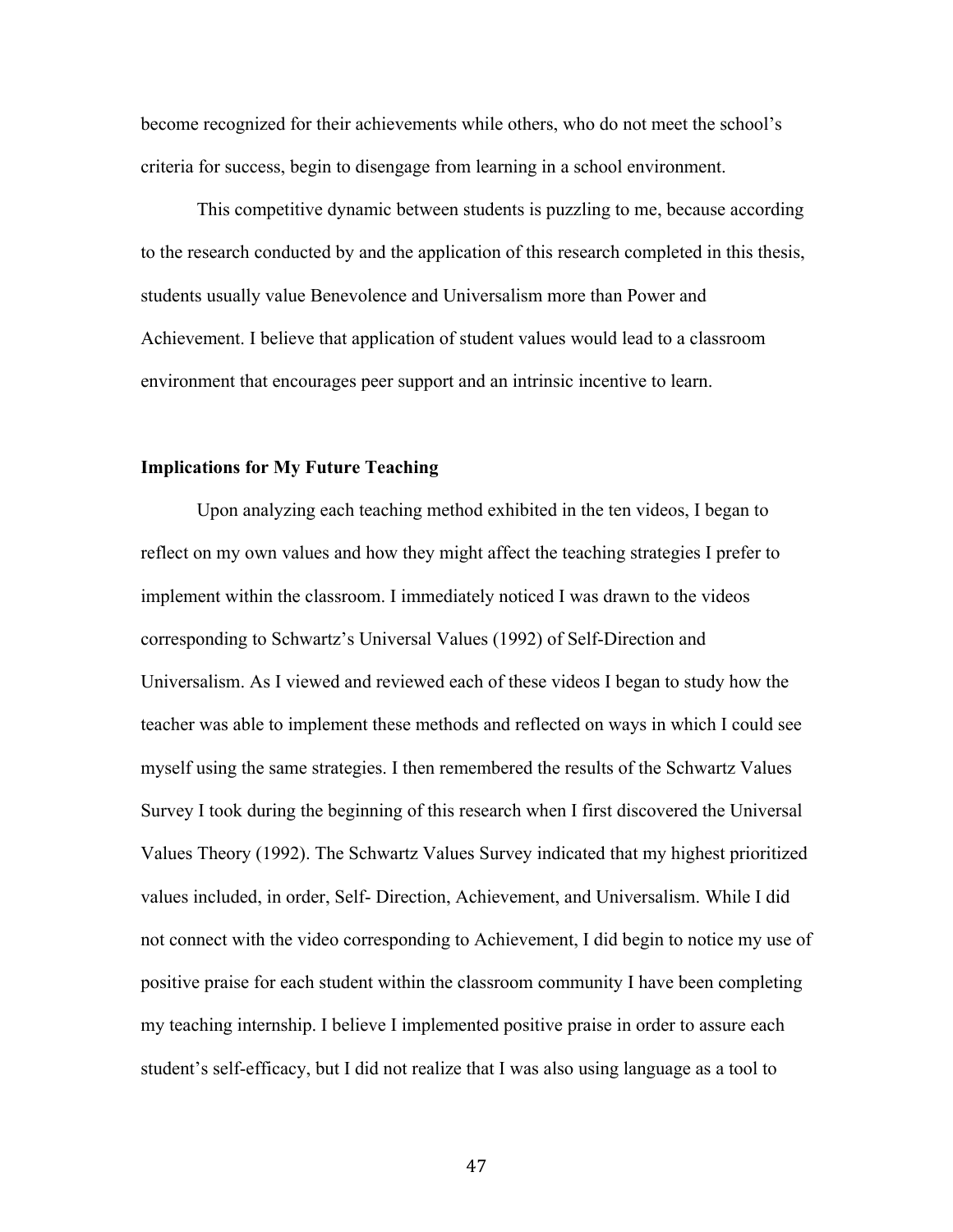exhibit my personal value of achievement. While I noticed that some students would respond to this praise and others preferred to dismiss it, I did not initially understand the reasons behind the different reactions. After completing this research, it now seems clear that praise might not work for many students who do not value Achievement. The purpose of this thesis was to utilize student values instead of my own. Now, upon reflection, I now realize the seemingly insignificant ways in which these values can be conveyed. As a teacher, I will need to remain self-reflective and self-aware enough in order to prevent myself from producing my own values within my future classroom culture rather than the students' values.

I also believe it is important to note that while the majority of students who took the Pictures Based Value Survey for Children (Döring, 2010) considered Self-Transcendence values to be the most important, every student possesses their own unique value hierarchy, and I believe it is important to avoid categorizing all children as holding the same values hierarchy. As a teacher, I will need to carefully assess the community values exhibited by each new class with whom I interact. I believe that maintaining a sense of objectivity and flexibility will help me avoid using my chosen words or designing curriculum that reflects my assumptions of children's values based on the study conducted by Döring (2010), instead of the values held by each particular set of students with whom I am interacting.

#### **Future Research**

Studies have shown that, using the Universal Values theory (Schwartz, 1992), the majority of adults share a similar hierarchy of values regardless of their cultural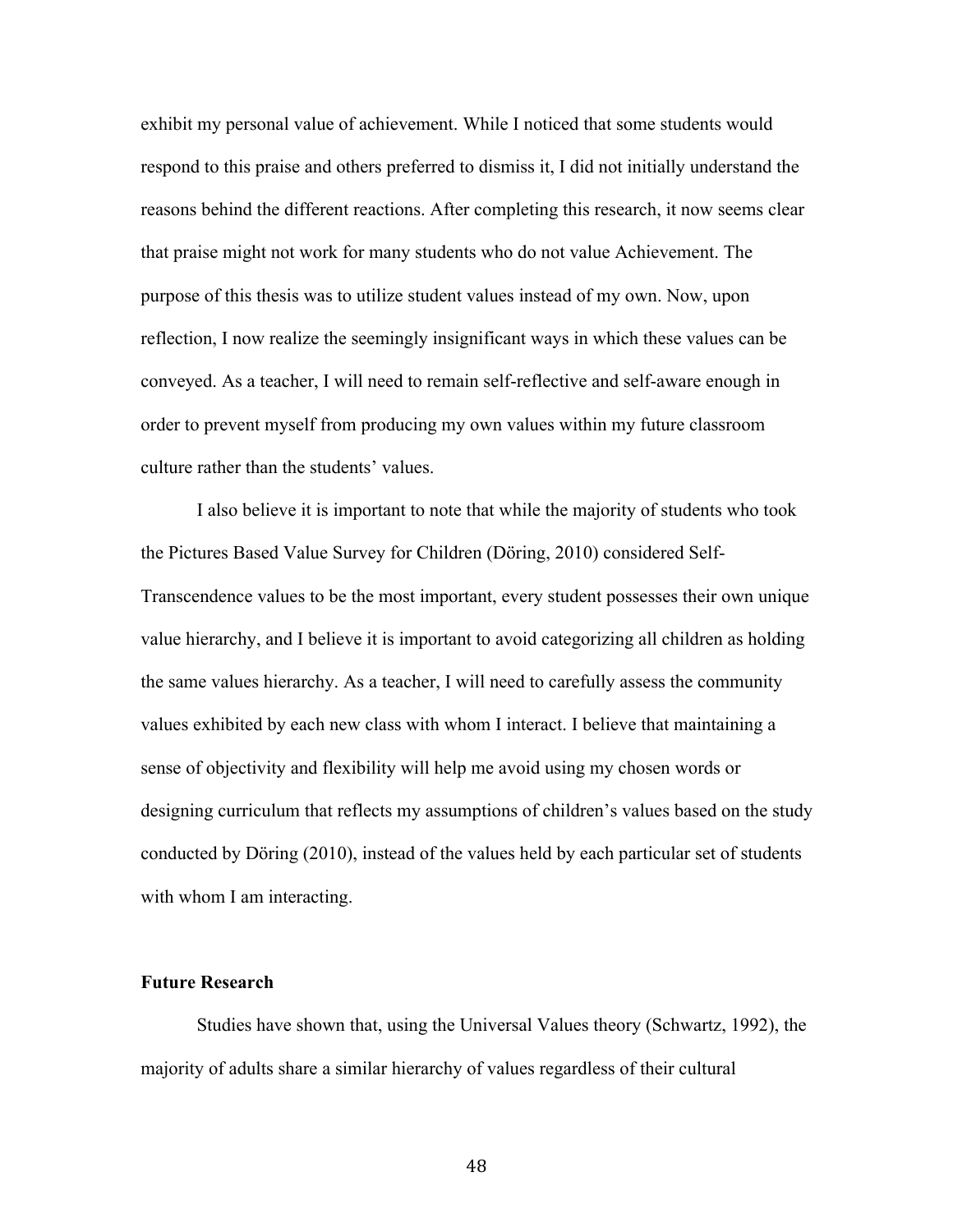background. Although research on children's values is new, studies have shown the majority of children share the same value hierarchy as the majority of adults (Döring, 2015). Individual values among children, however, differentiate. This indicates that while societal values as a whole remain consistent across cultures, not all students acquire the same value hierarchy. Therefore, I think it would be beneficial to research the effects that individual student values have on student engagement in the classroom. I also think it would be interesting to find a possible connection between shared student and teacher values with student respect for the teacher. This would closely align with the research I have previously described in Chapter Two, Section C of this thesis. This research shows a direct correlation between voters' values and their preferred presidential candidate. This causes me to consider potential application of this research in a classroom setting, while the students reflect the role of "the voters" and the teacher represents the position of "the president" of the classroom community. In order for this research to be conducted, the teacher would need to work closely with each of his or her students while exhibiting respect and appreciation for each student's values when interacting with them individually. I predict that this could be achieved during interventions when the teacher has the opportunity to work with the student's in a smaller group or individually. The way in which this research could be conducted is as follows.

*Step One: Student Surveys.* In order to gain a clear understanding of the students' values, I will administer the Picture Based Value Survey for Children (Döring, 2010) to a randomly selected group of five students in an upper elementary level classroom. I will do this with the intention of determining the symbolic value systems of the students.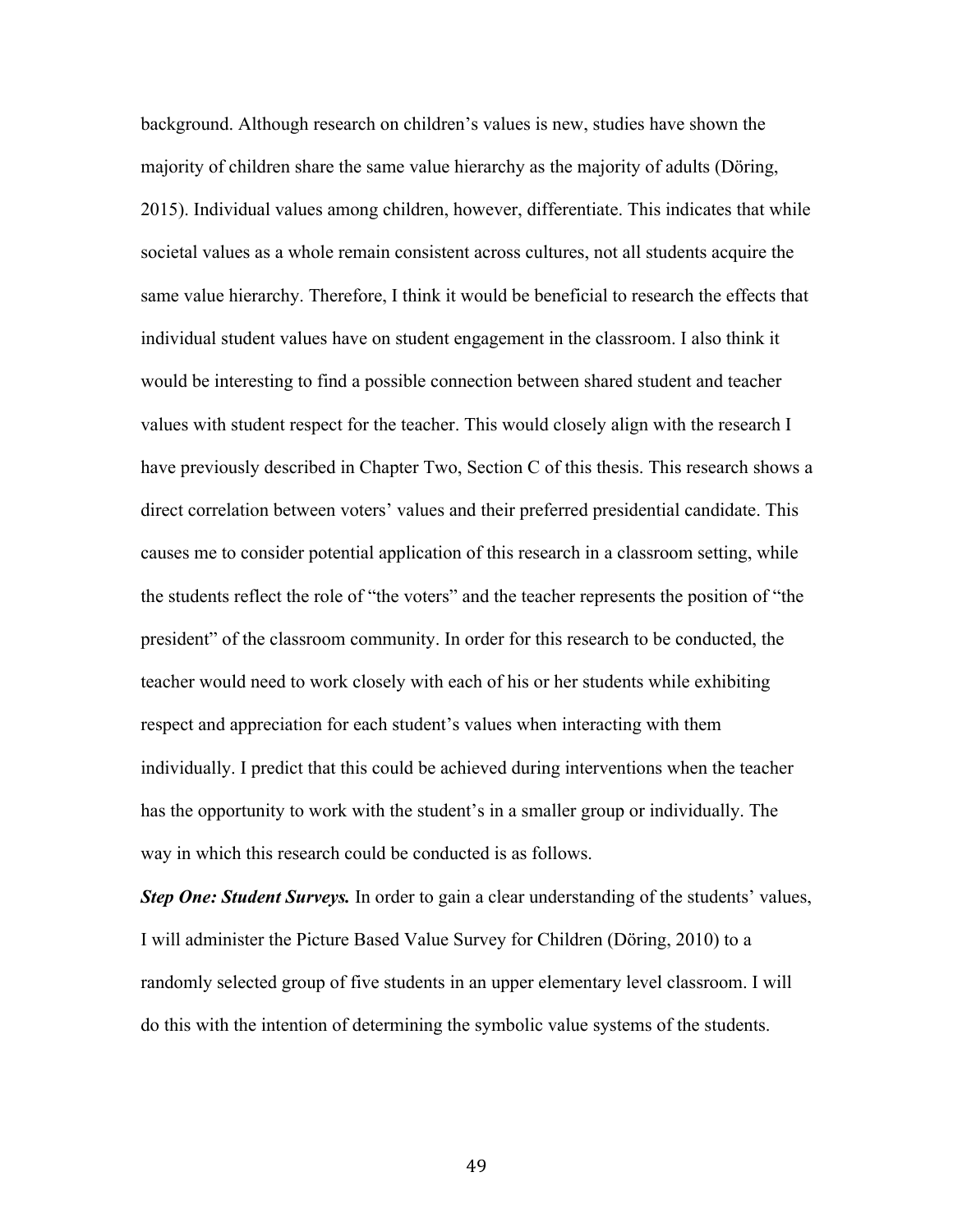*Step Two: Determine words and Phrases to utilize within discourse.* **I will work closely** with these students as a preservice teacher. I will choose a selection of words and phrases that have been analyzed in Peter Johnson's (2003) *Choice Words* that correlate with each student's highest ranked values. For example, Peter Johnston (2003) analyzes the phrase "that's not like you" which he observed a teacher tell the student. He explains that this phrase, "invites the child to consider who he wishes to be – and whether he wishes to alter an assumed positive identity (Johnston, p. 24). I would predict that this encouragement of identity growth would be effective when used with a child who values independence or personal growth.

*Step Three: Observe and analyze* student engagement. Due to the subjectivity of determining a student's engagement, I will record the physical reactions from the students such as eye contact or verbal and non-verbal responsiveness. Additionally, I will be taking field notes each day and recording my discourse to look for Johnson's researched phrases and any detected interactions with students.

#### **Concluding Remarks**

The research and analysis conducted in this thesis has shown me the significance of understanding students holistically in order to find their full potentials in the classroom. My previous experience as a preservice teacher has introduced me to many students who do not exhibit an interest in learning and have disengaged from the classroom. After working with these students individually, I have come to learn that each of them has their own unique set of capabilities that they choose not to demonstrate due to a developed sense of apathy for content taught in the classroom. It seems this research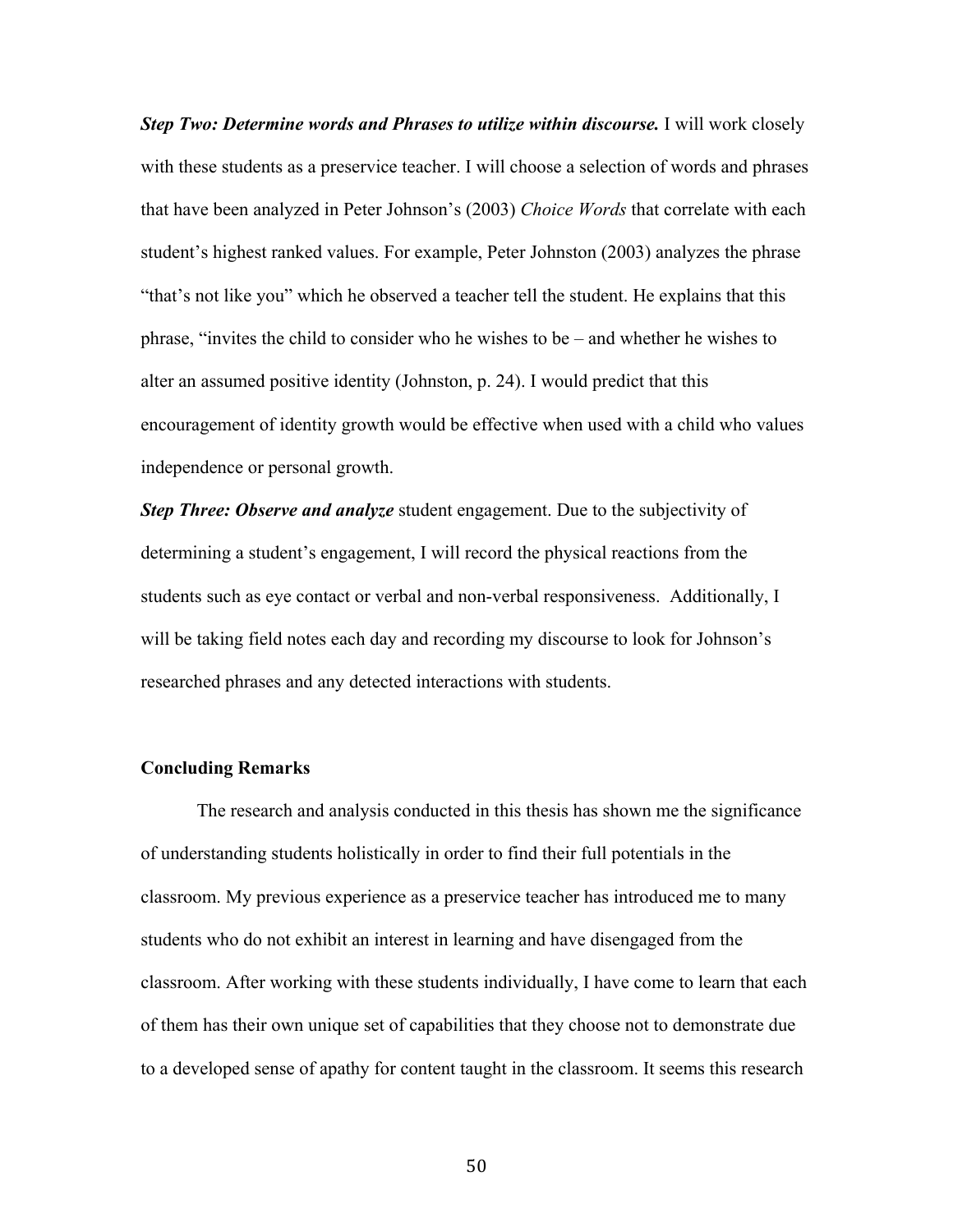shows that certain teaching methods may have a positive or negative effect on students depending on the Universal Value (Schwartz, 1992) exhibited through instruction.

This research has exemplified the importance of exhibiting Self-Transcendence and Openness to Change values through different teaching methods. Exhibiting these values through teaching methods seems to increase overall student engagement in terms of eye contact and verbal participation or responsiveness to the speaker(s) in the lesson. Contrary to the effects of demonstrating Self-Transcendence and Openness to change values through instruction, the effects of demonstrating Self-Enhancement and most values included in Conservation seem to cause a lack of overall student engagement. The two videos that exhibited the most student participation appeared to be Benevolence and Self – Direction. While I also personally preferred the teaching methods shown in these videos, I believe I will need to maintain an objective perspective when deciding on the teaching methods I will implement in my future classroom. This is because while most students seem to value Self-Transcendence and Openness to Change values, not every student will fit this generalization and as a teacher I will need to adapt my teaching methods to the values of students in different classroom community environments.

I am interested in the connection between individual values and their apparent effect on engagement in the classroom and would be curious to explore the other strategies teachers might use to integrate student values in the curriculum such as teacher discourse. I would also be interested in researching the ways in which values affect other domains that use psychology application such as marketing and further exploring the correlation between values and voter choice. I would like to explore the application of values in these different domains because the research and analysis exhibited in this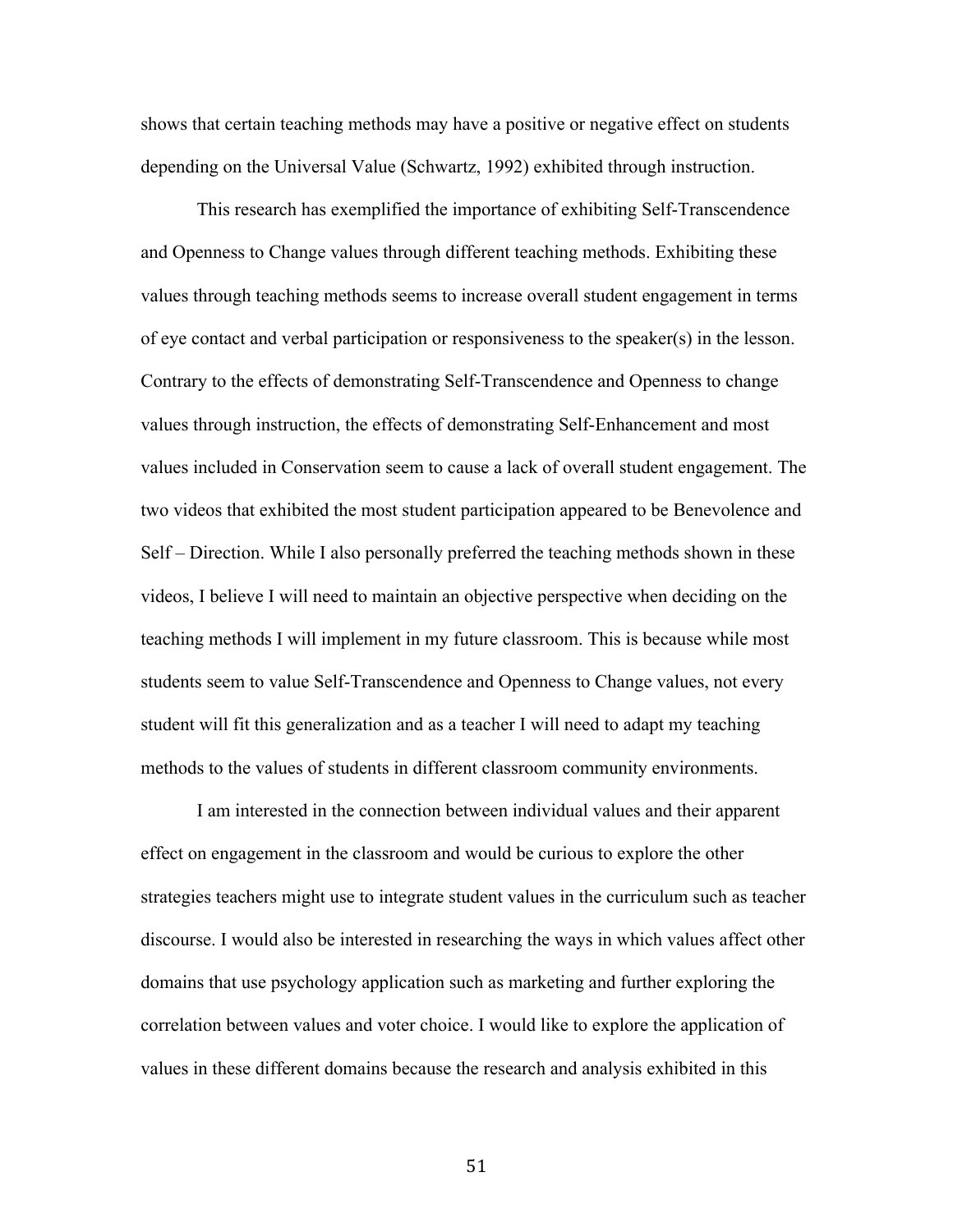thesis shows an evident relationship between individual's values and the choices they make. After gaining a full understanding of the effects individual's values have on the choices a person makes in different domains, I hope to gain a fuller understanding of the motivations behind values in order to increase each student's motivation to engage the classroom community.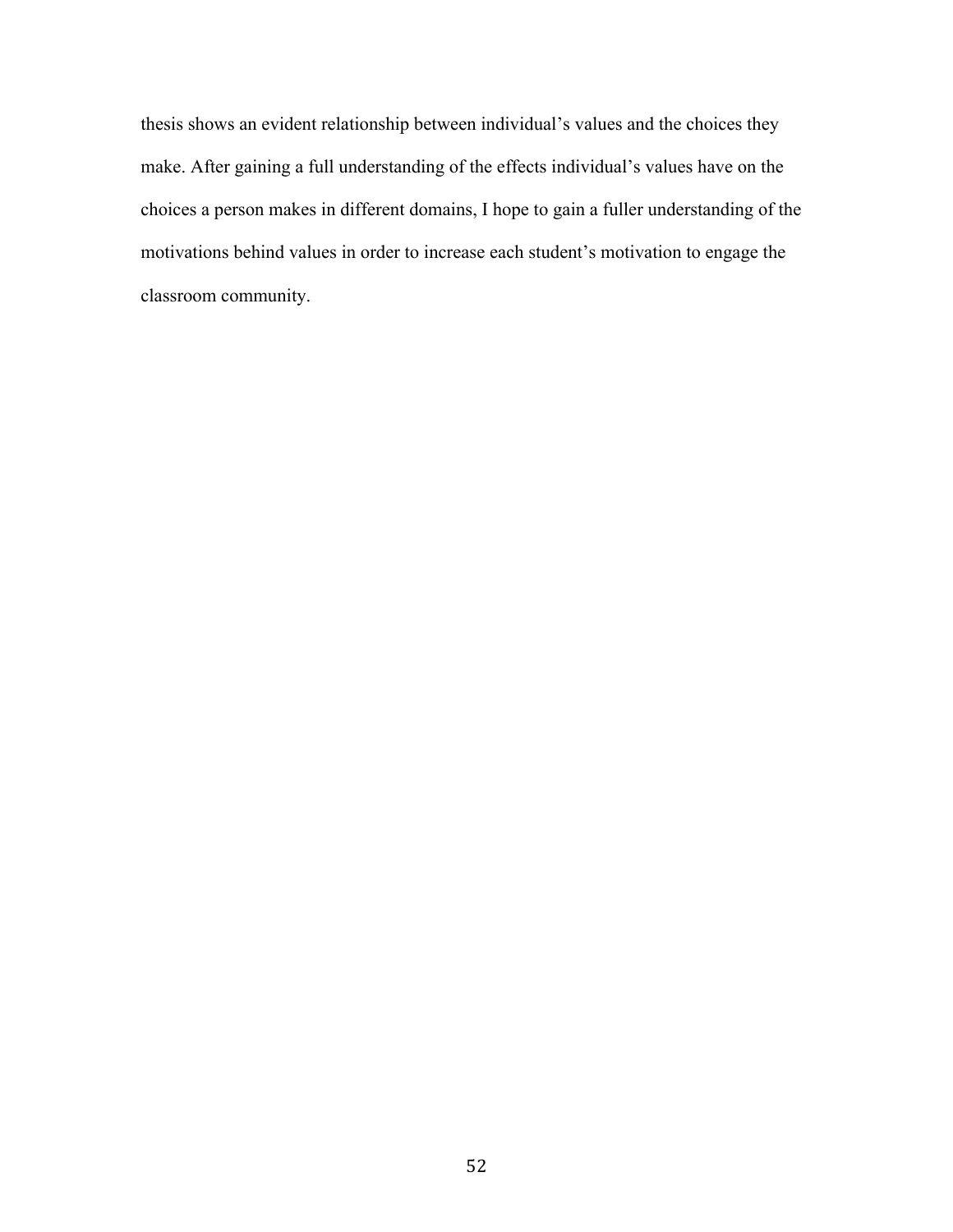#### **References**

Blumer, H. (1962) 'Society as Symbolic Interaction' In Rose, Arnold E. (eds), *Human Behavior and Social Processes: An Interactionist Approach.* London, UK: Routledge & Kegan Paul.

Campbell, A. (1980). *The American voter*. Chicago, IL: University of Chicago Press.

- Maines, D. R., & Charon, J. M. (1981). Symbolic Interactionism: An Introduction, an Interpretation, an Integration. *Contemporary Sociology, 10*(1), 149.
- Collins (M.ed), T., Lee, J., & Howett, C. (2013). Children's Values: Can Educators use children's personal values to improve children's learning (and possibly their own)? In *Early Childhood Australia* . Retrieved from http://www.ecaconference.com.au/wp-content/uploads/2014/09/sat-216-1620- Trish-Collins-v2.pdf
- Copp, D. (1995). Moral Obligation and Moral Motivation. *Canadian Journal of Philosophy, 25*(Sup1), 187-219. doi:10.1080/00455091.1995.10717438
- Eccles, J. S. (1999). The development of children ages 6 to 14. *The Future of Children, 9*(2), 30. doi:10.2307/1602703
- Döring, A. K., Blauensteiner, A., Aryus, K., Drögekamp, L., & Bilsky, W. (2010). Assessing Values at an Early Age: The Picture-Based Value Survey for Children (PBVS–C). *Journal of Personality Assessment, 92*(5), 439-448. doi:10.1080/00223891.2010.497423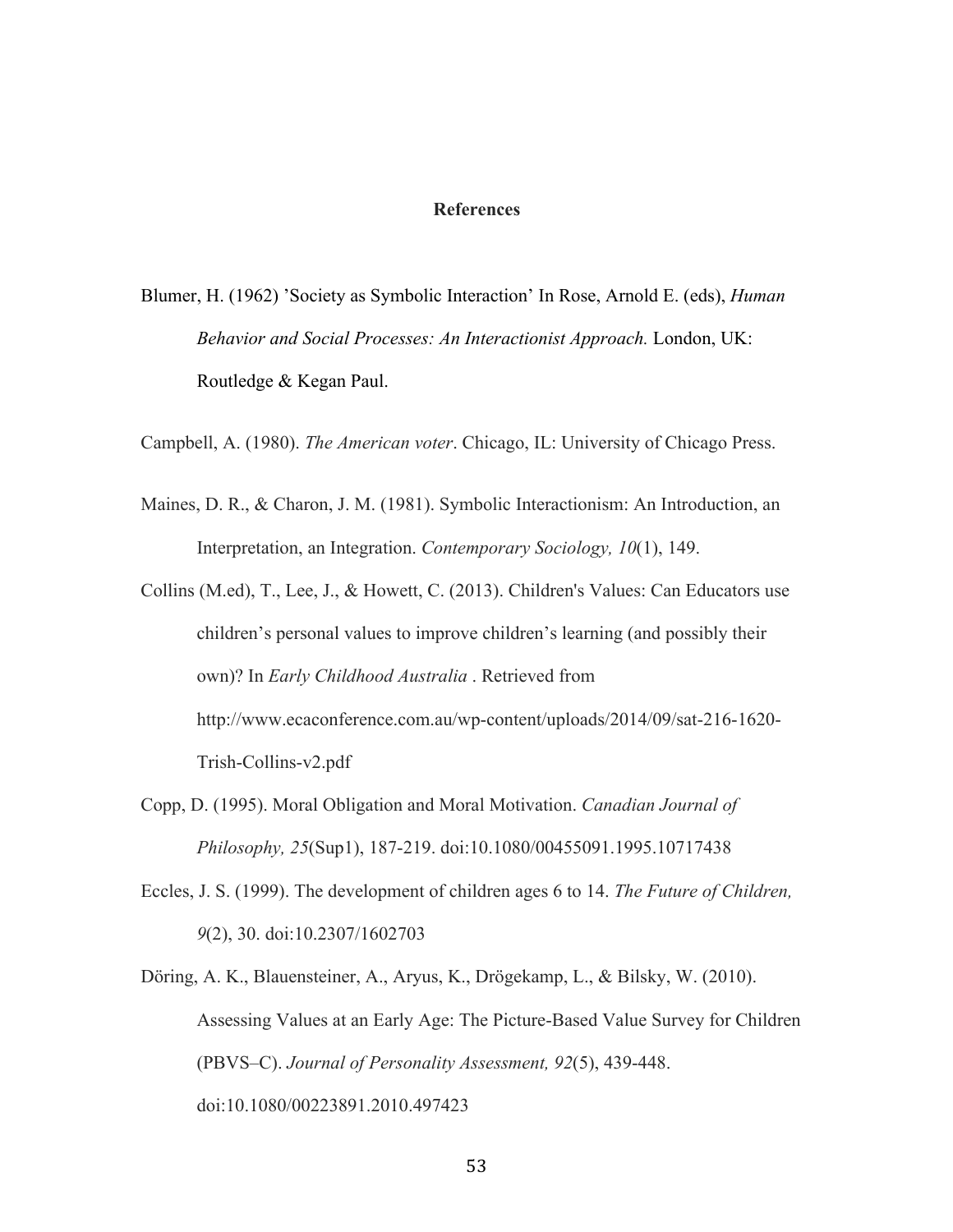Herness, S.P.R. (1996). "*L-word" and the 1988 presidential general election campaign : the effects of symbolic value issues on vote choice* (Doctoral Dissertation). Retrieved from UF Digital Collections.

Hertzler, J. O. (1965). *A Sociology of Language.* New York, NY: McGraw Hill.

Hovy, E. H. (2014). What are sentiment, affect, and emotion? Applying the methodology of Michael Zock to sentiment analysis. *Language Production, Cognition, and the Lexicon Text, Speech and Language Technology,* 13-24. doi:10.1007/978-3-319- 08043-7\_2

Jensen, E. (2005). *Teaching with the brain in mind*. Alexandria, VA: ASCD.

- Johnson, P. H. (2003). *Choice words: How our language affects children's learning*. Portland, ME: Stenhouse.
- Mazzotta, T., & Meyers, W.B. (2008), Language and Meaning: Symbolic Interactionism, *USC Upstate Graduate Research Journal*, 20-23.
- Polguère, A. (2014). Lexical Contextualism: The Abélard Syndrome. *Language Production, Cognition, and the Lexicon Text, Speech and Language Technology,* 53-73. doi:10.1007/978-3-319-08043-7\_5
- Schwartz, S. H. (1992). Universals in the content and structure of values: The- oretical advances and empirical tests in 20 countries. In M. P. Zanna (Ed.) *Advances in experimental social psychology* (Vol. 25, pp. 1–65). San Diego,CA
- Schwartz, S. (1996). Value priorities and behavior: Applying a theory of in- tegrated value systems. In C. Seligman, J. M. Olson, and M. P. Zanna (Eds.), *The*